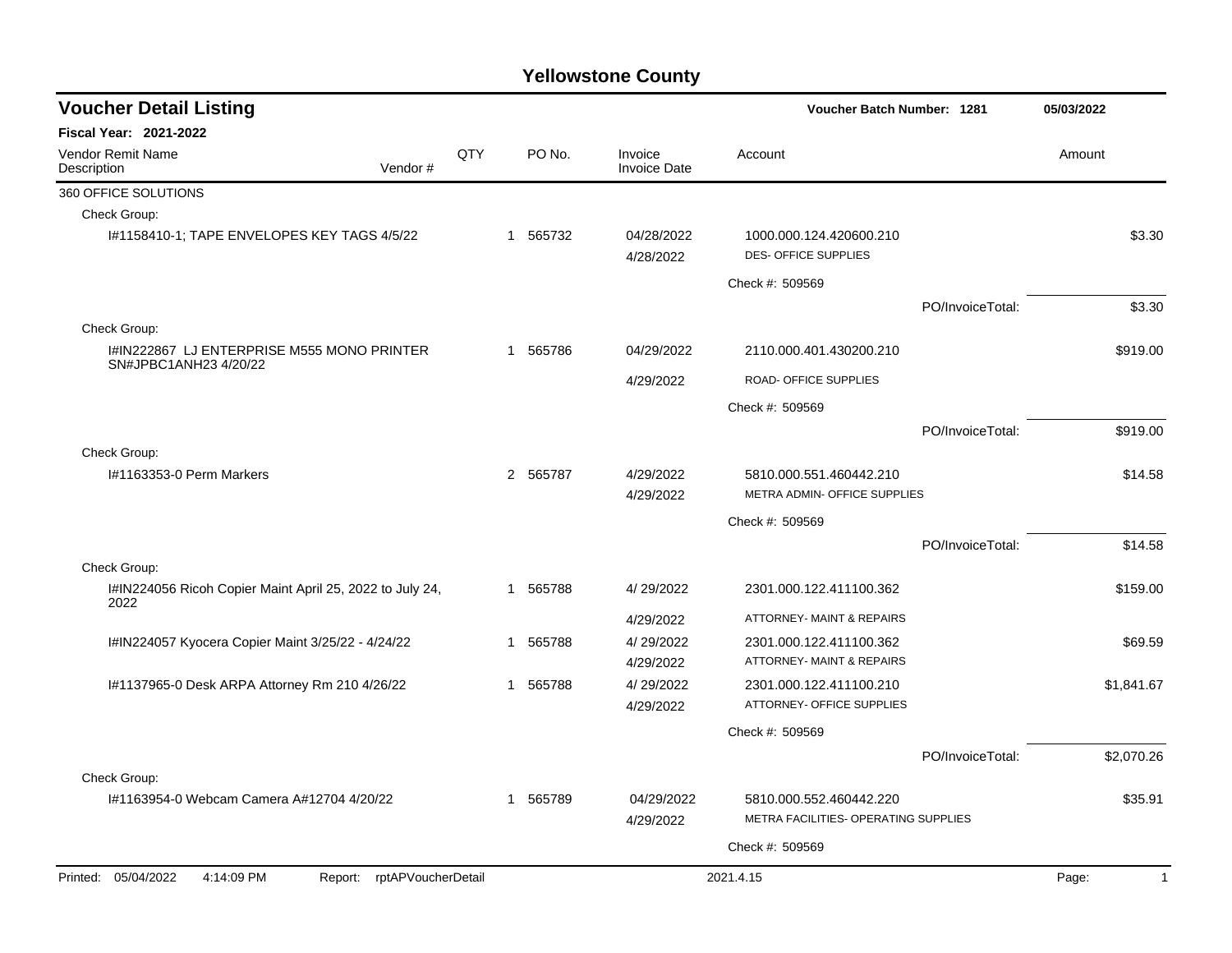| <b>Voucher Detail Listing</b>                |                    |                        |                          |                                                            | Voucher Batch Number: 1281                               |                  | 05/03/2022              |  |
|----------------------------------------------|--------------------|------------------------|--------------------------|------------------------------------------------------------|----------------------------------------------------------|------------------|-------------------------|--|
| <b>Fiscal Year: 2021-2022</b>                |                    |                        |                          |                                                            |                                                          |                  |                         |  |
| Vendor Remit Name<br>Description             | Vendor#            | QTY                    | PO No.                   | Invoice<br>Invoice Date                                    | Account                                                  |                  | Amount                  |  |
|                                              |                    |                        |                          |                                                            |                                                          | PO/InvoiceTotal: | \$35.91                 |  |
| Check Group:                                 |                    |                        |                          |                                                            |                                                          |                  |                         |  |
| #1165286-0 A#9891 USB Drive 4/26/22          |                    |                        | 565790<br>$\mathbf{1}$   | 04 /29/2022<br>4/29/2022                                   | 2399.000.235.420250.210<br>YSC- OFFICE SUPPLIES          |                  | \$15.78                 |  |
|                                              |                    |                        |                          |                                                            | Check #: 509569                                          |                  |                         |  |
|                                              |                    |                        |                          |                                                            |                                                          | PO/InvoiceTotal: | \$15.78                 |  |
| Check Group:                                 |                    |                        |                          |                                                            |                                                          |                  |                         |  |
| I#IN224060 Maint 4/25/22                     |                    | 565791<br>$\mathbf{1}$ | 04/29/2022<br>4/29/2022  | 1000.000.100.410100.362<br><b>BOCC-MAINT &amp; REPAIRS</b> |                                                          | \$179.31         |                         |  |
|                                              |                    |                        |                          |                                                            | Check #: 509569                                          |                  |                         |  |
|                                              |                    |                        |                          |                                                            |                                                          | PO/InvoiceTotal: | \$179.31                |  |
| Check Group:                                 |                    |                        |                          |                                                            |                                                          |                  |                         |  |
| 1#1166556-0 OFFICE SUPPLIES 4/27/22          |                    | 565792<br>$\mathbf{1}$ | 04/29 /2022<br>4/29/2022 | 2830.000.414.430800.210<br>JUNK- OFFICE SUPPLIES           |                                                          | \$289.50         |                         |  |
|                                              |                    |                        |                          |                                                            | Check #: 509569                                          |                  |                         |  |
|                                              |                    |                        |                          |                                                            |                                                          | PO/InvoiceTotal: | \$289.50                |  |
| Check Group:                                 |                    |                        |                          |                                                            |                                                          |                  |                         |  |
| 1#1162059-0 Toner School Election 4/20/22    |                    |                        | 565793<br>$\mathbf{1}$   | 04/29/2022<br>4/29/2022                                    | 1000.000.104.410600.220<br>ELECTIONS- OPERATING SUPPLIES |                  | \$240.99                |  |
|                                              |                    |                        |                          |                                                            | Check #: 509569                                          |                  |                         |  |
|                                              |                    |                        |                          |                                                            |                                                          | PO/InvoiceTotal: | \$240.99                |  |
|                                              |                    |                        |                          |                                                            |                                                          | Vendor Total:    | \$3,768.63              |  |
| 3M<br>Check Group:                           |                    |                        |                          |                                                            |                                                          |                  |                         |  |
| I#9416012062 SIGN SUPPLIES 4/8/22            |                    |                        | 565783<br>$\mathbf{1}$   | 04/29/2022                                                 | 2110.000.401.430260.364                                  |                  | \$720.62                |  |
|                                              |                    |                        |                          | 4/29/2022                                                  | ROAD- SIGN MAINTENANCE                                   |                  |                         |  |
|                                              |                    |                        |                          |                                                            | Check #: 509570                                          |                  |                         |  |
|                                              |                    |                        |                          |                                                            |                                                          | PO/InvoiceTotal: | \$720.62                |  |
|                                              |                    |                        |                          |                                                            |                                                          | Vendor Total:    | \$720.62                |  |
| Printed: 05/04/2022<br>4:14:09 PM<br>Report: | rptAPVoucherDetail |                        |                          |                                                            | 2021.4.15                                                |                  | $\overline{c}$<br>Page: |  |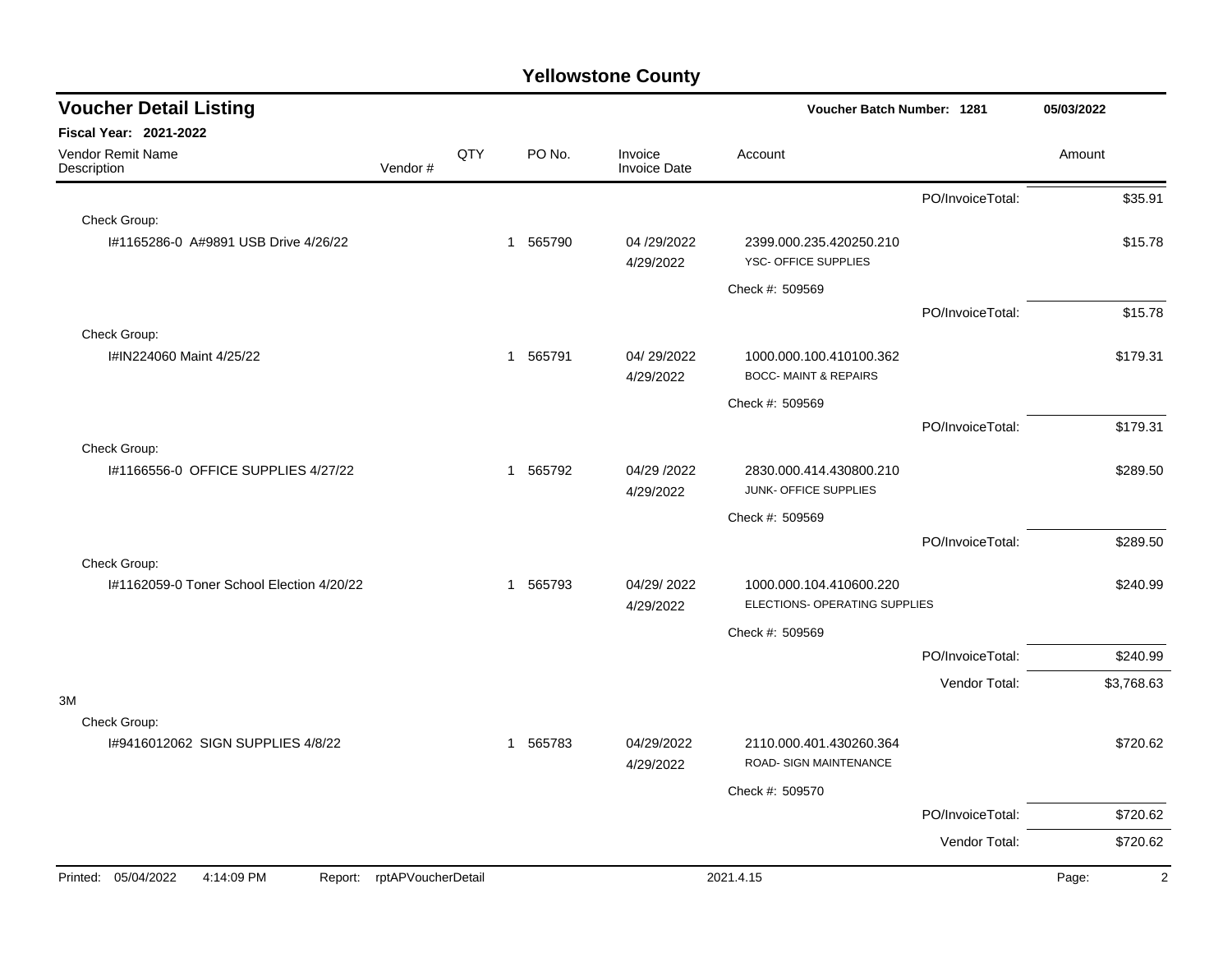| <b>Voucher Detail Listing</b>                                      |                               |     |                        |                                |                                                         | Voucher Batch Number: 1281         |            |
|--------------------------------------------------------------------|-------------------------------|-----|------------------------|--------------------------------|---------------------------------------------------------|------------------------------------|------------|
| <b>Fiscal Year: 2021-2022</b>                                      |                               |     |                        |                                |                                                         |                                    |            |
| <b>Vendor Remit Name</b><br>Description                            | Vendor#                       | QTY | PO No.                 | Invoice<br><b>Invoice Date</b> | Account                                                 |                                    | Amount     |
| A & I DISTRIBUTORS                                                 | 001000                        |     |                        |                                |                                                         |                                    |            |
| Check Group:                                                       |                               |     |                        |                                |                                                         |                                    |            |
| I#3777377 INVENTORY                                                |                               |     | 1 565743               | 04/29/2022<br>4/29/2022        | 2110.000.401.430200.361<br>ROAD- VEHICLE REPAIRS        |                                    | \$604.45   |
| I#3783013 INVENTORY                                                |                               |     | 1 565743               | 04/29/2022<br>4/29/2022        | 2110.000.401.430200.361<br>ROAD-VEHICLE REPAIRS         |                                    | \$605.47   |
|                                                                    |                               |     |                        |                                | Check #: 509571                                         |                                    |            |
|                                                                    |                               |     |                        |                                |                                                         | PO/InvoiceTotal:                   | \$1,209.92 |
|                                                                    |                               |     |                        |                                |                                                         | Vendor Total:                      | \$1,209.92 |
| ACE ELECTRIC<br>Check Group:                                       | 001070                        |     |                        |                                |                                                         |                                    |            |
| I#7754; YCCH; LABOR & MATERIALS 4/25/22                            |                               |     | 1 565719               | 04/28/2022<br>4/28/2022        | 1000.000.145.411200.360                                 | FACILITIES- REPAIR & MAINT SERVICE |            |
|                                                                    |                               |     |                        |                                | Check #: 509572                                         |                                    |            |
|                                                                    |                               |     |                        |                                |                                                         | PO/InvoiceTotal:                   | \$371.27   |
|                                                                    |                               |     |                        |                                |                                                         | Vendor Total:                      | \$371.27   |
| ACE HARDWARE.                                                      | 002250                        |     |                        |                                |                                                         |                                    |            |
| Check Group:                                                       |                               |     |                        |                                |                                                         |                                    |            |
| I#224489/1 LED Bulb, Sensor Motion, Ceiling Tile A#1113<br>4/22/22 |                               |     | 565745<br>1.           | 04/29/2022                     | 5810.000.552.460442.220                                 |                                    | \$81.32    |
|                                                                    |                               |     |                        | 4/29/2022                      | METRA FACILITIES- OPERATING SUPPLIES                    |                                    |            |
| I#224313/1 Ball Valve, Glueboard, Elec. Tape A#1113                |                               |     | 565745<br>-1           | 04/29/2022                     | 5810.000.552.460442.230                                 |                                    | \$133.92   |
| 4/15/22                                                            |                               |     |                        | 4/29/2022                      | METRA FACILITIES- REPAIR & MAINT SUPPLIES               |                                    |            |
|                                                                    |                               |     |                        |                                | Check #: 509573                                         |                                    |            |
|                                                                    |                               |     |                        |                                |                                                         | PO/InvoiceTotal:                   | \$215.24   |
|                                                                    |                               |     |                        |                                |                                                         | Vendor Total:                      | \$215.24   |
| AGGREGATE RESOURCES, INC                                           |                               |     |                        |                                |                                                         |                                    |            |
| Check Group:                                                       |                               |     |                        |                                |                                                         |                                    |            |
| I#1957 1 1/2" GRAVEL 937.07 @ 5.00 61045                           |                               |     | 565800<br>$\mathbf{1}$ | 04/29/2022<br>4/29/2022        | 2110.000.401.430200.450<br>ROAD- RAW MATERIALS- GAS TAX |                                    | \$4,685.35 |
| Printed: 05/04/2022<br>4:14:09 PM                                  | rptAPVoucherDetail<br>Report: |     |                        |                                | 2021.4.15                                               |                                    | Page:<br>3 |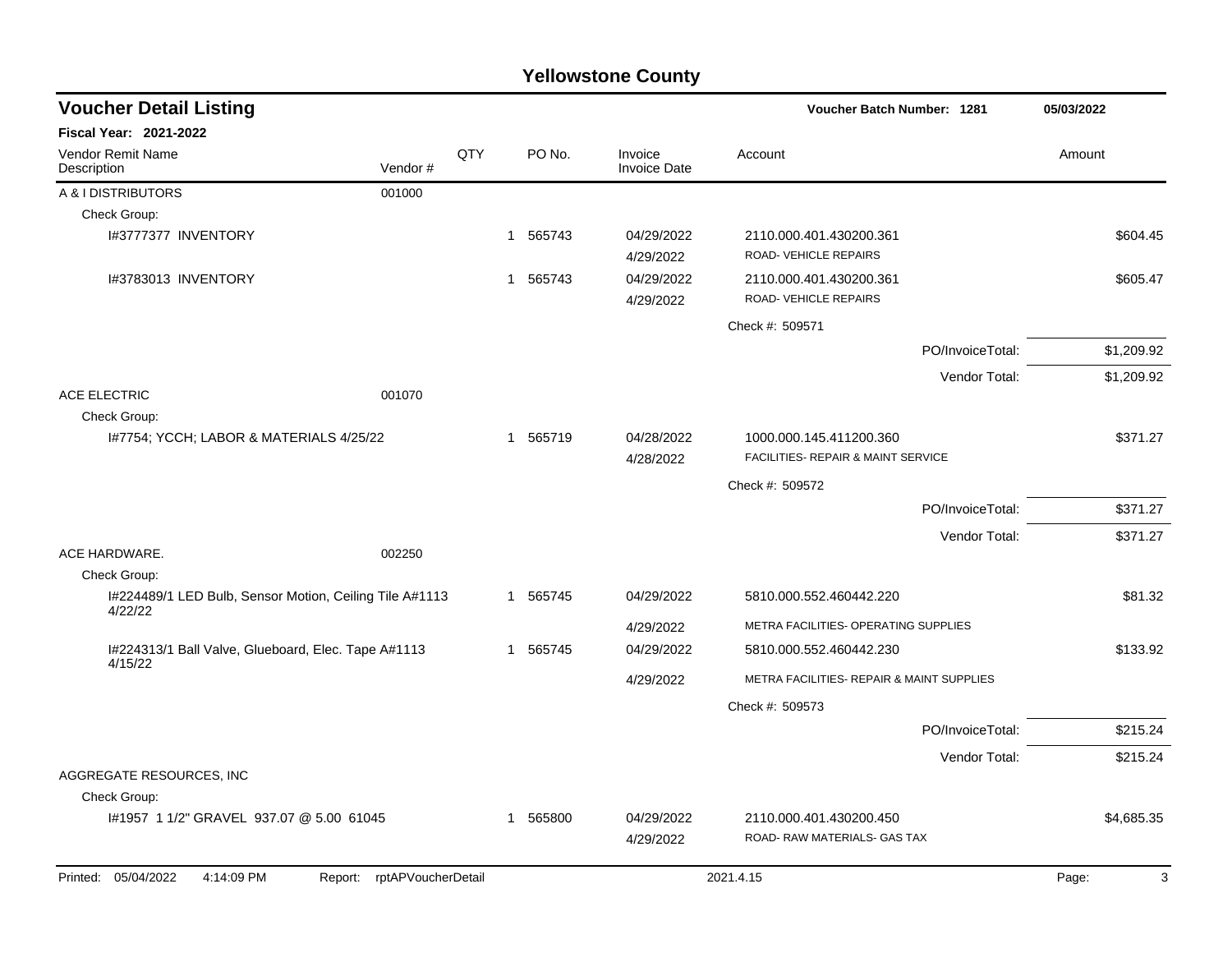| <b>Voucher Detail Listing</b>                | Voucher Batch Number: 1281 |              | 05/03/2022 |                                |                                                            |                  |             |
|----------------------------------------------|----------------------------|--------------|------------|--------------------------------|------------------------------------------------------------|------------------|-------------|
| <b>Fiscal Year: 2021-2022</b>                |                            |              |            |                                |                                                            |                  |             |
| <b>Vendor Remit Name</b><br>Description      | Vendor #                   | QTY          | PO No.     | Invoice<br><b>Invoice Date</b> | Account                                                    |                  | Amount      |
| I#1957 1 1/2" GRAVEL 1604.21 @ 5.00 61045    |                            |              | 1 565800   | 04/29/2022<br>4/29/2022        | 2110.000.401.430200.450<br>ROAD- RAW MATERIALS- GAS TAX    |                  | \$8,021.05  |
| I#1957 1 1/2" GRAVEL 1660.82 @ 5.00 61045    |                            |              | 1 565800   | 04/29/2022<br>4/29/2022        | 2110.000.401.430200.450<br>ROAD- RAW MATERIALS- GAS TAX    |                  | \$8,304.10  |
| #1957 1 1/2" GRAVEL 1901.50 @ 5.00 61045     |                            |              | 1 565800   | 04/29/2022<br>4/29/2022        | 2110.000.401.430200.450<br>ROAD- RAW MATERIALS- GAS TAX    |                  | \$9,507.50  |
| #1957 1 1/2" GRAVEL 561.88 @ 5.00 61045      |                            | 1            | 565800     | 04/29/2022<br>4/29/2022        | 2110.000.401.430200.450<br>ROAD- RAW MATERIALS- GAS TAX    |                  | \$2,809.40  |
| #1957 3/4" GRAVEL 303.87 @ 5.50 BCR          |                            | 1            | 565800     | 04/29/2022<br>4/29/2022        | 2110.000.401.430200.450<br>ROAD- RAW MATERIALS- GAS TAX    |                  | \$1,671.29  |
| #1957 1 1/2" GRAVEL 1149.70 @ 5.00 71020     |                            | $\mathbf{1}$ | 565800     | 04/29/2022<br>4/29/2022        | 2110.000.401.430200.450<br>ROAD- RAW MATERIALS- GAS TAX    |                  | \$5,748.50  |
| #1957 1 1/2" GRAVEL 1131.16 @ 5.00           |                            | 1            | 565800     | 04/29/2022<br>4/29/2022        | 2110.000.401.430200.450<br>ROAD- RAW MATERIALS- GAS TAX    |                  | \$5,655.80  |
| #1957 1 1/2" GRAVEL 521.47 @ 5.00 71020      |                            | $\mathbf{1}$ | 565800     | 04/29/2022<br>4/29/2022        | 2110.000.401.430200.450<br>ROAD- RAW MATERIALS- GAS TAX    |                  | \$2,607.35  |
| #1957 1 1/2" GRAVEL 931.37 @ 5.00 71020      |                            | 1            | 565800     | 04/29/2022<br>4/29/2022        | 2110.000.401.430200.450<br>ROAD-RAW MATERIALS-GAS TAX      |                  | \$4,656.85  |
|                                              |                            |              |            |                                | Check #: 509574                                            |                  |             |
|                                              |                            |              |            |                                |                                                            | PO/InvoiceTotal: | \$53,667.19 |
| AIR CONTROLS CO<br>Check Group:              | 001147                     |              |            |                                |                                                            | Vendor Total:    | \$53,667.19 |
| 1#17666; JAIL; REPAIR STEAMER 4/19/22        |                            |              | 1 565720   | 04/28/2022<br>4/28/2022        | 2300.000.146.411200.360<br>FACILITIES JAIL- REPAIR & MAINT |                  | \$699.24    |
|                                              |                            |              |            |                                | Check #: 509575                                            |                  |             |
|                                              |                            |              |            |                                |                                                            | PO/InvoiceTotal: | \$699.24    |
| <b>ALTIMUS DISTRIBUTING</b>                  | 001247                     |              |            |                                |                                                            | Vendor Total:    | \$699.24    |
| Check Group:                                 |                            |              |            |                                |                                                            |                  |             |
| Printed: 05/04/2022<br>4:14:09 PM<br>Report: | rptAPVoucherDetail         |              |            |                                | 2021.4.15                                                  |                  | Page:<br>4  |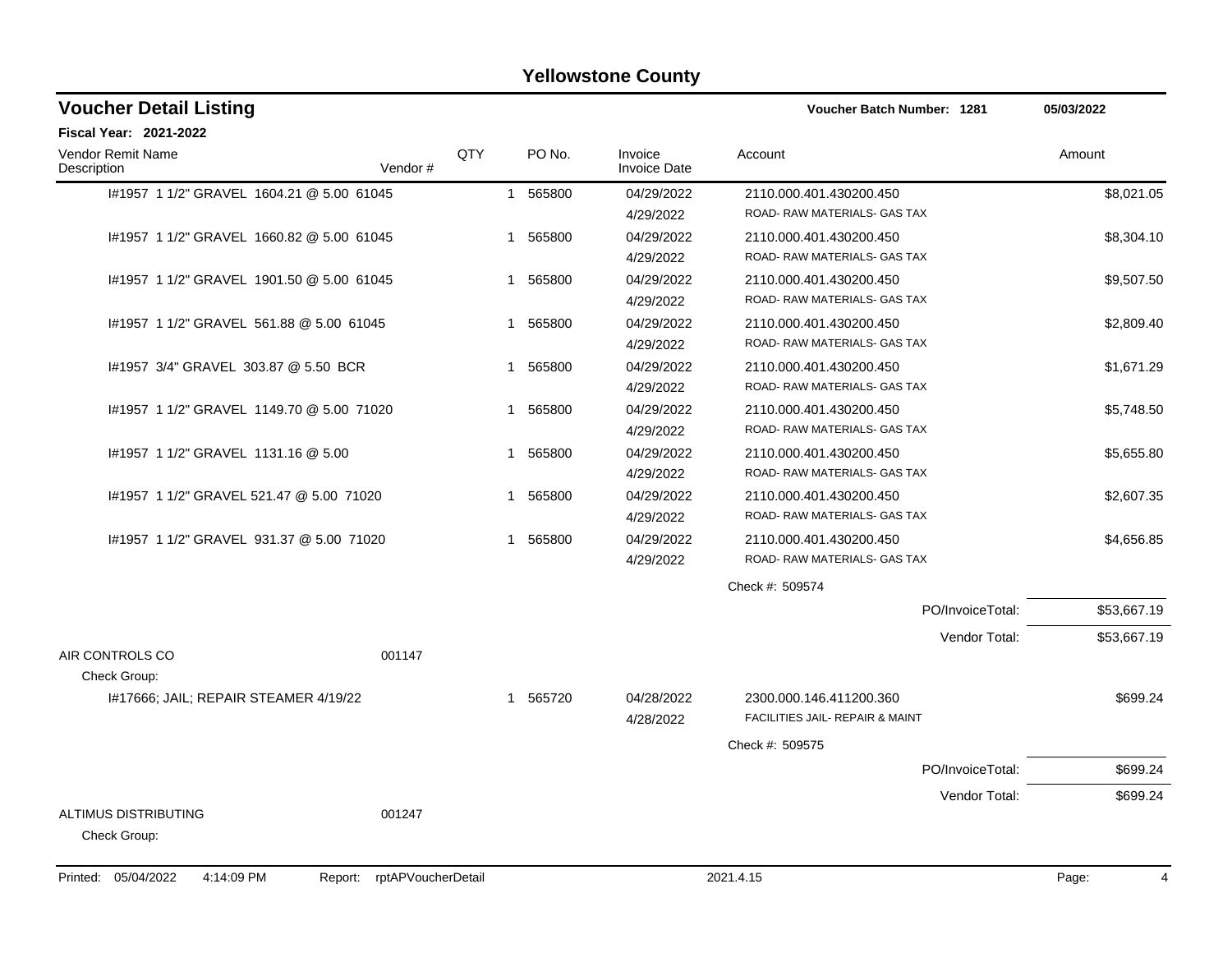|                                             |                            |     |                        | <b>Yellowstone County</b>      |                                                                       |                  |             |
|---------------------------------------------|----------------------------|-----|------------------------|--------------------------------|-----------------------------------------------------------------------|------------------|-------------|
| <b>Voucher Detail Listing</b>               |                            |     |                        |                                | Voucher Batch Number: 1281                                            |                  | 05/03/2022  |
| <b>Fiscal Year: 2021-2022</b>               |                            |     |                        |                                |                                                                       |                  |             |
| Vendor Remit Name<br>Description            | Vendor#                    | QTY | PO No.                 | Invoice<br><b>Invoice Date</b> | Account                                                               |                  | Amount      |
| 1#69380; JAIL; REPAIR WASHER 3/23/22        |                            |     | 565721<br>$\mathbf{1}$ | 04/28/2022<br>4/28/2022        | 2300.000.146.411200.360<br>FACILITIES JAIL- REPAIR & MAINT            |                  | \$340.79    |
| I#69459; JAIL; BELT 4/18/22                 |                            |     | 565721<br>$\mathbf{1}$ | 04/28/2022<br>4/28/2022        | 2300.000.146.411200.360<br><b>FACILITIES JAIL- REPAIR &amp; MAINT</b> |                  | \$148.30    |
|                                             |                            |     |                        |                                | Check #: 509576                                                       |                  |             |
|                                             |                            |     |                        |                                |                                                                       | PO/InvoiceTotal: | \$489.09    |
|                                             |                            |     |                        |                                |                                                                       | Vendor Total:    | \$489.09    |
| AMERICAN WELDING & GAS INC<br>Check Group:  |                            |     |                        |                                |                                                                       |                  |             |
| A#65600 1#08432644 WELDING SUPPLIES 3/31/22 |                            |     | 565781<br>1.           | 04/29/2022<br>4/29/2022        | 2110.000.401.430200.362<br><b>ROAD-MAINT &amp; REPAIRS</b>            |                  | \$76.46     |
| I#08456414 WELDING SUPPLIES 4/14/22         |                            |     | 565781<br>1            | 04/29/2022<br>4/29/2022        | 2110.000.401.430200.362<br>ROAD-MAINT & REPAIRS                       |                  | \$42.00     |
|                                             |                            |     |                        |                                | Check #: 509577                                                       |                  |             |
|                                             |                            |     |                        |                                |                                                                       | PO/InvoiceTotal: | \$118.46    |
|                                             |                            |     |                        |                                |                                                                       | Vendor Total:    | \$118.46    |
| AUTOMATED MAINTENANCE SER<br>Check Group:   | 021399                     |     |                        |                                |                                                                       |                  |             |
| I#79397; YCCH; APRIL JANITORIAL SVC 4/11/22 |                            |     | 565725<br>1.           | 04/28/2022<br>4/28/2022        | 1000.000.145.411200.367<br>FACILITIES- JANITORIAL SERVICES            |                  | \$14,938.50 |
|                                             |                            |     |                        |                                | Check #: 509578                                                       |                  |             |
|                                             |                            |     |                        |                                |                                                                       | PO/InvoiceTotal: | \$14,938.50 |
|                                             |                            |     |                        |                                |                                                                       | Vendor Total:    | \$14,938.50 |
| <b>BIG SKY LINEN SUPPLY</b>                 | 001710                     |     |                        |                                |                                                                       |                  |             |
| Check Group:                                |                            |     |                        |                                |                                                                       |                  |             |
| I#0533010 LAUNDRY SERVICES 4/19/22          |                            |     | 565744<br>$\mathbf{1}$ | 04/29/2022<br>4/29/2022        | 2110.000.401.430200.220<br>ROAD- OPERATING SUPPLIES                   |                  | \$37.28     |
| 1#0533933 LAUNDRY SERVICES 4/26/22          |                            |     | 1 565744               | 04/29/2022<br>4/29/2022        | 2110.000.401.430200.220<br>ROAD- OPERATING SUPPLIES                   |                  | \$104.48    |
|                                             |                            |     |                        |                                | Check #: 509579                                                       |                  |             |
| Printed: 05/04/2022<br>4:14:09 PM           | Report: rptAPVoucherDetail |     |                        |                                | 2021.4.15                                                             |                  | Page:<br>5  |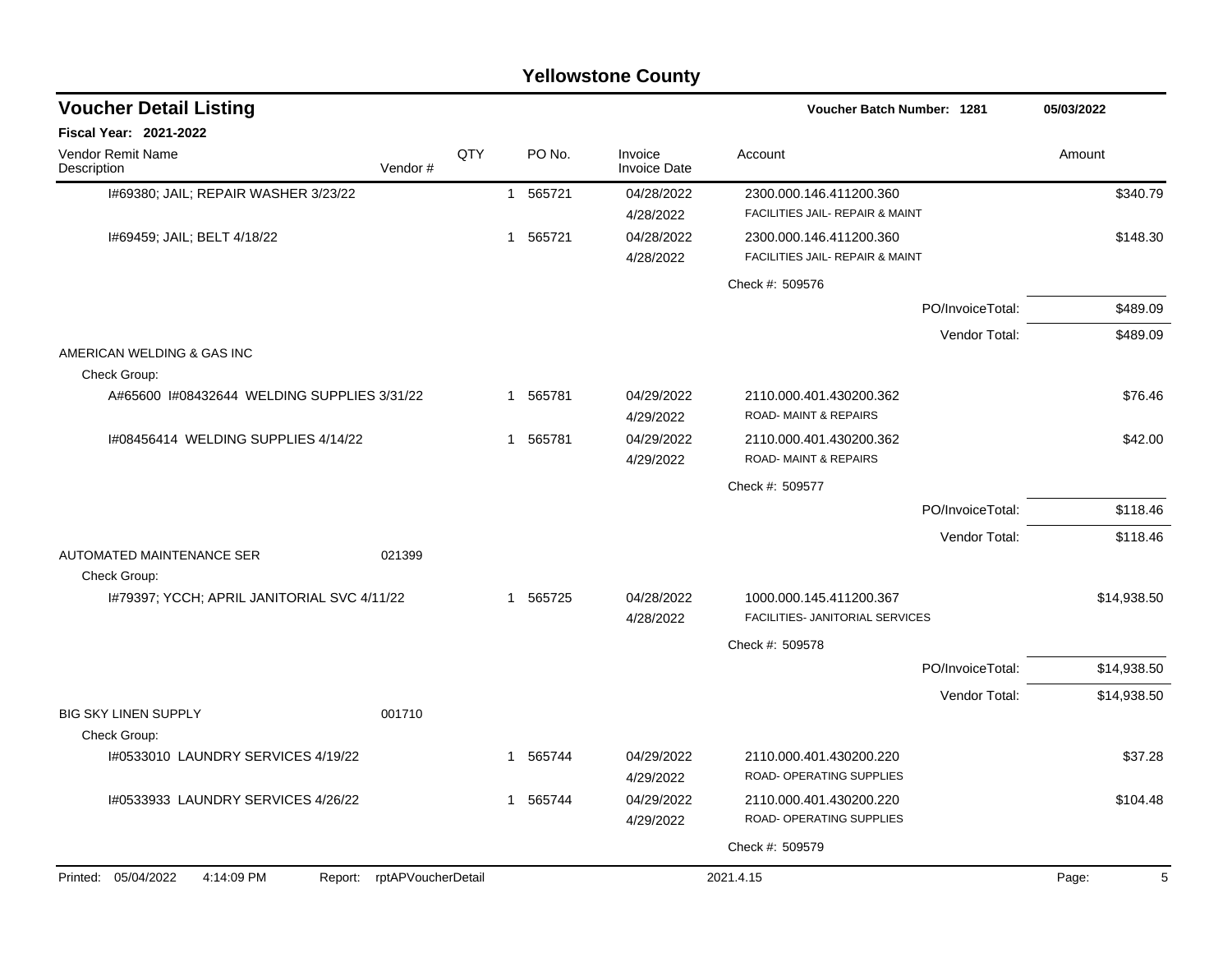| <b>Voucher Detail Listing</b>                   |                    |     |                        |                                | Voucher Batch Number: 1281                                   |                  | 05/03/2022 |
|-------------------------------------------------|--------------------|-----|------------------------|--------------------------------|--------------------------------------------------------------|------------------|------------|
| Fiscal Year: 2021-2022                          |                    |     |                        |                                |                                                              |                  |            |
| Vendor Remit Name<br>Description                | Vendor#            | QTY | PO No.                 | Invoice<br><b>Invoice Date</b> | Account                                                      |                  | Amount     |
|                                                 |                    |     |                        |                                |                                                              | PO/InvoiceTotal: | \$141.76   |
| BILLINGS REGIONAL LANDFILL                      | 042554             |     |                        |                                |                                                              | Vendor Total:    | \$141.76   |
| Check Group:                                    |                    |     |                        |                                |                                                              |                  |            |
| I#01499800 LANDFILL 4/25/22                     |                    |     | 1 565761               | 04/29/2022<br>4/29/2022        | 2830.000.414.430800.365<br>JUNK VEHICLE- GROUND MAINT        |                  | \$18.90    |
|                                                 |                    |     |                        |                                | Check #: 509580                                              |                  |            |
|                                                 |                    |     |                        |                                |                                                              | PO/InvoiceTotal: | \$18.90    |
| Check Group:                                    |                    |     |                        |                                |                                                              |                  |            |
| I#01498417 DUMP 4/18/22                         |                    |     | 1 565762               | 4/29/2022<br>4/29/2022         | 2130.000.402.430244.400<br><b>BRIDGE- BUILDING MATERIALS</b> |                  | \$11.45    |
| I#01498801 DUMP 4/19/22                         |                    |     | 565762<br>$\mathbf{1}$ | 4/29/2022<br>4/29/2022         | 2110.000.401.430200.450<br>ROAD-RAW MATERIALS- GAS TAX       |                  | \$12.55    |
|                                                 |                    |     |                        |                                | Check #: 509580                                              |                  |            |
|                                                 |                    |     |                        |                                |                                                              | PO/InvoiceTotal: | \$24.00    |
| Check Group:                                    |                    |     |                        |                                |                                                              |                  |            |
| 1#01500340 LANDFILL 4/26/22                     |                    |     | 1 565809               | 4/29/2022<br>4/29/2022         | 2830.000.414.430800.365<br>JUNK VEHICLE- GROUND MAINT        |                  | \$23.75    |
|                                                 |                    |     |                        |                                | Check #: 509580                                              |                  |            |
|                                                 |                    |     |                        |                                |                                                              | PO/InvoiceTotal: | \$23.75    |
|                                                 |                    |     |                        |                                |                                                              | Vendor Total:    | \$66.65    |
| <b>BUXBAUM, LORI</b>                            |                    |     |                        |                                |                                                              |                  |            |
| Check Group:<br>YCCH; FLOWERS FOR VETERANS PARK |                    |     | 1 565738               | 04/28/2022<br>4/28/2022        | 1000.000.145.411200.365<br>FACILITIES- GROUND MAINT          |                  | \$201.00   |
|                                                 |                    |     |                        |                                | Check #: 509581                                              |                  |            |
|                                                 |                    |     |                        |                                |                                                              | PO/InvoiceTotal: | \$201.00   |
|                                                 |                    |     |                        |                                |                                                              | Vendor Total:    | \$201.00   |
| CARQUEST AUTO PARTS.                            | 006210             |     |                        |                                |                                                              |                  |            |
| Printed: 05/04/2022<br>4:14:09 PM<br>Report:    | rptAPVoucherDetail |     |                        |                                | 2021.4.15                                                    |                  | 6<br>Page: |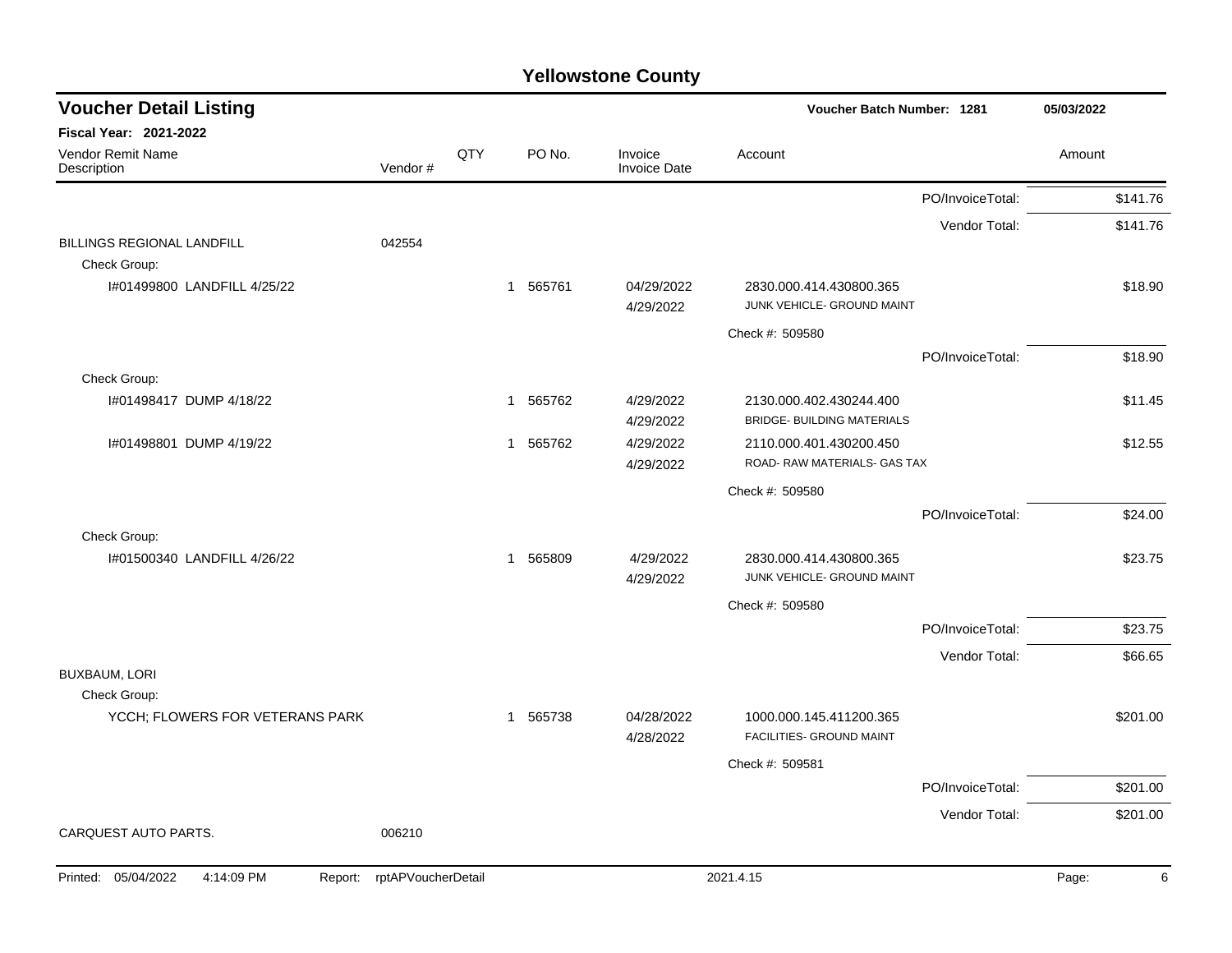| <b>Yellowstone County</b> |  |
|---------------------------|--|
|---------------------------|--|

| <b>Voucher Detail Listing</b>           |         |     |          |                                | <b>Voucher Batch Number: 1281</b>                |                  | 05/03/2022 |
|-----------------------------------------|---------|-----|----------|--------------------------------|--------------------------------------------------|------------------|------------|
| <b>Fiscal Year: 2021-2022</b>           |         |     |          |                                |                                                  |                  |            |
| <b>Vendor Remit Name</b><br>Description | Vendor# | QTY | PO No.   | Invoice<br><b>Invoice Date</b> | Account                                          |                  | Amount     |
| Check Group:                            |         |     |          |                                |                                                  |                  |            |
| I#1935-673442 BATTERY                   |         |     | 1 565742 | 04/29/2022<br>4/29/2022        | 2110.000.401.430200.361<br>ROAD-VEHICLE REPAIRS  |                  | \$47.51    |
| #1935-672869 RETURN                     |         |     | 1 565742 | 04/29/2022<br>4/29/2022        | 2110.000.401.430200.361<br>ROAD-VEHICLE REPAIRS  |                  | (\$10.65)  |
| #1935-673539 BATTERY                    |         |     | 1 565742 | 04/29/2022<br>4/29/2022        | 2110.000.401.430200.361<br>ROAD- VEHICLE REPAIRS |                  | \$111.41   |
| #1935-672752 FILTERS                    |         |     | 1 565742 | 04/29/2022<br>4/29/2022        | 2110.000.401.430200.361<br>ROAD- VEHICLE REPAIRS |                  | \$121.05   |
| #1935-673018 RETURN                     |         |     | 1 565742 | 04/29/2022<br>4/29/2022        | 2110.000.401.430200.361<br>ROAD- VEHICLE REPAIRS |                  | (\$90.28)  |
| I#1935-672854 PLUG                      |         |     | 1 565742 | 04/29/2022<br>4/29/2022        | 2110.000.401.430200.361<br>ROAD- VEHICLE REPAIRS |                  | \$46.45    |
| 1#1935-673703 WIPER MOTOR               |         |     | 1 565742 | 04/29/2022<br>4/29/2022        | 2110.000.401.430200.361<br>ROAD- VEHICLE REPAIRS |                  | \$97.21    |
| 1#1935-673675 EXHAUST CLAMP             |         |     | 1 565742 | 04/29/2022<br>4/29/2022        | 2110.000.401.430200.361<br>ROAD- VEHICLE REPAIRS |                  | \$17.16    |
| I#1935-674283 BRAKES                    |         |     | 1 565742 | 04/29/2022<br>4/29/2022        | 2110.000.401.430200.361<br>ROAD- VEHICLE REPAIRS |                  | \$198.21   |
| I#1935-673746 COOLANT                   |         |     | 1 565742 | 04/29/2022<br>4/29/2022        | 2110.000.401.430200.361<br>ROAD- VEHICLE REPAIRS |                  | \$13.28    |
| I#1935-673745 COOLANT                   |         |     | 1 565742 | 04/29/2022<br>4/29/2022        | 2110.000.401.430200.361<br>ROAD- VEHICLE REPAIRS |                  | \$6.64     |
| I#1935-674300 MASTER DISCONECT          |         |     | 1 565742 | 04/29/2022<br>4/29/2022        | 2110.000.401.430200.361<br>ROAD- VEHICLE REPAIRS |                  | \$44.36    |
| 2% DISCOUNT                             |         |     | 1 565742 | 04/29/2022<br>4/29/2022        | 2110.000.401.430200.361<br>ROAD- VEHICLE REPAIRS |                  | (\$12.05)  |
|                                         |         |     |          |                                | Check #: 509582                                  |                  |            |
|                                         |         |     |          |                                |                                                  | PO/InvoiceTotal: | \$590.30   |
|                                         |         |     |          |                                |                                                  | Vendor Total:    | \$590.30   |
| <b>CLEANER Q INC</b>                    |         |     |          |                                |                                                  |                  |            |

Printed: 05/04/2022 4:14:09 PM Report: rptAPVoucherDetail 2021.4.15 2021.4.15 Page: 7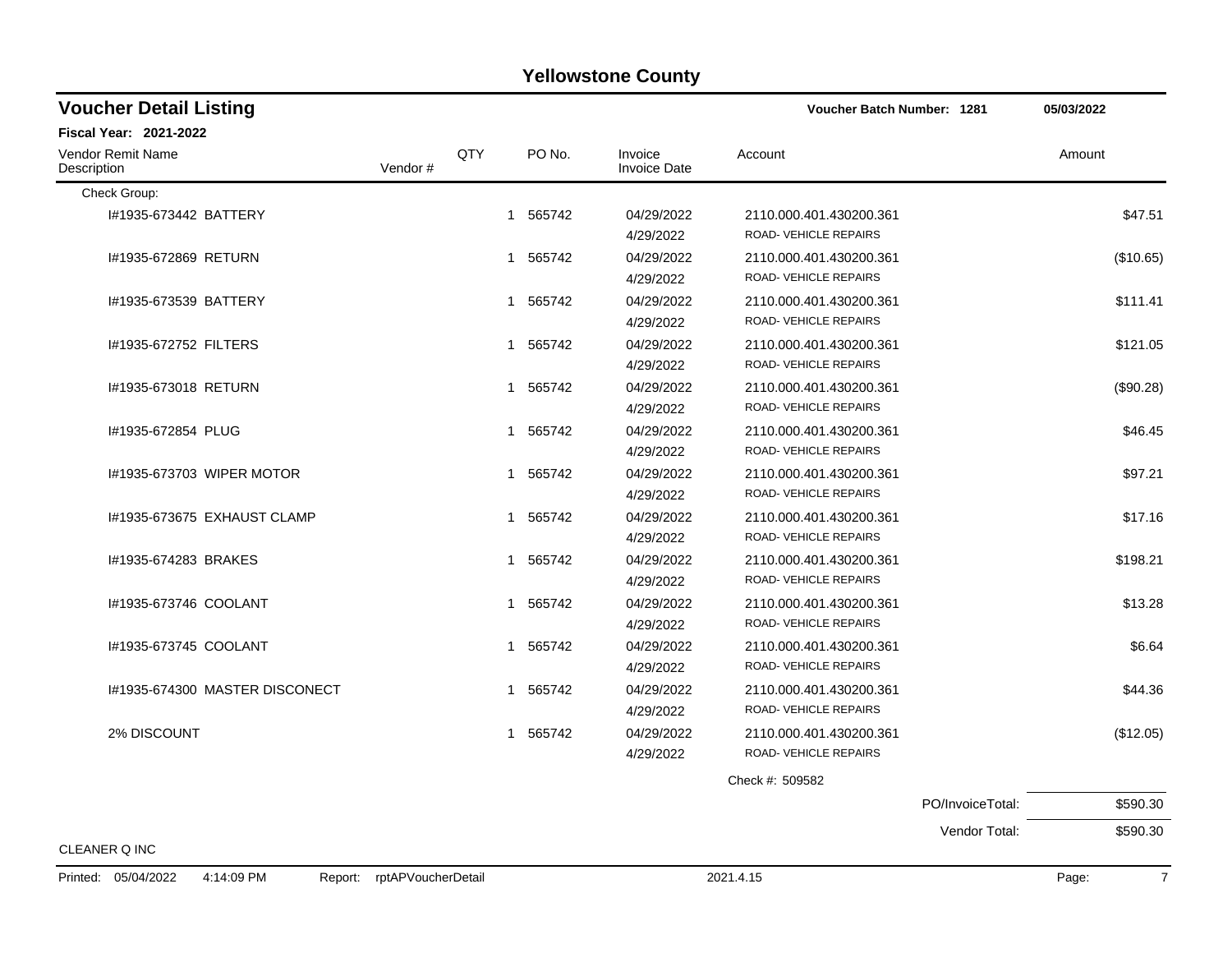|                                                          |                            |     |              |        | <b>Yellowstone County</b>      |                                                            |                  |             |
|----------------------------------------------------------|----------------------------|-----|--------------|--------|--------------------------------|------------------------------------------------------------|------------------|-------------|
| <b>Voucher Detail Listing</b>                            |                            |     |              |        |                                | <b>Voucher Batch Number: 1281</b>                          |                  | 05/03/2022  |
| Fiscal Year: 2021-2022                                   |                            |     |              |        |                                |                                                            |                  |             |
| Vendor Remit Name<br>Description                         | Vendor#                    | QTY |              | PO No. | Invoice<br><b>Invoice Date</b> | Account                                                    |                  | Amount      |
| Check Group:                                             |                            |     |              |        |                                |                                                            |                  |             |
| I#25667 EXTINGUISERS & BRACKET 3/28/22                   |                            |     | $\mathbf 1$  | 565799 | 04/29/2022<br>4/29/2022        | 2110.000.401.430200.220<br>ROAD- OPERATING SUPPLIES        |                  | \$960.00    |
|                                                          |                            |     |              |        |                                | Check #: 509583                                            |                  |             |
|                                                          |                            |     |              |        |                                |                                                            | PO/InvoiceTotal: | \$960.00    |
|                                                          |                            |     |              |        |                                |                                                            | Vendor Total:    | \$960.00    |
| COTTER'S SEWER & PORTABLE TOILET SERVICE<br>Check Group: | 045753                     |     |              |        |                                |                                                            |                  |             |
| I#41476042522; JAIL; CLEAR LINE 4/25/22                  |                            |     | -1           | 565723 | 04/28/2022<br>4/28/2022        | 2300.000.146.411200.360<br>FACILITIES JAIL- REPAIR & MAINT |                  | \$150.00    |
| I#40935032222; JAIL; CLEAR LINE 3/22/22                  |                            |     | $\mathbf{1}$ | 565723 | 04/28/2022<br>4/28/2022        | 2300.000.146.411200.360<br>FACILITIES JAIL- REPAIR & MAINT |                  | \$173.75    |
|                                                          |                            |     |              |        |                                | Check #: 509584                                            |                  |             |
|                                                          |                            |     |              |        |                                |                                                            | PO/InvoiceTotal: | \$323.75    |
|                                                          |                            |     |              |        |                                |                                                            | Vendor Total:    | \$323.75    |
| DXP ENTERPRISES INC                                      | 041624                     |     |              |        |                                |                                                            |                  |             |
| Check Group:                                             |                            |     |              |        |                                |                                                            |                  |             |
| I#52813324; LIP OINTMENT 4/11/22                         |                            |     | $\mathbf{1}$ | 565718 | 04/28/2022<br>4/28/2022        | 2399.000.235.420250.222<br>YSC- CHEM/LAB/MED SUPPLIES      |                  | \$21.76     |
|                                                          |                            |     |              |        |                                | Check #: 509585                                            |                  |             |
|                                                          |                            |     |              |        |                                |                                                            | PO/InvoiceTotal: | \$21.76     |
|                                                          |                            |     |              |        |                                |                                                            | Vendor Total:    | \$21.76     |
| <b>EAGLE BUSINESS FORMS</b>                              | 002693                     |     |              |        |                                |                                                            |                  |             |
| Check Group:<br>1#96702 School Ballot Print 4/11/22      |                            |     | $\mathbf 1$  | 565746 | 04/29/2022                     | 1000.000.104.410600.321                                    |                  | \$13,535.25 |
|                                                          |                            |     |              |        | 4/29/2022                      | ELECTIONS- PRINTING FORMS                                  |                  |             |
| I#96776 Primary Instructions 96776                       |                            |     | 1            | 565746 | 04/29/2022<br>4/29/2022        | 1000.000.104.410600.220<br>ELECTIONS- OPERATING SUPPLIES   |                  | \$3,738.35  |
| I#96860 Primary Ballot Print 4/27/22                     |                            |     | 1            | 565746 | 04/29/2022<br>4/29/2022        | 1000.000.104.410600.321<br>ELECTIONS- PRINTING FORMS       |                  | \$39,899.25 |
| Printed: 05/04/2022<br>4:14:09 PM                        | Report: rptAPVoucherDetail |     |              |        |                                |                                                            |                  |             |
|                                                          |                            |     |              |        |                                | 2021.4.15                                                  |                  | Page:<br>8  |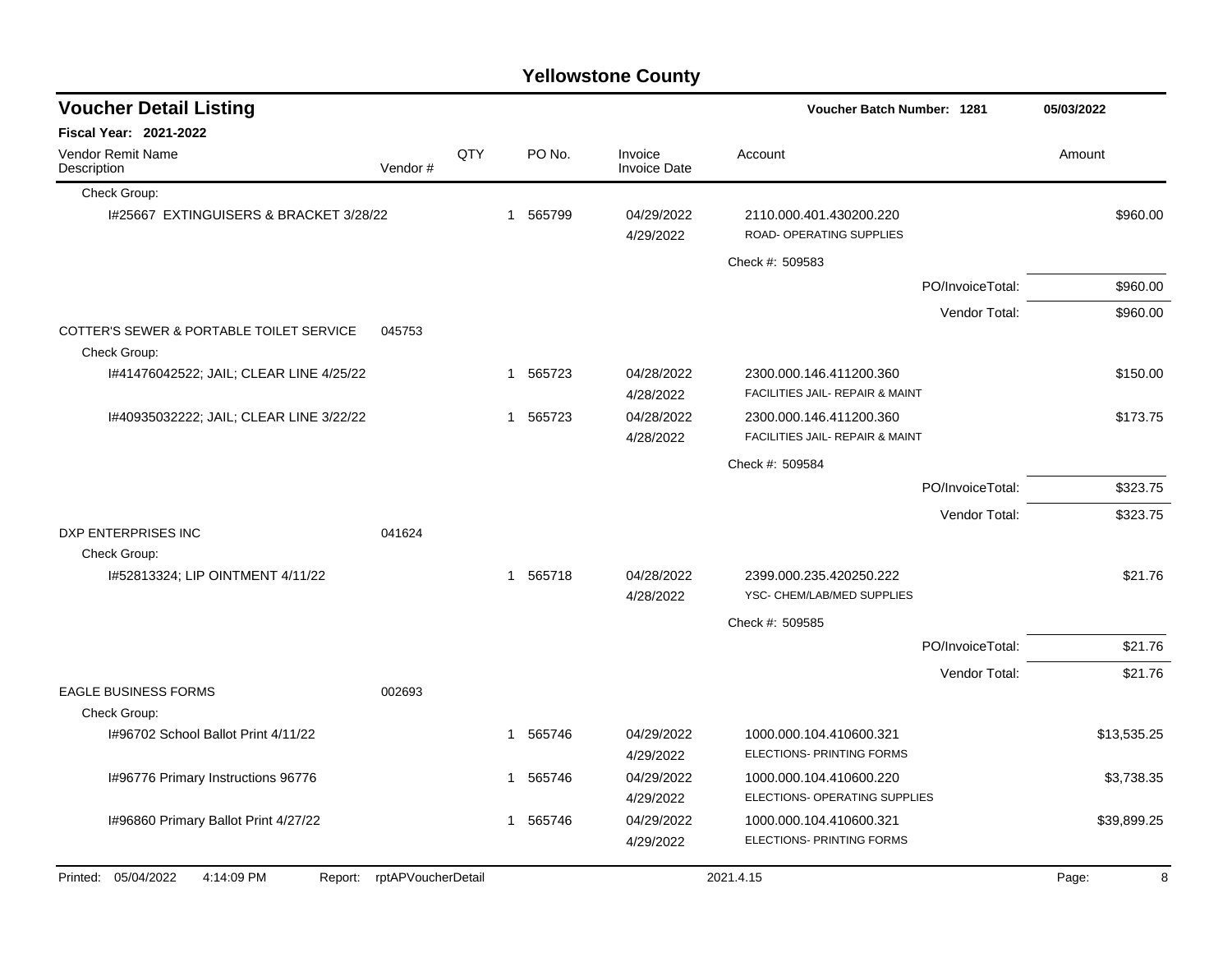| <b>Voucher Detail Listing</b>                   |         |     |                        |                                | Voucher Batch Number: 1281                 |                  | 05/03/2022  |
|-------------------------------------------------|---------|-----|------------------------|--------------------------------|--------------------------------------------|------------------|-------------|
| <b>Fiscal Year: 2021-2022</b>                   |         |     |                        |                                |                                            |                  |             |
| Vendor Remit Name<br>Description                | Vendor# | QTY | PO No.                 | Invoice<br><b>Invoice Date</b> | Account                                    |                  | Amount      |
|                                                 |         |     |                        |                                | Check #: 509586                            |                  |             |
|                                                 |         |     |                        |                                |                                            | PO/InvoiceTotal: | \$57,172.85 |
|                                                 |         |     |                        |                                |                                            | Vendor Total:    | \$57,172.85 |
| ECOLAB PEST ELIMINATION DIVISION                |         |     |                        |                                |                                            |                  |             |
| Check Group:                                    |         |     |                        |                                |                                            |                  |             |
| I#6514511; JAIL; PEST CONTROL 3/30/22           |         |     | 1 565734               | 04/28/2022                     | 2300.000.146.411200.360                    |                  | \$257.79    |
|                                                 |         |     |                        | 4/28/2022                      | FACILITIES JAIL- REPAIR & MAINT            |                  |             |
| I#6716672; JAIL; PEST CONTROL 4/25/22           |         |     | 1 565734               | 04/28/2022                     | 2300.000.146.411200.360                    |                  | \$90.96     |
|                                                 |         |     |                        | 4/28/2022                      | FACILITIES JAIL- REPAIR & MAINT            |                  |             |
| 1#6716671; JAIL; PEST CONTROL 4/25/22           |         |     | 565734<br>1            | 04/28/2022                     | 2300.000.146.411200.360                    |                  | \$217.54    |
|                                                 |         |     |                        | 4/28/2022                      | FACILITIES JAIL- REPAIR & MAINT            |                  |             |
| I#6514510; JAIL; PEST CONTROL 3/31/22           |         |     | 565734<br>1            | 04/28/2022                     | 2300.000.146.411200.360                    |                  | \$90.96     |
|                                                 |         |     |                        | 4/28/2022                      | FACILITIES JAIL- REPAIR & MAINT            |                  |             |
| I#6514509; JAIL; PEST CONTROL 3/31/22           |         |     | 1 565734               | 04/28/2022                     | 2300.000.146.411200.360                    |                  | \$217.54    |
|                                                 |         |     |                        | 4/28/2022                      | <b>FACILITIES JAIL- REPAIR &amp; MAINT</b> |                  |             |
|                                                 |         |     |                        |                                | Check #: 509587                            |                  |             |
|                                                 |         |     |                        |                                |                                            | PO/InvoiceTotal: | \$874.79    |
|                                                 |         |     |                        |                                |                                            | Vendor Total:    | \$874.79    |
| <b>EDAM'S TIRE &amp; AUTOMOTIVE</b>             |         |     |                        |                                |                                            |                  |             |
| Check Group:                                    |         |     |                        |                                |                                            |                  |             |
| I#22023; YCCH; OIL CHANGE 4/19/22               |         |     | 1 565731               | 04/28/2022                     | 1000.000.145.411200.231                    |                  | \$80.85     |
|                                                 |         |     |                        | 4/28/2022                      | FACILITIES- GAS/OIL/GREASE                 |                  |             |
| I#22097; YCCH; PLOW BRACKET REPAIR 4/25/22      |         |     | 565731<br>$\mathbf{1}$ | 04/28/2022                     | 1000.000.145.411200.361                    |                  | \$1,483.95  |
|                                                 |         |     |                        | 4/28/2022                      | FACILITIES- VEHICLE REPAIRS                |                  |             |
|                                                 |         |     |                        |                                | Check #: 509588                            |                  |             |
|                                                 |         |     |                        |                                |                                            | PO/InvoiceTotal: | \$1,564.80  |
|                                                 |         |     |                        |                                |                                            | Vendor Total:    | \$1,564.80  |
| ELECTION SYSTEMS & SOFTWARE INC<br>Check Group: | 040468  |     |                        |                                |                                            |                  |             |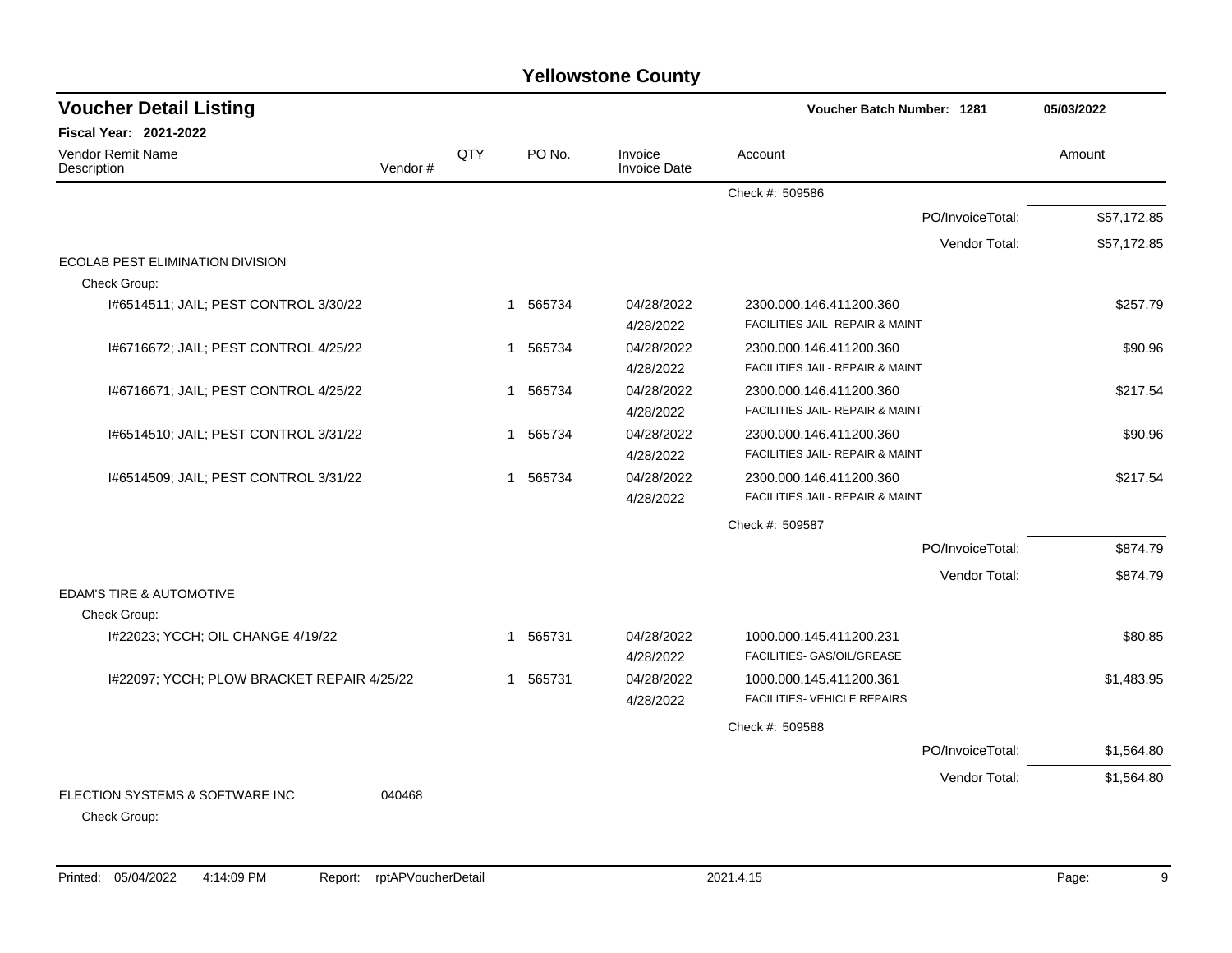|                                                                    |     |                          | <b>Yellowstone County</b>      |                                                            |             |
|--------------------------------------------------------------------|-----|--------------------------|--------------------------------|------------------------------------------------------------|-------------|
| <b>Voucher Detail Listing</b>                                      |     |                          |                                | <b>Voucher Batch Number: 1281</b>                          | 05/03/2022  |
| <b>Fiscal Year: 2021-2022</b>                                      |     |                          |                                |                                                            |             |
| Vendor Remit Name<br>Vendor#<br>Description                        | QTY | PO No.                   | Invoice<br><b>Invoice Date</b> | Account                                                    | Amount      |
| I#CD2020349 Ballot Stock School Election 3/21/22                   |     | 565770<br>$\mathbf{1}$   | 04/29/2022<br>4/29/2022        | 1000.000.104.410600.220<br>ELECTIONS- OPERATING SUPPLIES   | \$11,377.71 |
| I#CD2022197 Audio School Election 4/4/22                           |     | 565770<br>$\mathbf{1}$   | 04/29/2022<br>4/29/2022        | 1000.000.104.410600.220<br>ELECTIONS- OPERATING SUPPLIES   | \$1,051.30  |
| I#CD2024053 Layout School Election 4/15/22                         |     | 1 565770                 | 04/29/2022<br>4/29/2022        | 1000.000.104.410600.220<br>ELECTIONS- OPERATING SUPPLIES   | \$719.10    |
| I#CD2023966 Coding School Election 4/15/22                         |     | 565770<br>1              | 04/29/2022<br>4/29/2022        | 1000.000.104.410600.220<br>ELECTIONS- OPERATING SUPPLIES   | \$2,659.91  |
| I#CD2024212 Media Rental School 4/18/22                            |     | 565770<br>$\overline{1}$ | 04/29/2022<br>4/29/2022        | 1000.000.104.410600.220<br>ELECTIONS- OPERATING SUPPLIES   | \$90.00     |
|                                                                    |     |                          |                                | Check #: 509589                                            |             |
|                                                                    |     |                          |                                | PO/InvoiceTotal:                                           | \$15,898.02 |
|                                                                    |     |                          |                                | Vendor Total:                                              | \$15,898.02 |
| FERGUSON ENTERPRISES INC #109<br>Check Group:                      |     |                          |                                |                                                            |             |
| 1#0388040; JAIL; WAX RING 4/14/22                                  |     | 565730<br>1              | 04/28/2022<br>4/28/2022        | 2300.000.146.411200.360<br>FACILITIES JAIL- REPAIR & MAINT | \$49.46     |
| I#0397069; JAIL; WASHER 4/18/22                                    |     | 565730<br>-1             | 04/28/2022<br>4/28/2022        | 2300.000.146.411200.360<br>FACILITIES JAIL- REPAIR & MAINT | \$22.10     |
| I#0391304; JAIL; TEST CAP 4/15/22                                  |     | 1 565730                 | 04/28/2022<br>4/28/2022        | 2300.000.146.411200.360<br>FACILITIES JAIL- REPAIR & MAINT | \$18.92     |
|                                                                    |     |                          |                                | Check #: 509590                                            |             |
|                                                                    |     |                          |                                | PO/InvoiceTotal:                                           | \$90.48     |
|                                                                    |     |                          |                                | Vendor Total:                                              | \$90.48     |
| FORSETH, LINNEA<br>Check Group:                                    |     |                          |                                |                                                            |             |
| Reimb L. Forseth Costco DN Tissues 4/21/22                         |     | 1 565785                 | 04/29/2022<br>4/29/2022        | 2301.000.122.411100.210<br>ATTORNEY- OFFICE SUPPLIES       | \$18.75     |
| Reimb L. Forseth Costco Crim Tissues 4/21/22                       |     | 1 565785                 | 04/29/2022<br>4/29/2022        | 2301.000.122.411100.394<br>ATTORNEY-WITNESS & JURY FEES    | \$37.50     |
| Printed: 05/04/2022<br>4:14:09 PM<br>rptAPVoucherDetail<br>Report: |     |                          |                                | 2021.4.15                                                  | Page:<br>10 |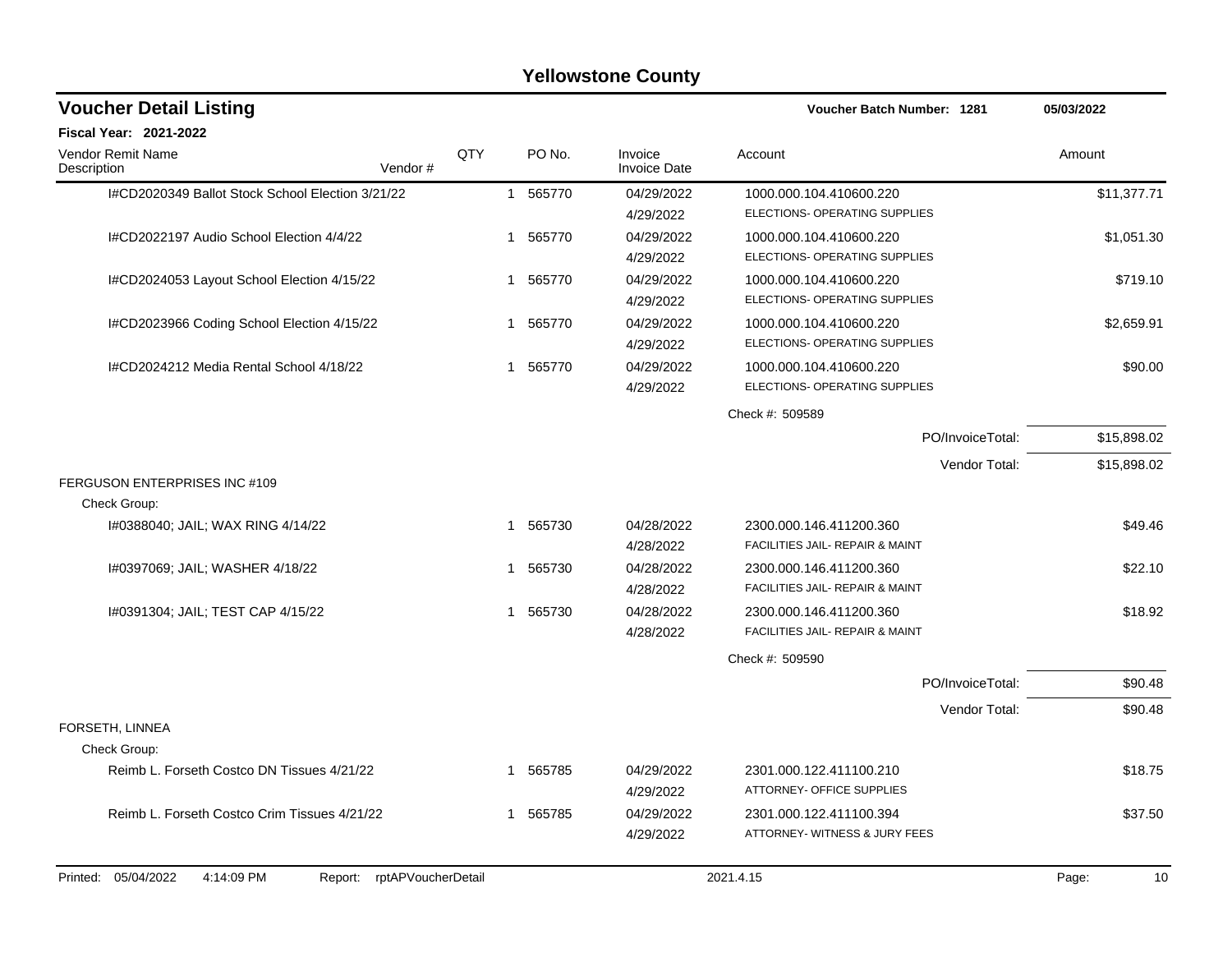| <b>Voucher Detail Listing</b>                           |                               |     |             |                                | Voucher Batch Number: 1281                                    |                  | 05/03/2022  |
|---------------------------------------------------------|-------------------------------|-----|-------------|--------------------------------|---------------------------------------------------------------|------------------|-------------|
| <b>Fiscal Year: 2021-2022</b>                           |                               |     |             |                                |                                                               |                  |             |
| Vendor Remit Name<br>Description                        | Vendor#                       | QTY | PO No.      | Invoice<br><b>Invoice Date</b> | Account                                                       |                  | Amount      |
|                                                         |                               |     |             |                                | Check #: 509591                                               |                  |             |
|                                                         |                               |     |             |                                |                                                               | PO/InvoiceTotal: | \$56.25     |
|                                                         |                               |     |             |                                |                                                               | Vendor Total:    | \$56.25     |
| <b>GREAT WEST ENGINEERING</b><br>Check Group:           |                               |     |             |                                |                                                               |                  |             |
| 1#26199 ENGINEERING BIRDGE 28-32 4/25/22                |                               |     | 1 565775    | 04/29/2022<br>4/29/2022        | 2130.000.402.430244.354<br><b>BRIDGE- ENGINEERING/TESTING</b> |                  | \$1,149.65  |
| I#26200 BRIDGE EVALUATIONS 4/25/22                      |                               |     | 565775<br>1 | 04/29/2022<br>4/29/2022        | 2130.000.402.430244.354<br><b>BRIDGE- ENGINEERING/TESTING</b> |                  | \$3,275.00  |
|                                                         |                               |     |             |                                | Check #: 509592                                               |                  |             |
|                                                         |                               |     |             |                                |                                                               | PO/InvoiceTotal: | \$4,424.65  |
| HIGH TECH SOLUTIONS SYS GRP, INC.                       |                               |     |             |                                |                                                               | Vendor Total:    | \$4,424.65  |
| Check Group:                                            |                               |     |             |                                |                                                               |                  |             |
| I#2094; JAIL; SMOKE DETECTORS 4/12/22                   |                               |     | 1 565735    | 04/28/2022<br>4/28/2022        | 2300.000.146.411200.360<br>FACILITIES JAIL- REPAIR & MAINT    |                  | \$2,699.50  |
|                                                         |                               |     |             |                                | Check #: 509593                                               |                  |             |
|                                                         |                               |     |             |                                |                                                               | PO/InvoiceTotal: | \$2,699.50  |
|                                                         |                               |     |             |                                |                                                               | Vendor Total:    | \$2,699.50  |
| HUNTLEY PROJECT DEVELOPMENT ASSOCIATION<br>Check Group: |                               |     |             |                                |                                                               |                  |             |
| MARQUEE DOWN PYMT FOR WORDEN 4/20/22                    |                               |     | 1 565807    | 04/29/2022<br>4/29/2022        | 2900.000.280.411800.397<br>PILT- FIXED CONTRACT SERVICES      |                  | \$5,000.00  |
|                                                         |                               |     |             |                                | Check #: 509594                                               |                  |             |
|                                                         |                               |     |             |                                |                                                               | PO/InvoiceTotal: | \$5,000.00  |
|                                                         |                               |     |             |                                |                                                               | Vendor Total:    | \$5,000.00  |
| HUTZENBILER, JOHN                                       |                               |     |             |                                |                                                               |                  |             |
| Check Group:                                            |                               |     |             |                                |                                                               |                  |             |
| I#123121 ELECTRICITY                                    |                               |     | 1 565773    | 04/29/2022<br>4/29/2022        | 2110.000.401.430200.340<br>ROAD- UTILITIES                    |                  | \$16.00     |
| Printed: 05/04/2022<br>4:14:09 PM                       | rptAPVoucherDetail<br>Report: |     |             |                                | 2021.4.15                                                     |                  | Page:<br>11 |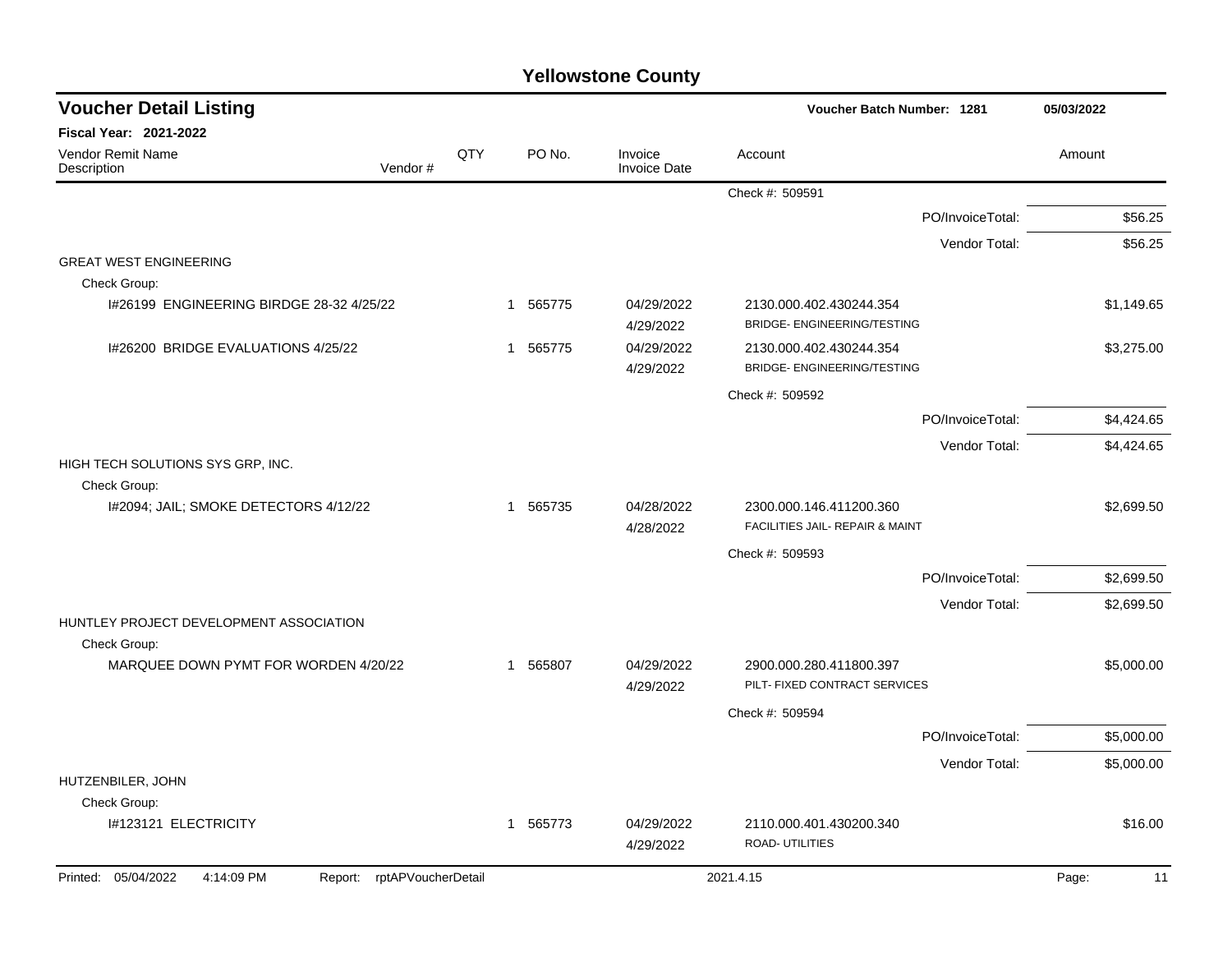| <b>Voucher Detail Listing</b>                           |                            |     |          |        |                                | Voucher Batch Number: 1281                          |                  | 05/03/2022  |
|---------------------------------------------------------|----------------------------|-----|----------|--------|--------------------------------|-----------------------------------------------------|------------------|-------------|
| <b>Fiscal Year: 2021-2022</b>                           |                            |     |          |        |                                |                                                     |                  |             |
| Vendor Remit Name<br>Description                        | Vendor #                   | QTY |          | PO No. | Invoice<br><b>Invoice Date</b> | Account                                             |                  | Amount      |
| I#033122 ELECTRICITY                                    |                            |     | 1 565773 |        | 04/29/2022<br>4/29/2022        | 2110.000.401.430200.340<br>ROAD- UTILITIES          |                  | \$54.00     |
|                                                         |                            |     |          |        |                                | Check #: 509595                                     |                  |             |
|                                                         |                            |     |          |        |                                |                                                     | PO/InvoiceTotal: | \$70.00     |
|                                                         |                            |     |          |        |                                |                                                     | Vendor Total:    | \$70.00     |
| <b>I-STATE TRUCK CENTER INC</b><br>Check Group:         |                            |     |          |        |                                |                                                     |                  |             |
| I#C251333272-01 WINDSHIELDS & GLASS 4/25/22             |                            |     | 1 565774 |        | 04/29/2022<br>4/29/2022        | 2110.000.401.430200.361<br>ROAD- VEHICLE REPAIRS    |                  | \$453.46    |
|                                                         |                            |     |          |        |                                | Check #: 509596                                     |                  |             |
|                                                         |                            |     |          |        |                                |                                                     | PO/InvoiceTotal: | \$453.46    |
|                                                         |                            |     |          |        |                                |                                                     | Vendor Total:    | \$453.46    |
| <b>IBS INCORPORATED</b><br>Check Group:                 | 048211                     |     |          |        |                                |                                                     |                  |             |
| 1#783926-1 COIL & FILTER CLEANER 4/26/22                |                            |     | 1 565772 |        | 04/29/2022<br>4/29/2022        | 2110.000.401.430200.220<br>ROAD- OPERATING SUPPLIES |                  | \$222.70    |
|                                                         |                            |     |          |        |                                | Check #: 509597                                     |                  |             |
|                                                         |                            |     |          |        |                                |                                                     | PO/InvoiceTotal: | \$222.70    |
|                                                         |                            |     |          |        |                                |                                                     | Vendor Total:    | \$222.70    |
| INDUSTRIAL COMMUNICATIONS & ELECTRONICS<br>Check Group: | 003555                     |     |          |        |                                |                                                     |                  |             |
| I#042022 POWER CORD 4/20/22                             |                            |     | 1 565747 |        | 04/29/2022<br>4/29/2022        | 2110.000.401.430200.316<br>ROAD-RADIO MAINT         |                  | \$18.00     |
| 1#41358 INSTALL STROB LIGHT 4/18/22                     |                            |     | 1 565747 |        | 04/29/2022<br>4/29/2022        | 2110.000.401.430200.361<br>ROAD-VEHICLE REPAIRS     |                  | \$178.50    |
|                                                         |                            |     |          |        |                                | Check #: 509598                                     |                  |             |
|                                                         |                            |     |          |        |                                |                                                     | PO/InvoiceTotal: | \$196.50    |
|                                                         |                            |     |          |        |                                |                                                     | Vendor Total:    | \$196.50    |
| KINGS ACE HARDWARE, STATE<br>Check Group:               |                            |     |          |        |                                |                                                     |                  |             |
| Printed: 05/04/2022<br>4:14:09 PM                       | Report: rptAPVoucherDetail |     |          |        |                                | 2021.4.15                                           |                  | 12<br>Page: |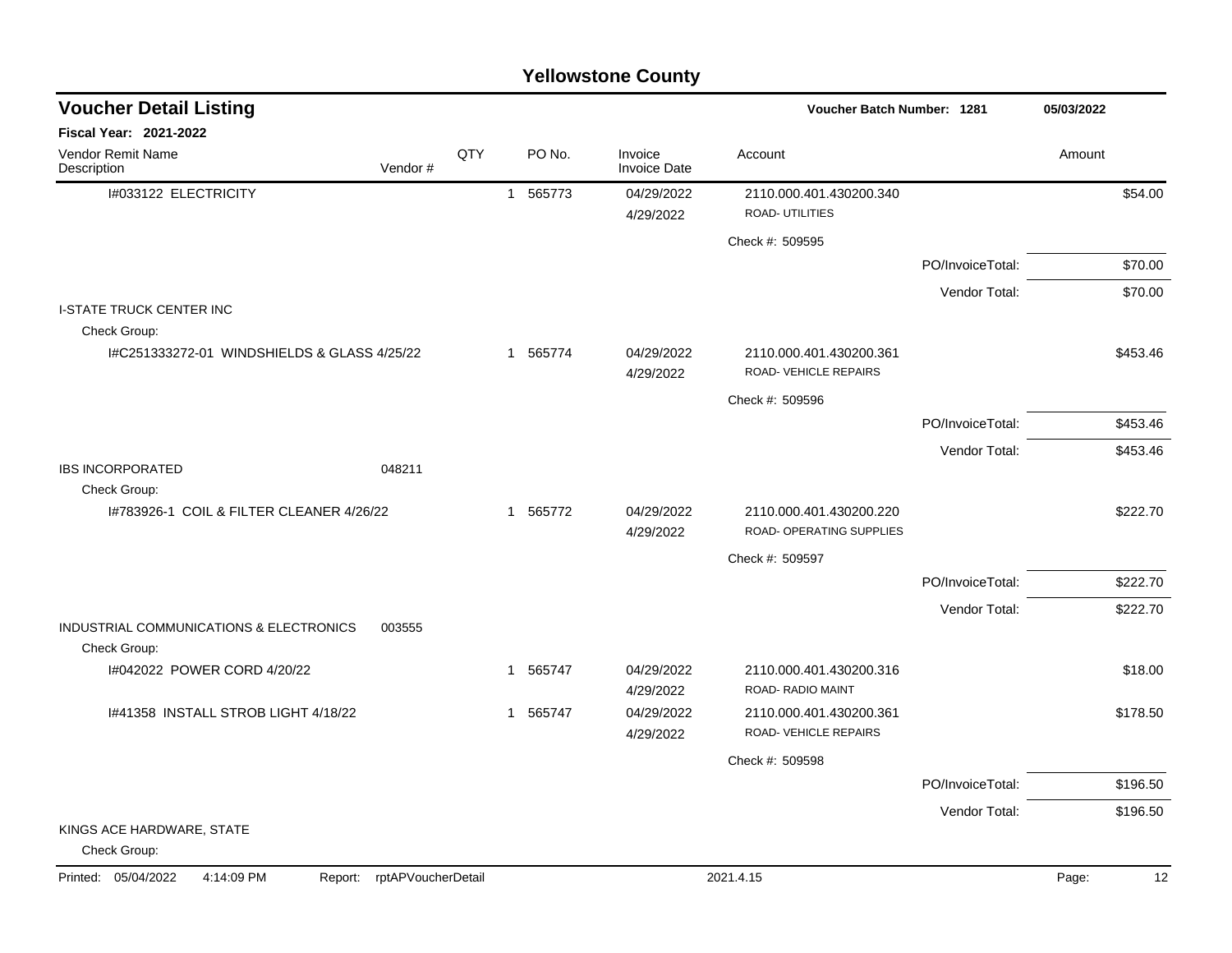| <b>Yellowstone County</b> |  |
|---------------------------|--|
|---------------------------|--|

| <b>Voucher Detail Listing</b>               |                            |     |             |                                | Voucher Batch Number: 1281                                    | 05/03/2022  |
|---------------------------------------------|----------------------------|-----|-------------|--------------------------------|---------------------------------------------------------------|-------------|
| <b>Fiscal Year: 2021-2022</b>               |                            |     |             |                                |                                                               |             |
| Vendor Remit Name<br>Description            | Vendor#                    | QTY | PO No.      | Invoice<br><b>Invoice Date</b> | Account                                                       | Amount      |
| I#748625/2; YCCH; TAPE MEASURE 4/25/22      |                            |     | 1 565733    | 04/28/2022<br>4/28/2022        | 1000.000.145.411200.360<br>FACILITIES- REPAIR & MAINT SERVICE | \$31.17     |
|                                             |                            |     |             |                                | Check #: 509599                                               |             |
|                                             |                            |     |             |                                | PO/InvoiceTotal:                                              | \$31.17     |
|                                             |                            |     |             |                                | Vendor Total:                                                 | \$31.17     |
| <b>KNIFE RIVER</b><br>Check Group:          |                            |     |             |                                |                                                               |             |
| 1#807438 3/4" GRAVEL 390.59 @ 6.20 61034    |                            |     | 1 565777    | 04/29/2022                     | 2110.000.401.430200.450                                       | \$2,421.67  |
|                                             |                            |     |             | 4/29/2022                      | ROAD-RAW MATERIALS- GAS TAX                                   |             |
| 1#807630 1 1/2" GRAVEL 71.29 @ 5.70 51064   |                            |     | 1 565777    | 04/29/2022                     | 2110.000.401.430200.450                                       | \$406.35    |
|                                             |                            |     |             | 4/29/2022                      | ROAD- RAW MATERIALS- GAS TAX                                  |             |
| 1#807690 1 1/2" GRAVEL 911.51 @ 5.70 51064  |                            |     | 565777<br>1 | 04/29/2022<br>4/29/2022        | 2110.000.401.430200.450<br>ROAD-RAW MATERIALS- GAS TAX        | \$5,195.62  |
| 1#808196 1 1/2" GRAVEL 1166.90 @ 5.70 51064 |                            |     | 1 565777    | 04/29/2022                     | 2110.000.401.430200.450                                       | \$6,651.37  |
|                                             |                            |     |             | 4/29/2022                      | ROAD-RAW MATERIALS- GAS TAX                                   |             |
| 1#808199 1 1/2" GRAVEL 30.06 @ 5.70 51027   |                            |     | 565777<br>1 | 04/29/2022                     | 2130.000.402.430244.400                                       | \$171.34    |
|                                             |                            |     |             | 4/29/2022                      | <b>BRIDGE- BUILDING MATERIALS</b>                             |             |
| 1#808565 1 1/2" GRAVEL 913.78 @ 5.70 51064  |                            |     | 565777<br>1 | 04/29/2022                     | 2110.000.401.430200.450                                       | \$5,208.62  |
|                                             |                            |     |             | 4/29/2022                      | ROAD-RAW MATERIALS- GAS TAX                                   |             |
| 1#808685 1 1/2" GRAVEL 433.85 @ 5.70 51064  |                            |     | 565777<br>1 | 04/29/2022                     | 2110.000.401.430200.450                                       | \$2,472.95  |
|                                             |                            |     |             | 4/29/2022                      | ROAD- RAW MATERIALS- GAS TAX                                  |             |
| 1#808688 1 1/2" GRAVEL 238.65 @ 5.70 62087  |                            |     | 565777<br>1 | 04/29/2022                     | 2110.000.401.430200.450                                       | \$1,360.31  |
|                                             |                            |     |             | 4/29/2022                      | ROAD-RAW MATERIALS- GAS TAX                                   |             |
| I#808689 1 1/2" GRAVEL 72.40 @ 5.70 62123   |                            |     | 565777<br>1 | 04/29/2022                     | 2110.000.401.430200.450                                       | \$412.68    |
|                                             |                            |     |             | 4/29/2022                      | ROAD- RAW MATERIALS- GAS TAX                                  |             |
| 1#808832 3/4" GRAVEL 152.47 @ 6.20 61034    |                            |     | 1 565777    | 04/29/2022                     | 2110.000.401.430200.450                                       | \$945.30    |
|                                             |                            |     |             | 4/29/2022                      | ROAD-RAW MATERIALS- GAS TAX                                   |             |
| I#808837 1 1/2" GRAVEL 119.61 @ 5.70 61029  |                            |     | 1 565777    | 04/29/2022                     | 2110.000.401.430200.450<br>ROAD-RAW MATERIALS- GAS TAX        | \$681.78    |
|                                             |                            |     |             | 4/29/2022                      |                                                               |             |
| I#809500 SAND 377.06 @ 5.00                 |                            |     | 1 565777    | 04/29/2022<br>4/29/2022        | 2110.000.401.430200.450<br>ROAD- RAW MATERIALS- GAS TAX       | \$1,885.30  |
|                                             |                            |     |             |                                |                                                               |             |
| Printed: 05/04/2022<br>4:14:09 PM           | Report: rptAPVoucherDetail |     |             |                                | 2021.4.15                                                     | Page:<br>13 |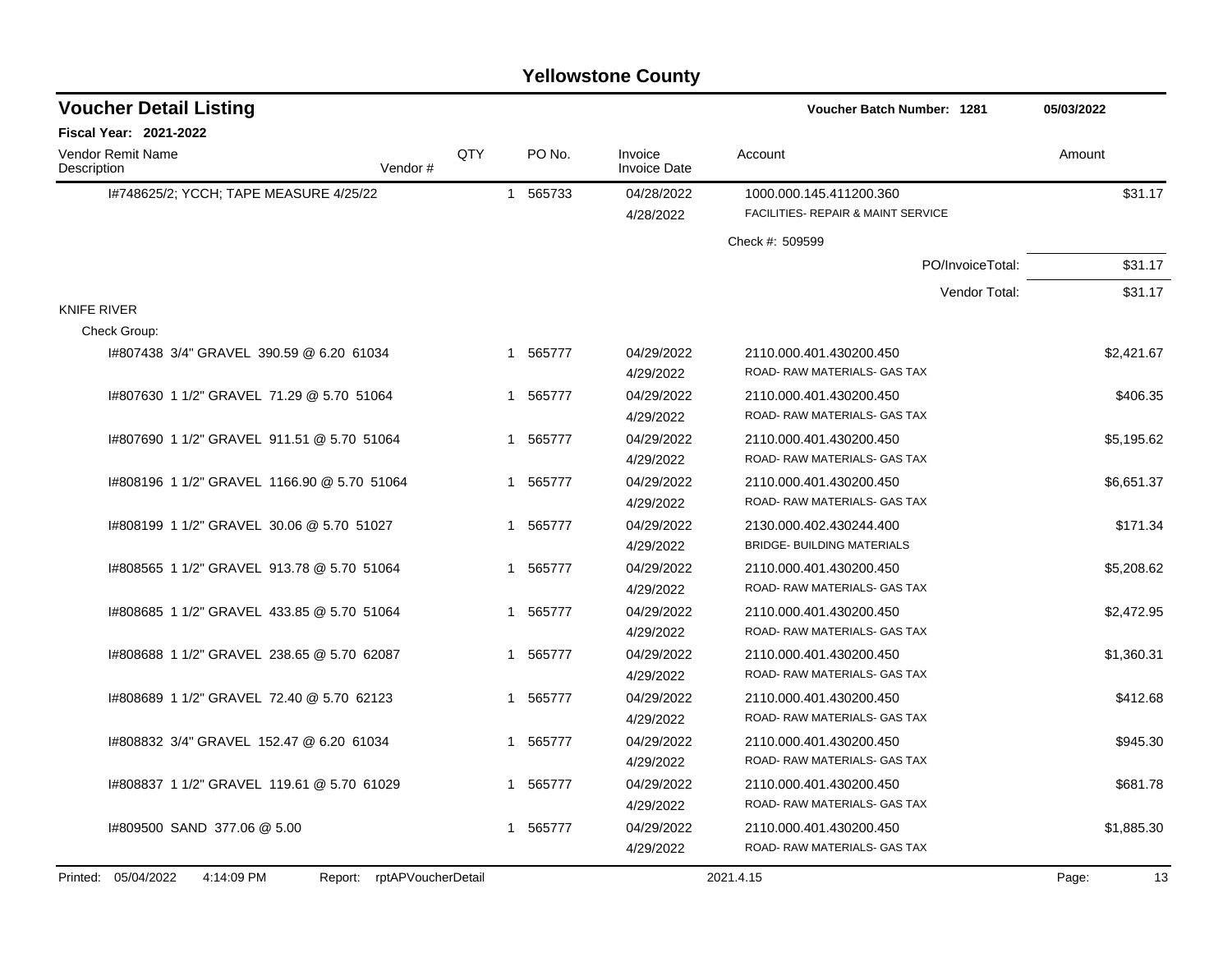| <b>Voucher Detail Listing</b>                                    |         |     |                          |                         | Voucher Batch Number: 1281                                       |                  | 05/03/2022  |
|------------------------------------------------------------------|---------|-----|--------------------------|-------------------------|------------------------------------------------------------------|------------------|-------------|
| Fiscal Year: 2021-2022                                           |         |     |                          |                         |                                                                  |                  |             |
| Vendor Remit Name<br>Description                                 | Vendor# | QTY | PO No.                   | Invoice<br>Invoice Date | Account                                                          |                  | Amount      |
|                                                                  |         |     |                          |                         | Check #: 509600                                                  |                  |             |
|                                                                  |         |     |                          |                         |                                                                  | PO/InvoiceTotal: | \$27,813.29 |
|                                                                  |         |     |                          |                         |                                                                  | Vendor Total:    | \$27,813.29 |
| LEE ENTERPRISES OF MONTANA                                       |         |     |                          |                         |                                                                  |                  |             |
| Check Group:<br>I#96557 A#102-60120001 Notice of School Election |         |     | 1 565802                 | 04/29/2022              | 1000.000.104.410600.331                                          |                  | \$39.00     |
| 3/27/22                                                          |         |     |                          | 4/29/2022               | ELECTIONS- PRINTING PROCEEDS                                     |                  |             |
|                                                                  |         |     |                          |                         |                                                                  |                  |             |
|                                                                  |         |     |                          |                         | Check #: 509601                                                  | PO/InvoiceTotal: | \$39.00     |
|                                                                  |         |     |                          |                         |                                                                  |                  |             |
| MAC LTT MANUFACTURING INC                                        |         |     |                          |                         |                                                                  | Vendor Total:    | \$39.00     |
| Check Group:                                                     |         |     |                          |                         |                                                                  |                  |             |
| I#31-11764 GUAGE 4/20/22                                         |         |     | 1 565796                 | 04/29/2022<br>4/29/2022 | 2110.000.401.430200.361<br>ROAD-VEHICLE REPAIRS                  |                  | \$153.10    |
|                                                                  |         |     |                          |                         | Check #: 509602                                                  |                  |             |
|                                                                  |         |     |                          |                         |                                                                  | PO/InvoiceTotal: | \$153.10    |
|                                                                  |         |     |                          |                         |                                                                  | Vendor Total:    | \$153.10    |
| <b>MARKETING SPECIALTIES</b>                                     | 004032  |     |                          |                         |                                                                  |                  |             |
| Check Group:<br>1#090664 DIESEL NOZZLE 4/19/22                   |         |     | 1 565748                 | 04/29/2022              | 2110.000.401.430200.361                                          |                  | \$341.68    |
|                                                                  |         |     |                          | 4/29/2022               | ROAD-VEHICLE REPAIRS                                             |                  |             |
|                                                                  |         |     |                          |                         | Check #: 509603                                                  |                  |             |
|                                                                  |         |     |                          |                         |                                                                  | PO/InvoiceTotal: | \$341.68    |
|                                                                  |         |     |                          |                         |                                                                  | Vendor Total:    | \$341.68    |
| MASTERCARD J PORTER                                              |         |     |                          |                         |                                                                  |                  |             |
| Check Group: J PORTER                                            |         |     |                          |                         |                                                                  |                  |             |
| A#2683 Billings Gazette Apr 2022<br>P-Card Payee:<br>MASTERCARD  |         |     | 565805<br>$\overline{1}$ | 04/29/2022<br>4/29/2022 | 5810.000.555.460442.337<br>METRA MARKETING- PUBLICITY/ADVERTSING |                  | \$5.00      |
|                                                                  |         |     |                          |                         |                                                                  |                  |             |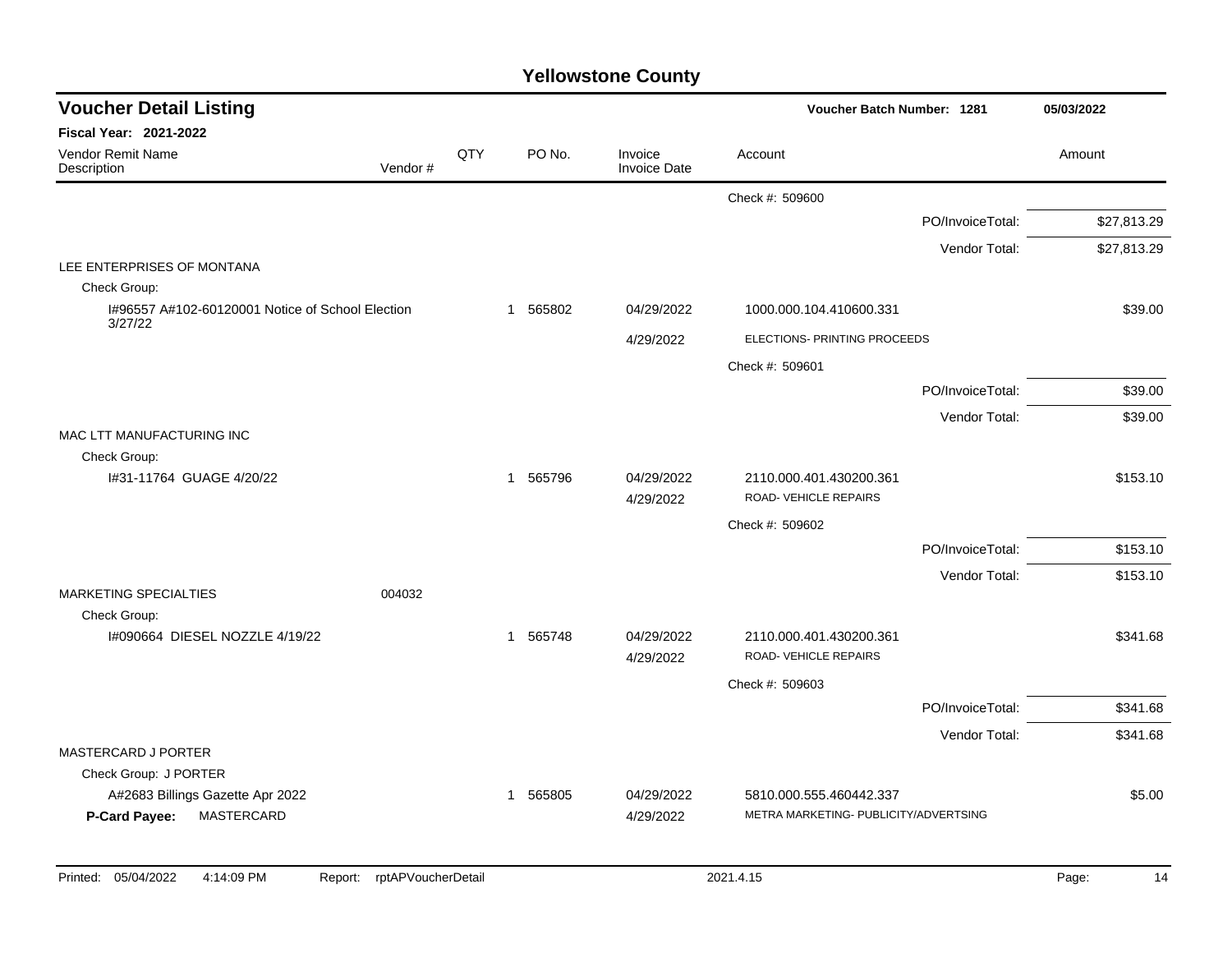| <b>Voucher Detail Listing</b>                                                            |              |          |                                | Voucher Batch Number: 1281                                      | 05/03/2022  |
|------------------------------------------------------------------------------------------|--------------|----------|--------------------------------|-----------------------------------------------------------------|-------------|
| <b>Fiscal Year: 2021-2022</b>                                                            |              |          |                                |                                                                 |             |
| <b>Vendor Remit Name</b><br>Vendor#<br>Description                                       | QTY          | PO No.   | Invoice<br><b>Invoice Date</b> | Account                                                         | Amount      |
| A#2683 Adobe Cloud Apr/May 22                                                            |              | 1 565805 | 04/29/2022                     | 5810.000.555.460442.368                                         | \$52.99     |
| MASTERCARD<br><b>P-Card Payee:</b>                                                       |              |          | 4/29/2022                      | METRA MARKETING- SOFTWARE/HARDWARE MAINT                        |             |
|                                                                                          |              |          |                                | Check #: 509639                                                 |             |
|                                                                                          |              |          |                                | PO/InvoiceTotal:                                                | \$57.99     |
|                                                                                          |              |          |                                | Vendor Total:                                                   | \$57.99     |
| MASTERCARD J SEWARD                                                                      |              |          |                                |                                                                 |             |
| Check Group: J SEWARD                                                                    |              |          |                                |                                                                 |             |
| A#3370 Air Fare Midwest Fairs San Diego 4/21-24/22 JS                                    |              | 1 565782 | 04/29/2022                     | 5810.000.551.460442.370                                         | \$528.80    |
| MASTERCARD<br><b>P-Card Payee:</b>                                                       |              |          | 4/29/2022                      | METRA ADMIN-TRAVEL/MOVING                                       |             |
| A#3370 Adobe April 2022 CW                                                               |              | 1 565782 | 04/29/2022                     | 5810.000.555.460442.368                                         | \$14.99     |
| <b>MASTERCARD</b><br><b>P-Card Payee:</b>                                                |              |          | 4/29/2022                      | METRA MARKETING- SOFTWARE/HARDWARE MAINT                        |             |
| A#3370 Parts Return Ystone Polaris 4/6/22                                                | 1            | 565782   | 04/29/2022                     | 5810.000.552.460442.369                                         | (\$724.06)  |
| <b>MASTERCARD</b><br><b>P-Card Payee:</b>                                                |              |          | 4/29/2022                      | METRA FACILITIES- BUILDING/EQUIP REPAIRS                        |             |
| A#3370 Table Topping Trip Fuel 4/13/22 MSLA                                              | 1            | 565782   | 04/29/2022                     | 5810.000.552.460442.231                                         | \$73.61     |
| P-Card Payee:<br><b>MASTERCARD</b>                                                       |              |          | 4/29/2022                      | METRA FACILITIES- GAS-OIL-GREASE-ETC                            |             |
| A#3370 Table Topping Trip Fuel 4/13/22 MSLA<br><b>MASTERCARD</b><br><b>P-Card Payee:</b> | $\mathbf{1}$ | 565782   | 04/29/2022<br>4/29/2022        | 5810.000.552.460442.231<br>METRA FACILITIES- GAS-OIL-GREASE-ETC | \$49.50     |
| A#3370 Fuel Credit 4/16/22                                                               | 1            | 565782   | 04/29/2022                     | 5810.000.552.460442.231                                         |             |
| MASTERCARD<br>P-Card Payee:                                                              |              |          | 4/29/2022                      | METRA FACILITIES- GAS-OIL-GREASE-ETC                            | (\$1.24)    |
| A#3370 Dish TV April 2022                                                                | 1            | 565782   | 04/29/2022                     | 5810.000.552.460442.398                                         | \$262.06    |
| MASTERCARD<br>P-Card Payee:                                                              |              |          | 4/29/2022                      | METRA FACILITIES- VARIABLE CONTRACT SERVICE                     |             |
|                                                                                          |              |          |                                | Check #: 509640                                                 |             |
|                                                                                          |              |          |                                | PO/InvoiceTotal:                                                | \$203.66    |
|                                                                                          |              |          |                                | Vendor Total:                                                   | \$203.66    |
| <b>MASTERCARD KC WILLIAMS</b>                                                            |              |          |                                |                                                                 |             |
| Check Group: KC WILLIAMS                                                                 |              |          |                                |                                                                 |             |
| A#1232; GAS                                                                              |              | 565729   | 04/28/2022                     | 1000.000.124.420600.231                                         | \$302.28    |
| MASTERCARD<br><b>P-Card Payee:</b>                                                       |              |          | 4/28/2022                      | DES- GAS/OIL/GREASE                                             |             |
| A#1232; STARTER KIT FOR HITCH                                                            | 1            | 565729   | 04/28/2022                     | 1000.000.124.420600.220                                         | \$36.99     |
| MASTERCARD<br><b>P-Card Payee:</b>                                                       |              |          | 4/28/2022                      | DES- OPERATING SUPPLIES                                         |             |
| Printed: 05/04/2022<br>4:14:09 PM<br>rptAPVoucherDetail<br>Report:                       |              |          |                                | 2021.4.15                                                       | 15<br>Page: |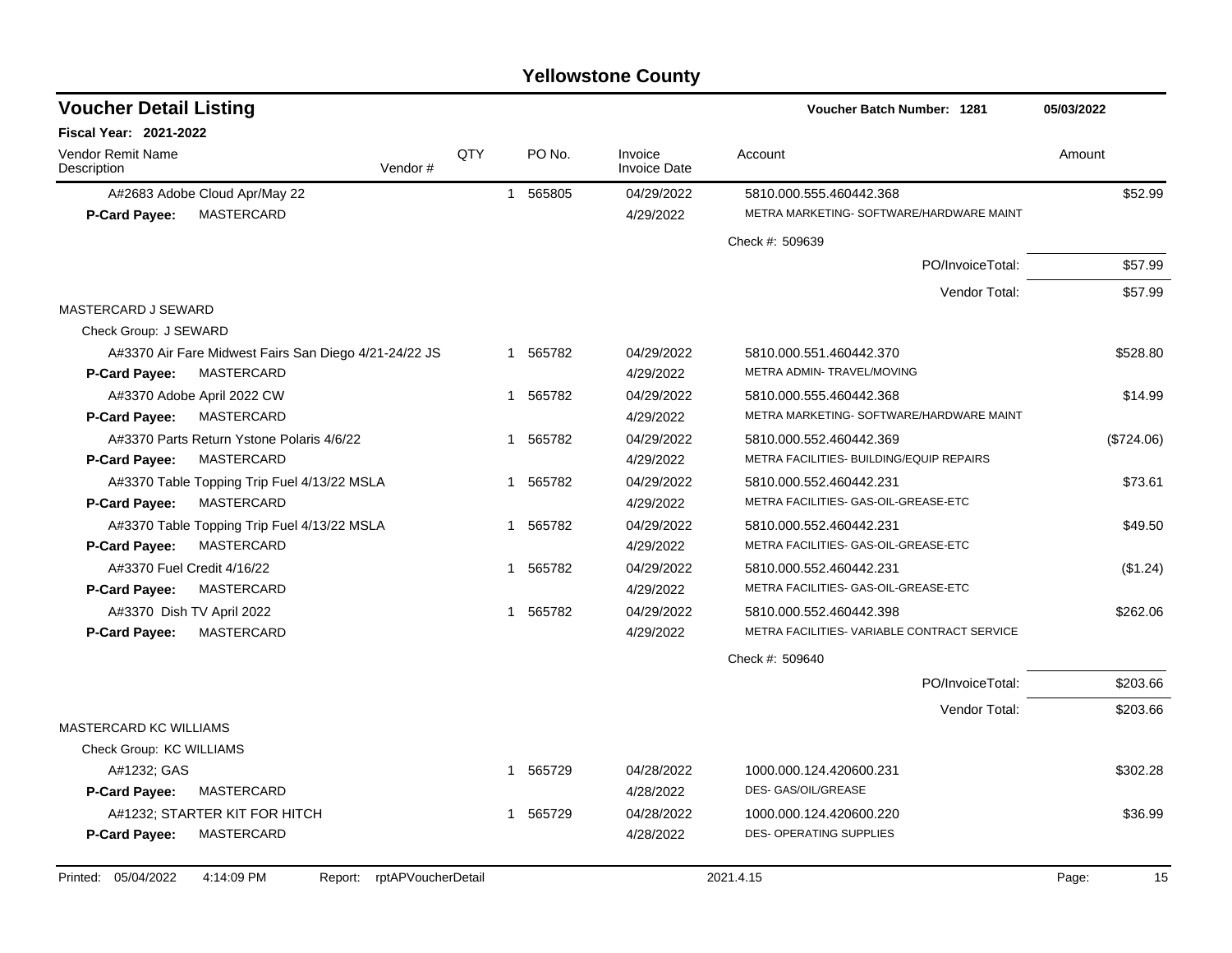| <b>Voucher Detail Listing</b>                                           |         |     |              |        |                                | Voucher Batch Number: 1281            | 05/03/2022 |
|-------------------------------------------------------------------------|---------|-----|--------------|--------|--------------------------------|---------------------------------------|------------|
| <b>Fiscal Year: 2021-2022</b>                                           |         |     |              |        |                                |                                       |            |
| <b>Vendor Remit Name</b><br>Description                                 | Vendor# | QTY |              | PO No. | Invoice<br><b>Invoice Date</b> | Account                               | Amount     |
| A#1232; MAGNETIC KEY HOLDERS                                            |         |     | $\mathbf{1}$ | 565729 | 04/28/2022                     | 1000.000.124.420600.220               | \$9.98     |
| MASTERCARD<br><b>P-Card Payee:</b>                                      |         |     |              |        | 4/28/2022                      | <b>DES- OPERATING SUPPLIES</b>        |            |
| A#1232; AUTOZONE DISCOUNT                                               |         |     | 1            | 565729 | 04/28/2022                     | 1000.000.124.420600.220               | (\$4.70)   |
| <b>MASTERCARD</b><br>P-Card Payee:                                      |         |     |              |        | 4/28/2022                      | <b>DES- OPERATING SUPPLIES</b>        |            |
| A#1232; HELENA KOA DEPOSIT; WILDFIRE<br>LEADERSHIP CONF./WILDFIRE CLASS |         |     | 1            | 565729 | 04/28/2022                     | 1000.000.124.420600.370               | \$70.20    |
| MASTERCARD<br><b>P-Card Payee:</b>                                      |         |     |              |        | 4/28/2022                      | <b>DES-TRAVEL</b>                     |            |
|                                                                         |         |     |              |        |                                | Check #: 509641                       |            |
|                                                                         |         |     |              |        |                                | PO/InvoiceTotal:                      | \$414.75   |
|                                                                         |         |     |              |        |                                | Vendor Total:                         | \$414.75   |
| MASTERCARD METRAPARK CONCESSIONS                                        |         |     |              |        |                                |                                       |            |
| Check Group: METRAPARK<br><b>CONCESSION</b>                             |         |     |              |        |                                |                                       |            |
| A#9144 Sling Users 3/24/22                                              |         |     | 1            | 565804 | 04/29/2022                     | 5810.000.553.460442.220               | \$18.43    |
| P-Card Payee:<br>MASTERCARD                                             |         |     |              |        | 4/29/2022                      | METRA CONCESSIONS- OPERATING SUPPLIES |            |
| A#9144 Sams Club GIA Bang. 3/24/22                                      |         |     | 1            | 565804 | 04/29/2022                     | 5810.000.553.460442.220               | \$61.92    |
| P-Card Payee:<br>MASTERCARD                                             |         |     |              |        | 4/29/2022                      | METRA CONCESSIONS- OPERATING SUPPLIES |            |
| A#9144 Dollar Tree GIA Bang 3/24/22                                     |         |     | 1            | 565804 | 04/29/2022                     | 5810.000.553.460442.220               | \$5.00     |
| P-Card Payee:<br><b>MASTERCARD</b>                                      |         |     |              |        | 4/29/2022                      | METRA CONCESSIONS- OPERATING SUPPLIES |            |
| A#9144 Dollar Tree GIA Banq 3/24/22                                     |         |     | 1            | 565804 | 04/29/2022                     | 5810.000.553.460442.220               | \$55.00    |
| P-Card Payee:<br>MASTERCARD                                             |         |     |              |        | 4/29/2022                      | METRA CONCESSIONS- OPERATING SUPPLIES |            |
| A#9144 Tablecloths Factory 3/24/22                                      |         |     | 1            | 565804 | 04/29/2022                     | 5810.000.552.460442.220               | \$196.22   |
| P-Card Payee:<br>MASTERCARD                                             |         |     |              |        | 4/29/2022                      | METRA FACILITIES- OPERATING SUPPLIES  |            |
| A#9144 Sams Club Candy 3/26/22                                          |         |     | 1            | 565804 | 04/29/2022                     | 5810.000.553.460442.223               | \$720.01   |
| <b>P-Card Payee:</b><br>MASTERCARD                                      |         |     |              |        | 4/29/2022                      | METRA CONCESSIONS- FOOD               |            |
| A#9144 Albertsons GIA Bang 3/24/22                                      |         |     | 1            | 565804 | 04/29/2022                     | 5810.000.553.460442.228               | \$5.99     |
| MASTERCARD<br><b>P-Card Payee:</b>                                      |         |     |              |        | 4/29/2022                      | METRA CONCESSIONS- FOOD-CATERING      |            |
| A#9144 Sams Club GIA Banq 3/25/22                                       |         |     | 1            | 565804 | 04/29/2022                     | 5810.000.553.460442.220               | \$74.28    |
| P-Card Payee:<br>MASTERCARD                                             |         |     |              |        | 4/29/2022                      | METRA CONCESSIONS- OPERATING SUPPLIES |            |
| A#9144 Sling Users 3/27/22                                              |         |     | 1            | 565804 | 04/29/2022                     | 5810.000.553.460442.220               | \$18.25    |
| MASTERCARD<br><b>P-Card Payee:</b>                                      |         |     |              |        | 4/29/2022                      | METRA CONCESSIONS- OPERATING SUPPLIES |            |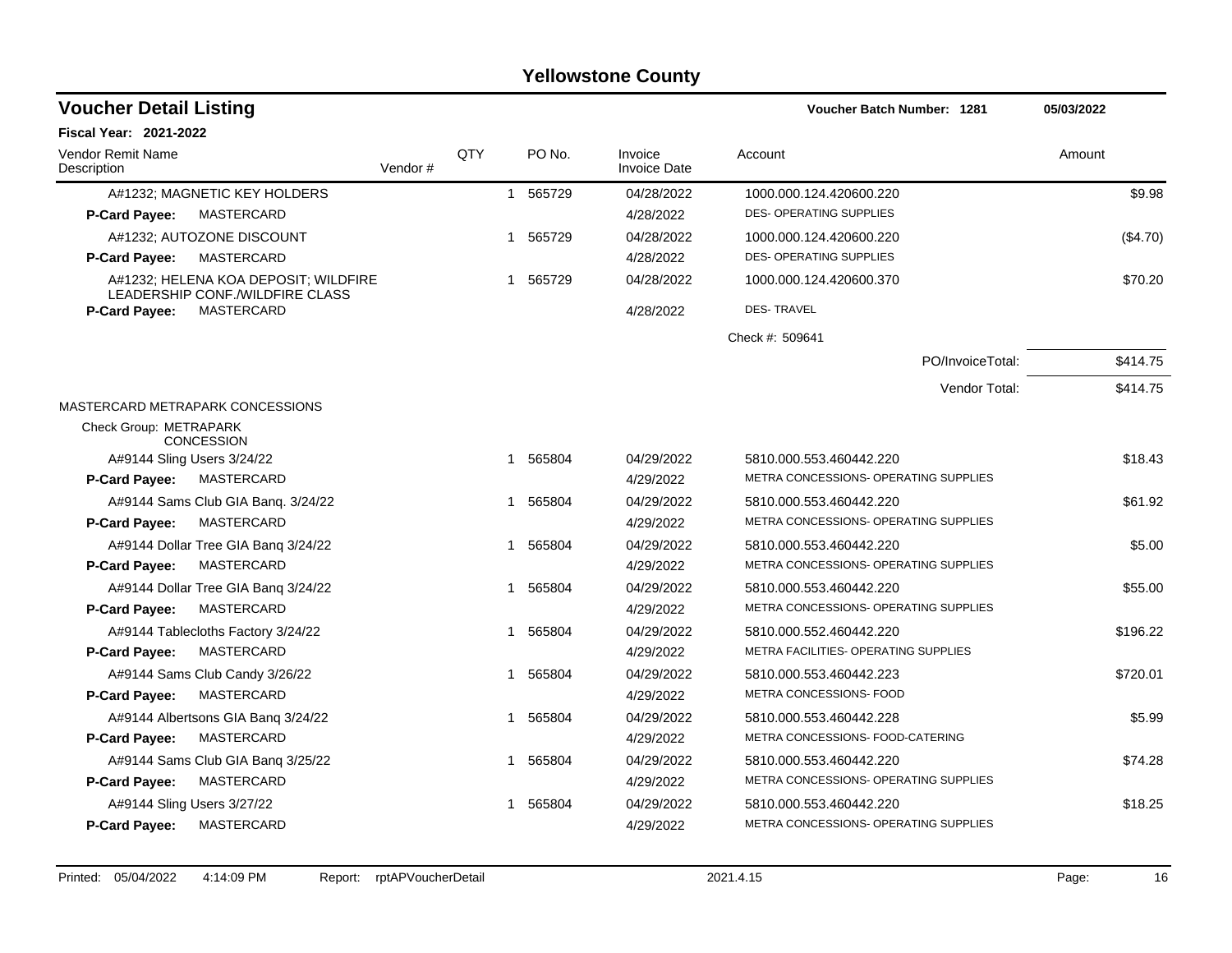### A#9144 Sling Users 3/26/22 **1 565804** 1 565804 04/29/2022 5810.000.553.460442.220 **\$18.31** 565804 **P-Card Payee:** MASTERCARD 4/29/2022 METRA CONCESSIONS- OPERATING SUPPLIES A#9144 Big Lots Shinedown 3/31/22 1 565804 04/29/2022 5810.000.553.460442.228 5810.000 Afterware \$2.00 **P-Card Payee:** MASTERCARD 4/29/2022 METRA CONCESSIONS- FOOD-CATERING A#9144 WalMart Shinedown 3/31/22 1 565804 1 565804 04/29/2022 5810.000.553.460442.228 5810.000 Ass \$175.29 **P-Card Payee:** MASTERCARD 4/29/2022 METRA CONCESSIONS- FOOD-CATERING A#9144 Albertsons Shinedown 4/1/22 1 565804 1 565804 04/29/2022 5810.000.553.460442.228 **P-Card Payee:** MASTERCARD 4/29/2022 METRA CONCESSIONS- FOOD-CATERING A#9144 Liberty & Vine Shinedown 3/31/22 1 565804 04/29/2022 5810.000.553.460442.228 5810.000 A **P-Card Payee:** MASTERCARD 4/29/2022 METRA CONCESSIONS- FOOD-CATERING A#9144 Liberty & Vine Shinedown 3/31/22 1 565804 1 565804 04/29/2022 5810.000.553.460442.228 **P-Card Payee:** MASTERCARD 4/29/2022 METRA CONCESSIONS- FOOD-CATERING A#9144 WalMart Shinedown 3/30/22 1 565804 1 565804 04/29/2022 5810.000.553.460442.228 5810.000 At \$138.70 **P-Card Payee:** MASTERCARD 4/29/2022 METRA CONCESSIONS- FOOD-CATERING A#9144 Sling Users 4/5/22 **1 565804** 1 565804 04/29/2022 5810.000.553.460442.220 469144 Sling Users 4/5/22 **P-Card Payee:** MASTERCARD 4/29/2022 METRA CONCESSIONS- OPERATING SUPPLIES A#9144 Albertsons Salsa 4/9/22 1 565804 1 565804 04/29/2022 5810.000.553.460442.223 **P-Card Payee:** MASTERCARD 4/29/2022 METRA CONCESSIONS- FOOD A#9144 Sams Club Candy 4/16/22 1 565804 1 565804 04/29/2022 5810.000.553.460442.223 **P-Card Payee:** MASTERCARD 4/29/2022 METRA CONCESSIONS- FOOD A#9144 Office Depot Timmer 4/19/22 1 565804 1 565804 04/29/2022 5810.000.553.460442.220 **P-Card Payee:** MASTERCARD 4/29/2022 METRA CONCESSIONS- OPERATING SUPPLIES A#9144 Sams Club PBR 4/20/22  $$84.36$ <br>1 565804 04/29/2022 5810.000.553.460442.228 **P-Card Payee:** MASTERCARD 4/29/2022 METRA CONCESSIONS- FOOD-CATERING A#9144 Adobe April KC \$14.99 \$14.99 \$14.99 \$14.99 \$14.99 \$14.99 \$14.99 \$14.99 \$14.99 METRA ACCOUNTING- VARIABLE CONTRACT **SERVICES P-Card Payee:** MASTERCARD 4/29/2022 Check #: 509642 PO/InvoiceTotal: \$2,626.15 **Voucher Batch Number:** Vendor Remit Name **Description Voucher Detail Listing Fiscal Year: 2021-2022 1281 05/03/2022** PO No. Invoice Account Amount Amount Amount Amount Vendor # QTY Invoice Date

MASTERCARD MOTOR POOL 045773

Vendor Total: \$2,626.15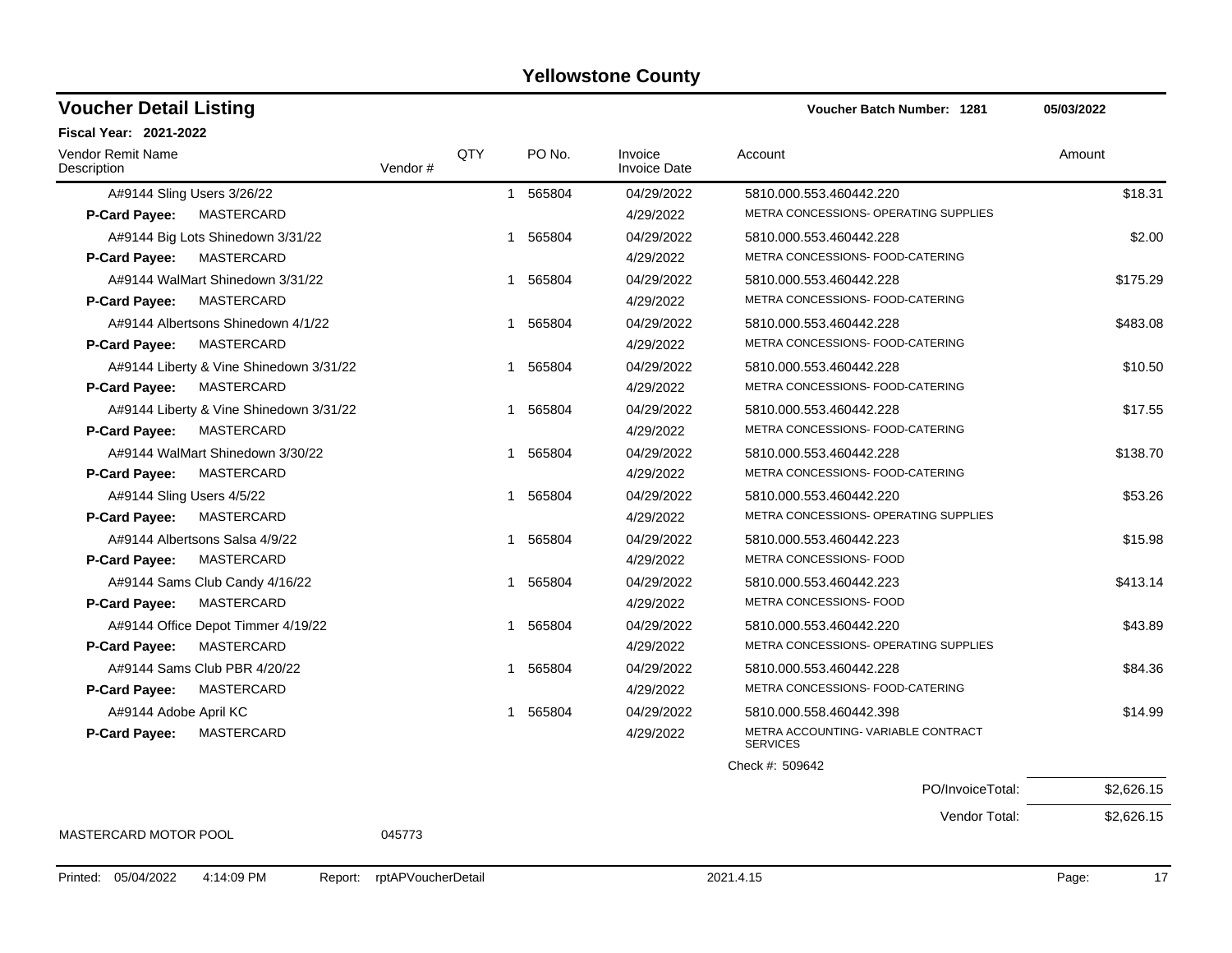|                                                                 |     |              |          | <b>Yellowstone County</b> |                                            |             |
|-----------------------------------------------------------------|-----|--------------|----------|---------------------------|--------------------------------------------|-------------|
| <b>Voucher Detail Listing</b>                                   |     |              |          |                           | <b>Voucher Batch Number: 1281</b>          | 05/03/2022  |
| <b>Fiscal Year: 2021-2022</b>                                   |     |              |          |                           |                                            |             |
| <b>Vendor Remit Name</b><br>Vendor#<br>Description              | QTY |              | PO No.   | Invoice<br>Invoice Date   | Account                                    | Amount      |
| Check Group: MOTOR POOL                                         |     |              |          |                           |                                            |             |
| A#3113; GAS AND CAR WASH                                        |     | -1           | 565716   | 04/28/2022                | 1000.000.199.411800.231                    | \$183.52    |
| MASTERCARD<br><b>P-Card Payee:</b>                              |     |              |          | 4/28/2022                 | MISC- GAS/OIL/GREASE                       |             |
| A#3113; CONOCO REBATE                                           |     | $\mathbf{1}$ | 565716   | 04/28/2022                | 1000.000.199.411800.231                    | (\$0.53)    |
| MASTERCARD<br>P-Card Payee:                                     |     |              |          | 4/28/2022                 | MISC- GAS/OIL/GREASE                       |             |
|                                                                 |     |              |          |                           | Check #: 509644                            |             |
|                                                                 |     |              |          |                           | PO/InvoiceTotal:                           | \$182.99    |
| Check Group: MOTOR POOL                                         |     |              |          |                           |                                            |             |
| A#3105; GAS                                                     |     | $\mathbf{1}$ | 565717   | 4/28/2022                 | 1000.000.199.411800.231                    | \$108.76    |
| P-Card Payee:<br>MASTERCARD                                     |     |              |          | 4/28/2022                 | MISC- GAS/OIL/GREASE                       |             |
|                                                                 |     |              |          |                           | Check #: 509643                            |             |
|                                                                 |     |              |          |                           | PO/InvoiceTotal:                           | \$108.76    |
|                                                                 |     |              |          |                           | Vendor Total:                              | \$291.75    |
| MASTERCARD T GOODRIDGE                                          |     |              |          |                           |                                            |             |
| Check Group: T GOODRIDGE                                        |     |              |          |                           |                                            |             |
| A#3270 Uline Magnetic Roll Outlaws                              |     | 2            | 565801   | 04/29/2022                | 5810.000.554.460442.220                    | \$272.52    |
| MASTERCARD<br><b>P-Card Payee:</b>                              |     |              |          | 4/29/2022                 | METRA EVENTS- OPERATING SUPPLIES           |             |
| A#3270 Facebook Adv Halestorm 4/10/22                           |     | 1            | 565801   | 04/29/2022                | 5810.000.555.460442.337                    | \$100.00    |
| MASTERCARD<br>P-Card Payee:                                     |     |              |          | 4/29/2022                 | METRA MARKETING- PUBLICITY/ADVERTSING      |             |
| A#32370 Mama Joe's Advisory Board 4/7/22                        |     |              | 565801   | 04/29/2022                | 5810.000.551.460442.256                    | \$113.92    |
| MASTERCARD<br><b>P-Card Payee:</b>                              |     |              |          | 4/29/2022                 | METRA ADMIN- INTERNAL FOOD USE             |             |
| A#3270 Adobe Annual Subscrip Apr 22/23 DT<br>A#1209011269       |     | 1            | 565801   | 04/29/2022                | 5810.000.555.460442.368                    | \$179.88    |
| P-Card Payee:<br>MASTERCARD                                     |     |              |          | 4/29/2022                 | METRA MARKETING- SOFTWARE/HARDWARE MAINT   |             |
|                                                                 |     |              |          |                           | Check #: 509645                            |             |
|                                                                 |     |              |          |                           | PO/InvoiceTotal:                           | \$666.32    |
|                                                                 |     |              |          |                           | Vendor Total:                              | \$666.32    |
| MASTERCARD T KACZMAREK                                          |     |              |          |                           |                                            |             |
| Check Group: T KACZMAREK                                        |     |              |          |                           |                                            |             |
| A#0102; JAIL; BOILER LICENSE                                    |     |              | 1 565736 | 04/28/2022                | 2300.000.146.411200.360                    | \$35.00     |
| P-Card Payee:<br>MASTERCARD                                     |     |              |          | 4/28/2022                 | <b>FACILITIES JAIL- REPAIR &amp; MAINT</b> |             |
| Printed: 05/04/2022<br>4:14:09 PM<br>Report: rptAPVoucherDetail |     |              |          |                           | 2021.4.15                                  | Page:<br>18 |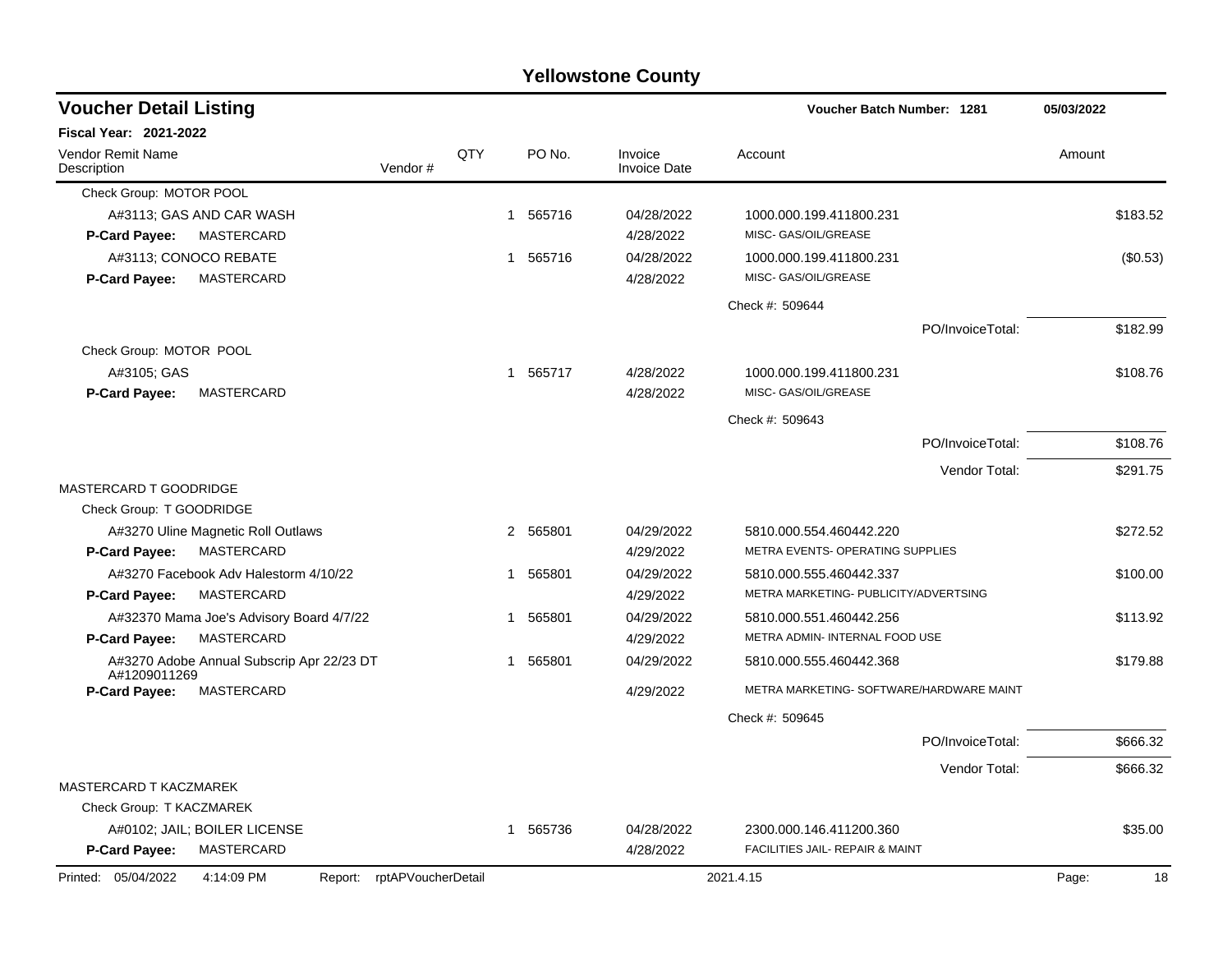|                                           |                            |     |                          | <b>Yellowstone County</b>      |                                                      |                  |             |
|-------------------------------------------|----------------------------|-----|--------------------------|--------------------------------|------------------------------------------------------|------------------|-------------|
| <b>Voucher Detail Listing</b>             |                            |     |                          |                                | Voucher Batch Number: 1281                           |                  | 05/03/2022  |
| <b>Fiscal Year: 2021-2022</b>             |                            |     |                          |                                |                                                      |                  |             |
| Vendor Remit Name<br>Description          | Vendor#                    | QTY | PO No.                   | Invoice<br><b>Invoice Date</b> | Account                                              |                  | Amount      |
| A#0102; YCCH; BOILER LICENSE              |                            |     | 565736<br>$\overline{1}$ | 04/28/2022                     | 1000.000.145.411200.360                              |                  | \$35.00     |
| MASTERCARD<br>P-Card Payee:               |                            |     |                          | 4/28/2022                      | FACILITIES- REPAIR & MAINT SERVICE                   |                  |             |
| A#0102; YCCH; SUPPLIES                    |                            |     | 565736<br>1              | 04/28/2022                     | 1000.000.145.411200.360                              |                  | \$7.99      |
| <b>MASTERCARD</b><br>P-Card Payee:        |                            |     |                          | 4/28/2022                      | FACILITIES- REPAIR & MAINT SERVICE                   |                  |             |
|                                           |                            |     |                          |                                | Check #: 509646                                      |                  |             |
|                                           |                            |     |                          |                                |                                                      | PO/InvoiceTotal: | \$77.99     |
|                                           |                            |     |                          |                                |                                                      | Vendor Total:    | \$77.99     |
| <b>MINUTEMAN PRESS</b>                    |                            |     |                          |                                |                                                      |                  |             |
| Check Group:                              |                            |     |                          |                                |                                                      |                  |             |
| I#161 500 Appointment Cards 4/27/22       |                            |     | 565766<br>-1             | 04/29/2022                     | 2301.000.122.411100.210<br>ATTORNEY- OFFICE SUPPLIES |                  | \$38.00     |
|                                           |                            |     |                          | 4/29/2022                      |                                                      |                  |             |
|                                           |                            |     |                          |                                | Check #: 509604                                      |                  |             |
|                                           |                            |     |                          |                                |                                                      | PO/InvoiceTotal: | \$38.00     |
|                                           |                            |     |                          |                                |                                                      | Vendor Total:    | \$38.00     |
| MITCHELL1.<br>Check Group:                |                            |     |                          |                                |                                                      |                  |             |
| I#27441062 PROGRAM TO TROUBLE SHOOT       |                            |     | 565779<br>-1             | 04/29/2022                     | 2110.000.401.430200.368                              |                  | \$4,700.16  |
| EQUIPMNET 4/18/22                         |                            |     |                          |                                |                                                      |                  |             |
|                                           |                            |     |                          | 4/29/2022                      | ROAD- SOFTWARE/HARDWARE MAINT                        |                  |             |
|                                           |                            |     |                          |                                | Check #: 509605                                      |                  |             |
|                                           |                            |     |                          |                                |                                                      | PO/InvoiceTotal: | \$4,700.16  |
|                                           |                            |     |                          |                                |                                                      | Vendor Total:    | \$4,700.16  |
| MODERN MACHINERY CO INC                   | 004265                     |     |                          |                                |                                                      |                  |             |
| Check Group:<br>I#2801268 PS BELT 4/14/22 |                            |     | 565749<br>1              | 04/29/2022                     | 2110.000.401.430200.361                              |                  | \$1,762.75  |
|                                           |                            |     |                          | 4/29/2022                      | ROAD-VEHICLE REPAIRS                                 |                  |             |
|                                           |                            |     |                          |                                |                                                      |                  |             |
|                                           |                            |     |                          |                                | Check #: 509606                                      | PO/InvoiceTotal: |             |
|                                           |                            |     |                          |                                |                                                      |                  | \$1,762.75  |
| MONTANA DAKOTA UTILITIES                  | 040762                     |     |                          |                                |                                                      | Vendor Total:    | \$1,762.75  |
|                                           |                            |     |                          |                                |                                                      |                  |             |
| Printed: 05/04/2022<br>4:14:09 PM         | Report: rptAPVoucherDetail |     |                          |                                | 2021.4.15                                            |                  | Page:<br>19 |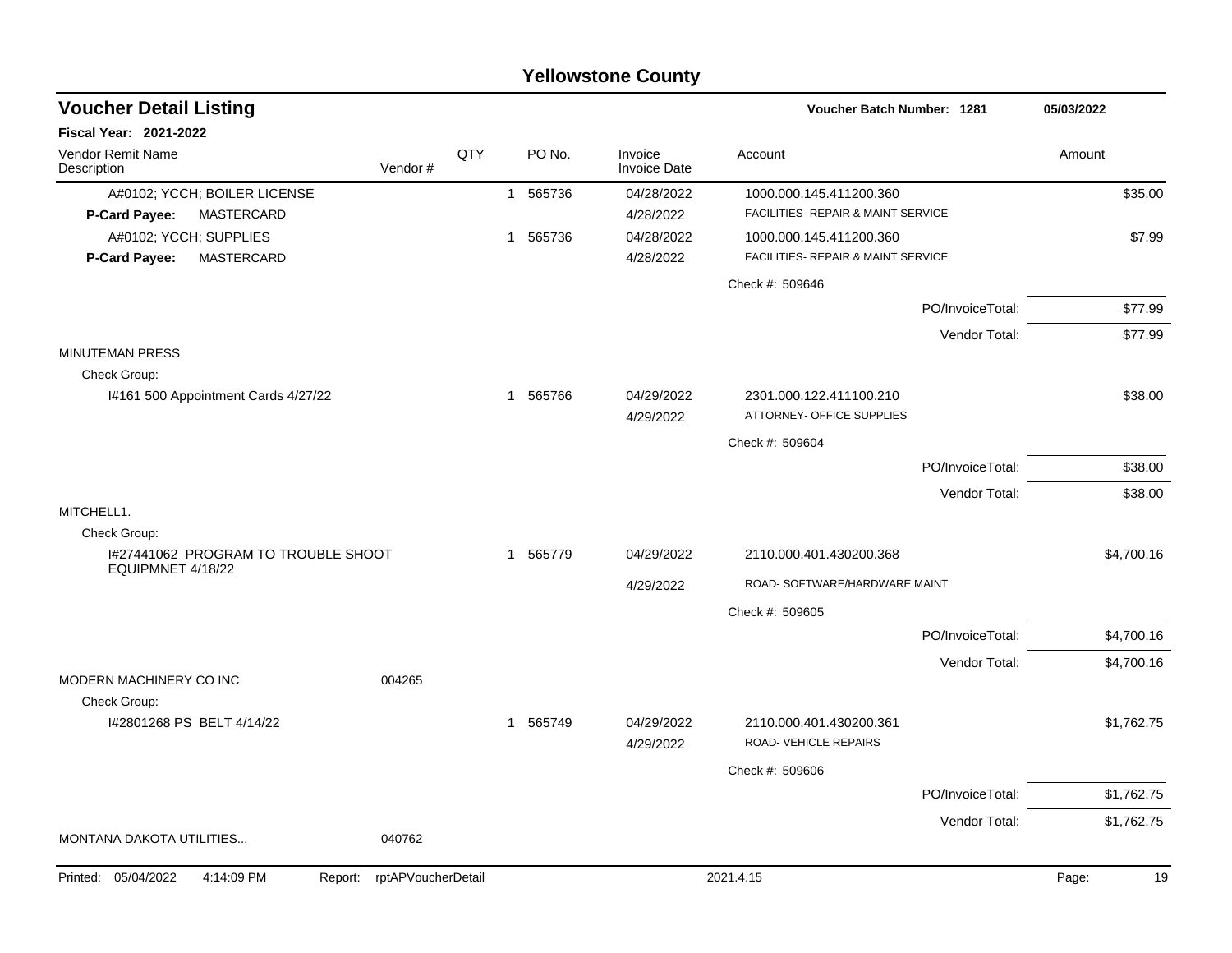| <b>Voucher Detail Listing</b>                   |         |     |   |          |                                | <b>Voucher Batch Number: 1281</b>                             |                  | 05/03/2022 |         |
|-------------------------------------------------|---------|-----|---|----------|--------------------------------|---------------------------------------------------------------|------------------|------------|---------|
| <b>Fiscal Year: 2021-2022</b>                   |         |     |   |          |                                |                                                               |                  |            |         |
| Vendor Remit Name<br>Description                | Vendor# | QTY |   | PO No.   | Invoice<br><b>Invoice Date</b> | Account                                                       |                  | Amount     |         |
| Check Group:                                    |         |     |   |          |                                |                                                               |                  |            |         |
| A#59378010009 4/18/22 143 E HWY 87              |         |     | 1 | 565767   | 04/29/2022<br>4/29/2022        | 5810.000.552.460442.344<br><b>METRA FACILITIES- GAS</b>       |                  | \$759.67   |         |
|                                                 |         |     |   |          |                                | Check #: 509607                                               |                  |            |         |
|                                                 |         |     |   |          |                                |                                                               | PO/InvoiceTotal: | \$759.67   |         |
| Check Group:                                    |         |     |   |          |                                |                                                               |                  |            |         |
| A#81294310008 042022 GAS FOR SHOP               |         |     | 1 | 565768   | 4/29/2022<br>4/29/2022         | 2110.000.401.430200.340<br>ROAD- UTILITIES                    |                  | \$443.23   |         |
|                                                 |         |     |   |          |                                | Check #: 509607                                               |                  |            |         |
|                                                 |         |     |   |          |                                |                                                               | PO/InvoiceTotal: | \$443.23   |         |
| Check Group:                                    |         |     |   |          |                                |                                                               |                  |            |         |
| A#85219010007 410 S 26th St 03/22/22 - 04/19/22 |         |     |   | 1 565769 | 4/29/2022<br>4/29/2022         | 2399.000.235.420250.344<br>YSC-GAS                            |                  | \$604.14   |         |
| A#76319010005 407 S 27th St 03/22/22 - 04/19/22 |         |     | 1 | 565769   | 4/29/2022<br>4/29/2022         | 2399.000.235.420250.344<br>YSC-GAS                            |                  |            | \$98.55 |
| A#11319010002 413 S 27th St 03/22/22 - 04/19/22 |         |     | 1 | 565769   | 4/29/2022<br>4/29/2022         | 2399.000.235.420250.344<br>YSC-GAS                            |                  |            | \$45.74 |
|                                                 |         |     |   |          |                                | Check #: 509607                                               |                  |            |         |
|                                                 |         |     |   |          |                                |                                                               | PO/InvoiceTotal: | \$748.43   |         |
|                                                 |         |     |   |          |                                |                                                               | Vendor Total:    | \$1,951.33 |         |
| <b>MOUNTAIN ALARM</b>                           |         |     |   |          |                                |                                                               |                  |            |         |
| Check Group:                                    |         |     |   |          |                                |                                                               |                  |            |         |
| I#302538; YCCH; LABOR 4/6/22                    |         |     |   | 1 565737 | 04/28/2022<br>4/28/2022        | 1000.000.145.411200.360<br>FACILITIES- REPAIR & MAINT SERVICE |                  | \$222.50   |         |
|                                                 |         |     |   |          |                                | Check #: 509608                                               |                  |            |         |
|                                                 |         |     |   |          |                                |                                                               | PO/InvoiceTotal: | \$222.50   |         |
|                                                 |         |     |   |          |                                |                                                               | Vendor Total:    | \$222.50   |         |
| <b>NAPA AUTO PARTS</b><br>Check Group:          | 020015  |     |   |          |                                |                                                               |                  |            |         |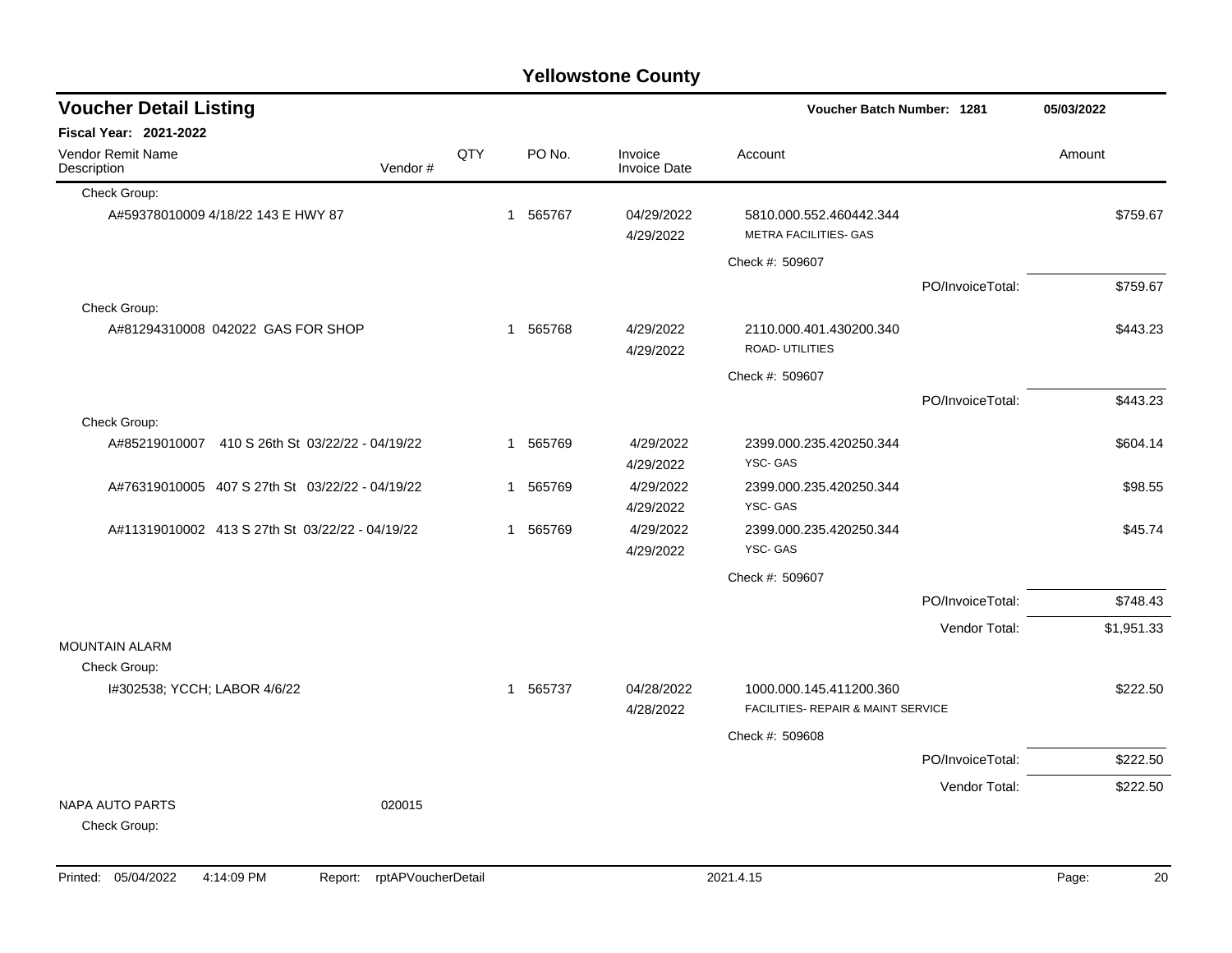|                                                      |         |     |              |                  | <b>Yellowstone County</b> |                                                                      |                  |            |
|------------------------------------------------------|---------|-----|--------------|------------------|---------------------------|----------------------------------------------------------------------|------------------|------------|
| <b>Voucher Detail Listing</b>                        |         |     |              |                  |                           | <b>Voucher Batch Number: 1281</b>                                    |                  | 05/03/2022 |
| <b>Fiscal Year: 2021-2022</b>                        |         |     |              |                  |                           |                                                                      |                  |            |
| Vendor Remit Name<br>Description                     | Vendor# | QTY |              | PO <sub>No</sub> | Invoice<br>Invoice Date   | Account                                                              |                  | Amount     |
| 1#3977-387103 BACK UP ALARM 4/14/22                  |         |     | $\mathbf{1}$ | 565740           | 04/29/2022<br>4/29/2022   | 2110.000.401.430200.361<br>ROAD- VEHICLE REPAIRS                     |                  | \$214.06   |
| I#3977-386915 FUEL FILTER 4/13/22                    |         |     | $\mathbf{1}$ | 565740           | 04/29/2022<br>4/29/2022   | 2110.000.401.430200.361<br>ROAD-VEHICLE REPAIRS                      |                  | \$40.17    |
| I#3977-386956 OIL ABSORBANT, OIL DRY 4/14/22         |         |     | $\mathbf 1$  | 565740           | 04/29/2022<br>4/29/2022   | 2110.000.401.430200.361<br>ROAD-VEHICLE REPAIRS                      |                  | \$21.34    |
| I#3977-388460 SPLIT POLY 4/20/22                     |         |     | $\mathbf{1}$ | 565740           | 04/29/2022<br>4/29/2022   | 2110.000.401.430200.361<br><b>ROAD- VEHICLE REPAIRS</b>              |                  | \$21.00    |
| 1#3977-387492 BACKUP ALARM 4/15/22                   |         |     | $\mathbf 1$  | 565740           | 04/29/2022<br>4/29/2022   | 2110.000.401.430200.361<br>ROAD-VEHICLE REPAIRS                      |                  | \$107.03   |
| I#3977-388066 FLASHER 4/19/22                        |         |     | $\mathbf{1}$ | 565740           | 04/29/2022<br>4/29/2022   | 2110.000.401.430200.361<br>ROAD-VEHICLE REPAIRS                      |                  | \$30.24    |
|                                                      |         |     |              |                  |                           | Check #: 509609                                                      |                  |            |
|                                                      |         |     |              |                  |                           |                                                                      | PO/InvoiceTotal: | \$433.84   |
|                                                      |         |     |              |                  |                           |                                                                      | Vendor Total:    | \$433.84   |
| NORTHWEST PIPE<br>Check Group:                       | 004720  |     |              |                  |                           |                                                                      |                  |            |
| I#7710731; JAIL; TOOLS 4/14/22                       |         |     | 1            | 565722           | 04/28/2022<br>4/28/2022   | 2300.000.146.411200.360<br>FACILITIES JAIL- REPAIR & MAINT           |                  | \$116.72   |
|                                                      |         |     |              |                  |                           | Check #: 509610                                                      |                  |            |
|                                                      |         |     |              |                  |                           |                                                                      | PO/InvoiceTotal: | \$116.72   |
| Check Group:<br>1#7711408 Ball Valve A#55484 4/18/22 |         |     |              | 2 565750         | 04/29/2022<br>4/29/2022   | 5810.000.552.460442.230<br>METRA FACILITIES- REPAIR & MAINT SUPPLIES |                  | \$124.40   |
|                                                      |         |     |              |                  |                           | Check #: 509610                                                      |                  |            |
|                                                      |         |     |              |                  |                           |                                                                      | PO/InvoiceTotal: | \$124.40   |
| NORTHWESTERN ENERGY<br>Check Group:                  | 045035  |     |              |                  |                           |                                                                      | Vendor Total:    | \$241.12   |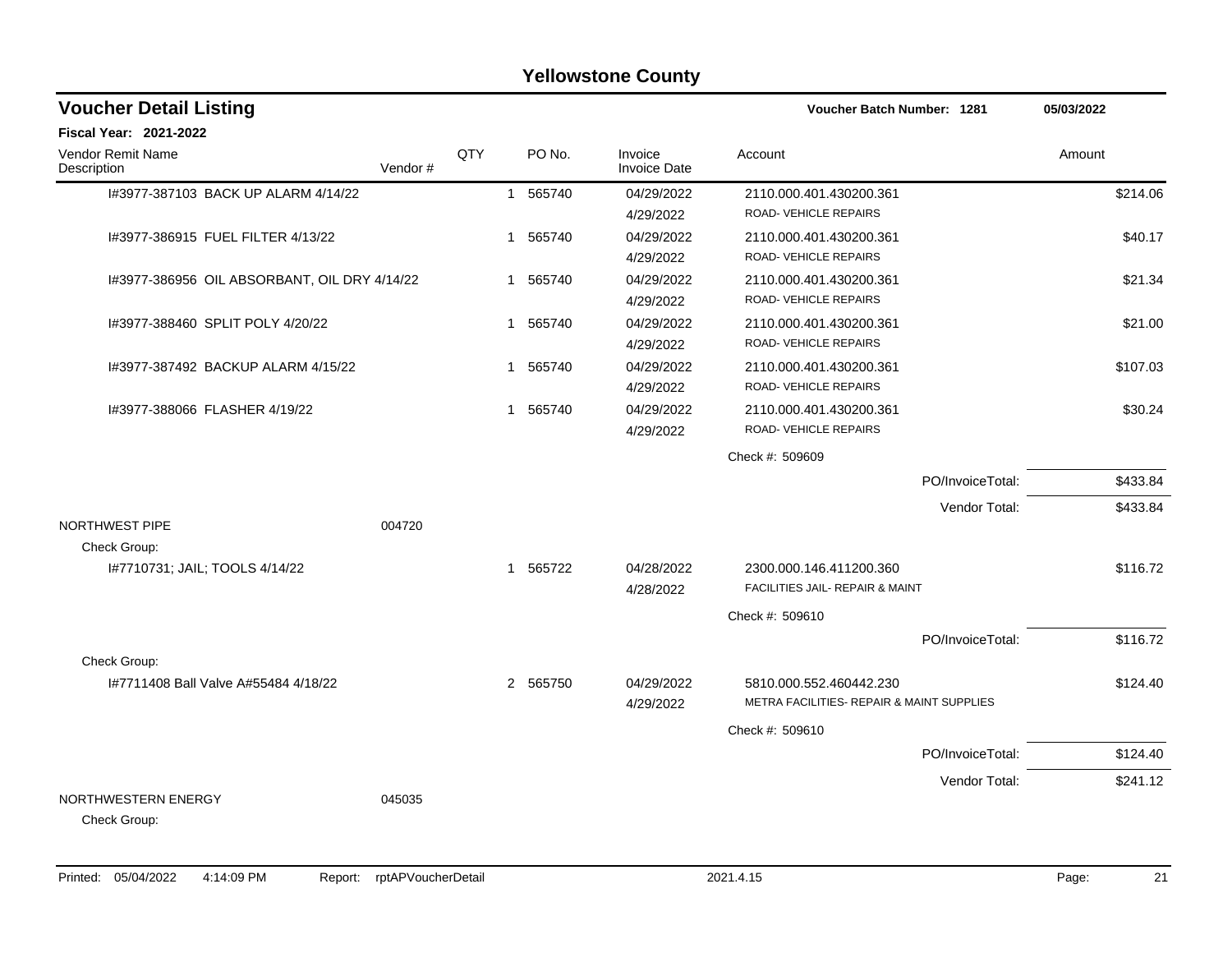| <b>Voucher Detail Listing</b>                             |         |     |   |          |                                | Voucher Batch Number: 1281 |                                               |                  | 05/03/2022  |  |
|-----------------------------------------------------------|---------|-----|---|----------|--------------------------------|----------------------------|-----------------------------------------------|------------------|-------------|--|
| <b>Fiscal Year: 2021-2022</b>                             |         |     |   |          |                                |                            |                                               |                  |             |  |
| <b>Vendor Remit Name</b><br>Description                   | Vendor# | QTY |   | PO No.   | Invoice<br><b>Invoice Date</b> | Account                    |                                               |                  | Amount      |  |
| A#0256623-0 4/18/22 4TH AVE N GATE SIGN                   |         |     |   | 1 565763 | 04/29/2022                     |                            | 5810.000.552.460442.341                       |                  | \$95.37     |  |
|                                                           |         |     |   |          | 4/29/2022                      |                            | METRA FACILITIES- ELECTRICITY                 |                  |             |  |
| A#0659299-2 4/18/22 101 MAIN ST                           |         |     | 1 | 565763   | 04/29/2022                     |                            | 5810.000.552.460442.341                       |                  | \$750.68    |  |
|                                                           |         |     |   |          | 4/29/2022                      |                            | METRA FACILITIES- ELECTRICITY                 |                  |             |  |
| A#0256622-2 4/14/22 308 6TH AVE N ANNX                    |         |     | 1 | 565763   | 04/29/2022                     |                            | 5810.000.552.460442.341                       |                  | \$27,084.90 |  |
|                                                           |         |     |   |          | 4/29/2022                      |                            | METRA FACILITIES- ELECTRICITY                 |                  |             |  |
|                                                           |         |     |   |          |                                | Check #: 509611            |                                               |                  |             |  |
|                                                           |         |     |   |          |                                |                            |                                               | PO/InvoiceTotal: | \$27,930.95 |  |
| Check Group:                                              |         |     |   |          |                                |                            |                                               |                  |             |  |
| A#1475844-5 041422 ELECTRICITY FOR STORAGE<br><b>BLDG</b> |         |     | 1 | 565764   | 4/29/2022                      |                            | 2110.000.401.430200.340                       |                  | \$233.51    |  |
|                                                           |         |     |   |          | 4/29/2022                      | <b>ROAD- UTILITIES</b>     |                                               |                  |             |  |
| A#0241258-3 041422 SHOP ELECTRICITY                       |         |     | 1 | 565764   | 4/29/2022                      |                            | 2110.000.401.430200.340                       |                  | \$1,094.92  |  |
|                                                           |         |     |   |          | 4/29/2022                      | ROAD- UTILITIES            |                                               |                  |             |  |
| A#3619971-9 041422 STORAGE BLDG ELECTRICITY               |         |     | 1 | 565764   | 4/29/2022                      |                            | 2110.000.401.430200.340                       |                  | \$7.10      |  |
|                                                           |         |     |   |          | 4/29/2022                      | ROAD- UTILITIES            |                                               |                  |             |  |
| A#0311835-3 041922 BROADVIEW ELECTRICITY                  |         |     |   | 1 565764 | 4/29/2022                      |                            | 2110.000.401.430200.340                       |                  | \$28.28     |  |
|                                                           |         |     |   |          | 4/29/2022                      | ROAD- UTILITIES            |                                               |                  |             |  |
|                                                           |         |     |   |          |                                | Check #: 509611            |                                               |                  |             |  |
|                                                           |         |     |   |          |                                |                            |                                               | PO/InvoiceTotal: | \$1,363.81  |  |
|                                                           |         |     |   |          |                                |                            |                                               | Vendor Total:    | \$29,294.76 |  |
| OSTLUND FIRE PROTECTION INC                               |         |     |   |          |                                |                            |                                               |                  |             |  |
| Check Group:                                              |         |     |   |          |                                |                            |                                               |                  |             |  |
| I#IN4438; JAIL; SPRKLER SYS INSPECTION 4/14/22            |         |     | 1 | 565728   | 04/28/2022                     |                            | 2300.000.146.411200.360                       |                  | \$296.00    |  |
|                                                           |         |     |   |          | 4/28/2022                      |                            | FACILITIES JAIL- REPAIR & MAINT               |                  |             |  |
| I#4439IN; YCCH; SPRINKLER SYS INSPECTION 4/14/22          |         |     |   | 1 565728 | 04/28/2022                     |                            | 1000.000.145.411200.360                       |                  | \$430.00    |  |
|                                                           |         |     |   |          | 4/28/2022                      |                            | <b>FACILITIES- REPAIR &amp; MAINT SERVICE</b> |                  |             |  |
|                                                           |         |     |   |          |                                | Check #: 509612            |                                               |                  |             |  |
|                                                           |         |     |   |          |                                |                            |                                               | PO/InvoiceTotal: | \$726.00    |  |
|                                                           |         |     |   |          |                                |                            |                                               | Vendor Total:    | \$726.00    |  |
|                                                           |         |     |   |          |                                |                            |                                               |                  |             |  |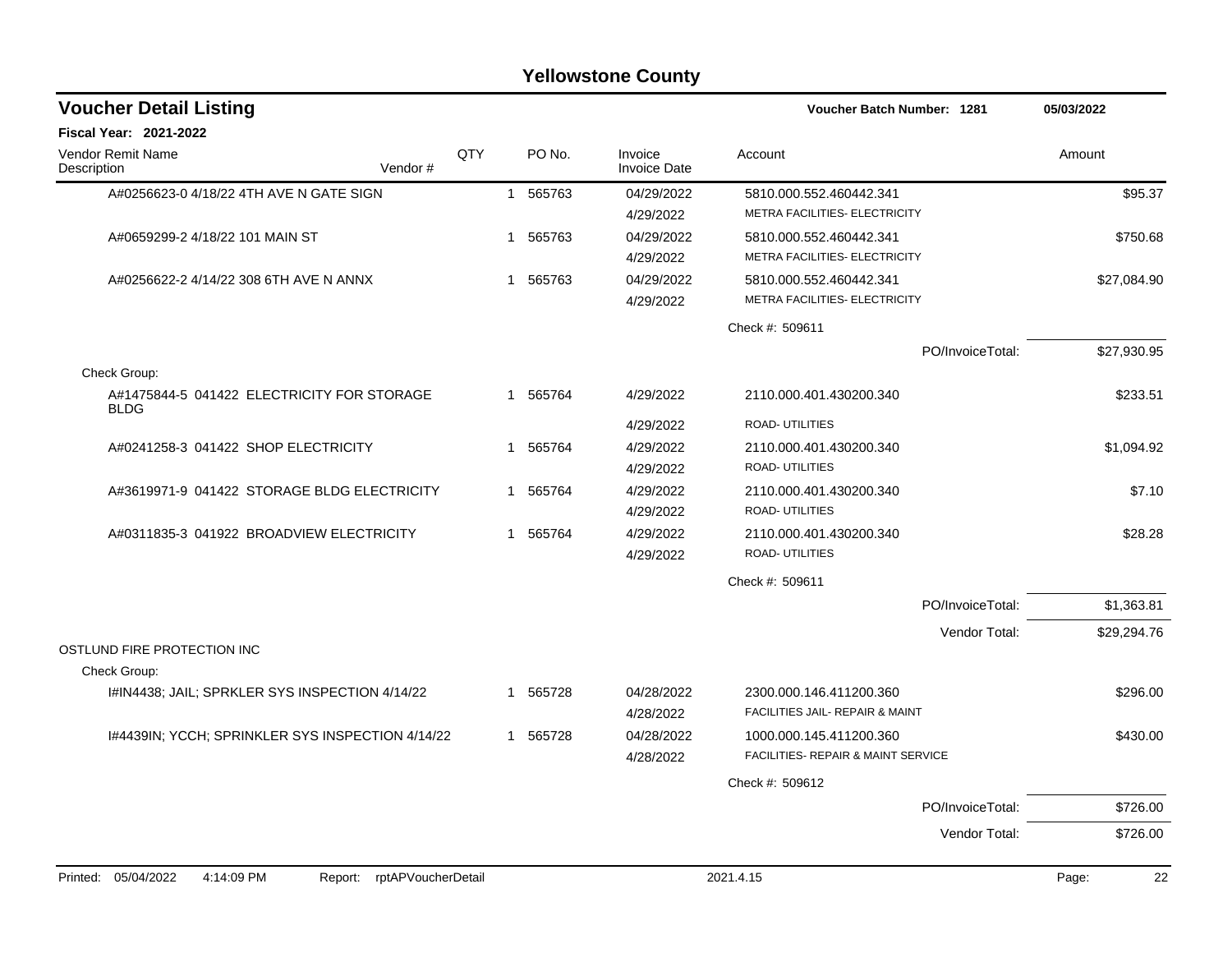| <b>Voucher Detail Listing</b>                     |                            |     |          |                                | Voucher Batch Number: 1281                           |                  | 05/03/2022  |
|---------------------------------------------------|----------------------------|-----|----------|--------------------------------|------------------------------------------------------|------------------|-------------|
| Fiscal Year: 2021-2022                            |                            |     |          |                                |                                                      |                  |             |
| Vendor Remit Name<br>Description                  | Vendor#                    | QTY | PO No.   | Invoice<br><b>Invoice Date</b> | Account                                              |                  | Amount      |
| PETER YEGEN JR INC                                | 006650                     |     |          |                                |                                                      |                  |             |
| Check Group:                                      |                            |     |          |                                |                                                      |                  |             |
| QTE139208 DN Notary Bond M. Morning Gun 4/27/22   |                            |     | 1 565756 | 04/29/2022<br>4/29/2022        | 2301.000.122.411100.210<br>ATTORNEY- OFFICE SUPPLIES |                  | \$50.00     |
|                                                   |                            |     |          |                                | Check #: 509613                                      |                  |             |
|                                                   |                            |     |          |                                |                                                      | PO/InvoiceTotal: | \$50.00     |
|                                                   |                            |     |          |                                |                                                      | Vendor Total:    | \$50.00     |
| PETERSON QUALITY OFFICE<br>Check Group:           | 004980                     |     |          |                                |                                                      |                  |             |
| I#220425-1037 A#972901 Monthly Billing 03/19/22 - |                            |     | 1 565751 | 04/29/2022                     | 2399.000.235.420250.210                              |                  | \$29.65     |
| 04/18/22                                          |                            |     |          | 4/29/2022                      | YSC- OFFICE SUPPLIES                                 |                  |             |
|                                                   |                            |     |          |                                | Check #: 509614                                      |                  |             |
|                                                   |                            |     |          |                                |                                                      | PO/InvoiceTotal: | \$29.65     |
|                                                   |                            |     |          |                                |                                                      | Vendor Total:    | \$29.65     |
| PUBLIC UTILITIES                                  | 005150                     |     |          |                                |                                                      |                  |             |
| Check Group:                                      |                            |     |          |                                |                                                      |                  |             |
| A#111177 308 6th Ave N 4/21/22                    |                            |     | 1 565752 | 04/29/2022                     | 5810.000.552.460442.342                              |                  | \$6,152.42  |
|                                                   |                            |     |          | 4/29/2022                      | METRA FACILITIES- WATER/LANDFILL                     |                  |             |
|                                                   |                            |     |          |                                | Check #: 509615                                      |                  |             |
|                                                   |                            |     |          |                                |                                                      | PO/InvoiceTotal: | \$6,152.42  |
| PURCELL TIRE CO                                   |                            |     |          |                                |                                                      | Vendor Total:    | \$6,152.42  |
| Check Group:                                      |                            |     |          |                                |                                                      |                  |             |
| I#31207944 INVENTORY 4/18/22                      |                            |     | 1 565803 | 04/29/2022<br>4/29/2022        | 2110.000.401.430200.361<br>ROAD-VEHICLE REPAIRS      |                  | \$1,422.50  |
|                                                   |                            |     |          |                                | Check #: 509616                                      |                  |             |
|                                                   |                            |     |          |                                |                                                      | PO/InvoiceTotal: | \$1,422.50  |
|                                                   |                            |     |          |                                |                                                      | Vendor Total:    | \$1,422.50  |
| RDO EQUIPMENT CO.                                 |                            |     |          |                                |                                                      |                  |             |
| Printed: 05/04/2022<br>4:14:09 PM                 | Report: rptAPVoucherDetail |     |          |                                | 2021.4.15                                            |                  | 23<br>Page: |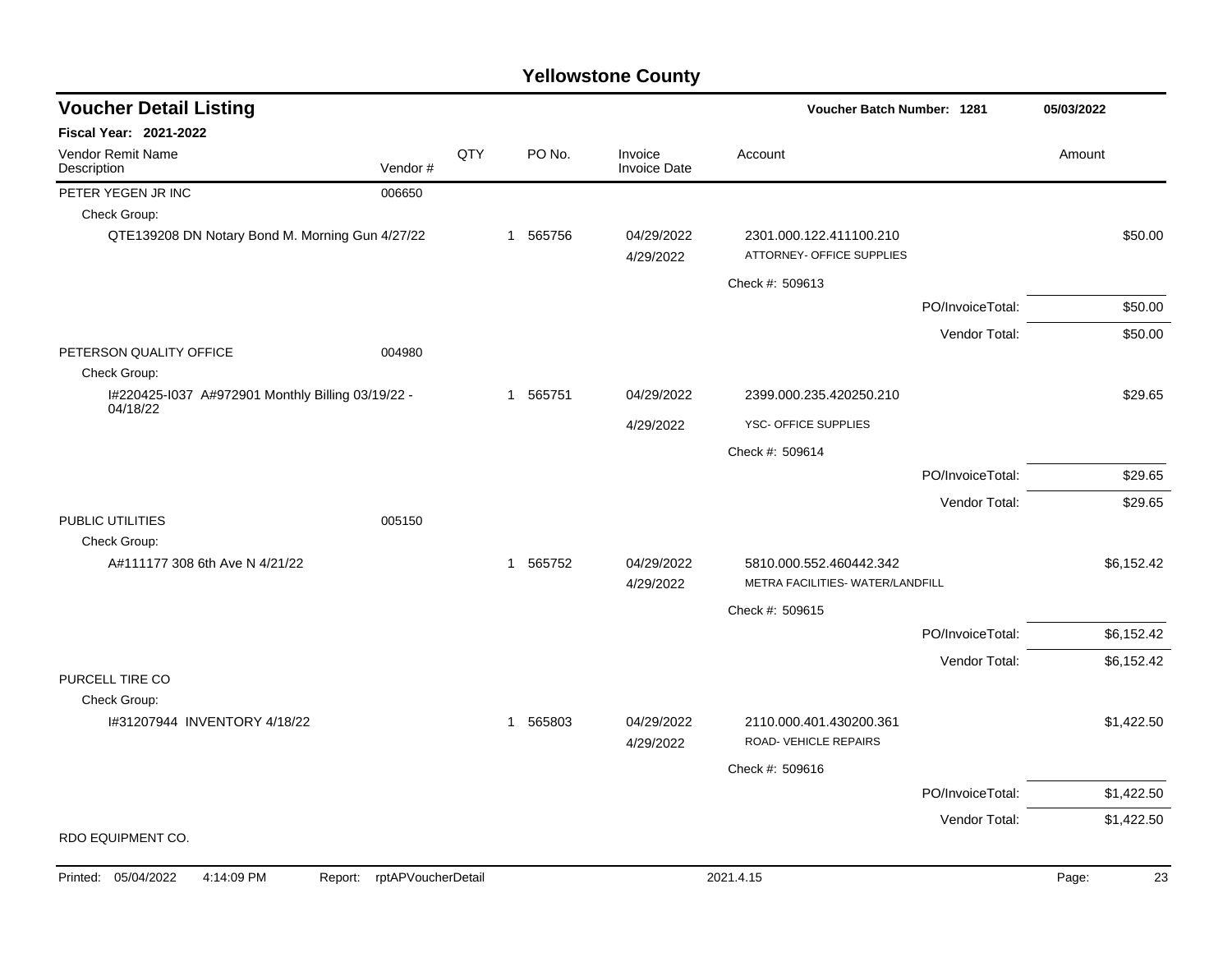| <b>Yellowstone County</b>                                  |                            |     |             |                                |                                                   |                  |             |  |  |  |
|------------------------------------------------------------|----------------------------|-----|-------------|--------------------------------|---------------------------------------------------|------------------|-------------|--|--|--|
| <b>Voucher Detail Listing</b>                              |                            |     |             |                                | <b>Voucher Batch Number: 1281</b>                 |                  | 05/03/2022  |  |  |  |
| <b>Fiscal Year: 2021-2022</b>                              |                            |     |             |                                |                                                   |                  |             |  |  |  |
| Vendor Remit Name<br>Description                           | Vendor#                    | QTY | PO No.      | Invoice<br><b>Invoice Date</b> | Account                                           |                  | Amount      |  |  |  |
| Check Group:                                               |                            |     |             |                                |                                                   |                  |             |  |  |  |
| I#P9297112 PLOW BOLTS 4/25/22                              |                            |     | 565741<br>1 | 04/29/2022<br>4/29/2022        | 2110.000.401.430200.361<br>ROAD-VEHICLE REPAIRS   |                  | \$98.00     |  |  |  |
| I#P9253812 HANDLE 4/18/22                                  |                            |     | 1 565741    | 04/29/2022<br>4/29/2022        | 2110.000.401.430200.361<br>ROAD-VEHICLE REPAIRS   |                  | \$212.93    |  |  |  |
| I#P9253912 WAFER FLAT, STEEL 4/18/22                       |                            |     | 1 565741    | 04/29/2022<br>4/29/2022        | 2110.000.401.430200.361<br>ROAD-VEHICLE REPAIRS   |                  | \$2,238.64  |  |  |  |
|                                                            |                            |     |             |                                | Check #: 509617                                   |                  |             |  |  |  |
|                                                            |                            |     |             |                                |                                                   | PO/InvoiceTotal: | \$2,549.57  |  |  |  |
|                                                            |                            |     |             |                                |                                                   | Vendor Total:    | \$2,549.57  |  |  |  |
| RUBBER STAMP SHOP                                          | 005420                     |     |             |                                |                                                   |                  |             |  |  |  |
| Check Group:<br>I#220376 DN Notary Seal L. Russell 4/25/22 |                            |     | 1 565753    | 04/29/2022                     | 2301.000.122.411100.210                           |                  | \$25.00     |  |  |  |
|                                                            |                            |     |             | 4/29/2022                      | ATTORNEY- OFFICE SUPPLIES                         |                  |             |  |  |  |
|                                                            |                            |     |             |                                | Check #: 509618                                   |                  |             |  |  |  |
|                                                            |                            |     |             |                                |                                                   | PO/InvoiceTotal: | \$25.00     |  |  |  |
|                                                            |                            |     |             |                                |                                                   | Vendor Total:    | \$25.00     |  |  |  |
| <b>S BAR S SUPPLY</b>                                      | 005535                     |     |             |                                |                                                   |                  |             |  |  |  |
| Check Group:<br>I#S100000082797 QUIKRETE 4/21/22           |                            |     | 1 565754    | 04/29/2022<br>4/29/2022        | 2110.000.401.430260.364<br>ROAD- SIGN MAINTENANCE |                  | \$23.80     |  |  |  |
|                                                            |                            |     |             |                                | Check #: 509619                                   |                  |             |  |  |  |
|                                                            |                            |     |             |                                |                                                   | PO/InvoiceTotal: | \$23.80     |  |  |  |
|                                                            |                            |     |             |                                |                                                   | Vendor Total:    | \$23.80     |  |  |  |
| <b>SANDERSON STEWART</b>                                   |                            |     |             |                                |                                                   |                  |             |  |  |  |
| Check Group:<br>I#51893 ENGINEERING 4/13/22                |                            |     | 1 565778    | 04/29/2022                     | 2110.000.401.430200.354                           |                  | \$1,058.00  |  |  |  |
|                                                            |                            |     |             | 4/29/2022                      | ROAD- ENGINEERING/TESTING                         |                  |             |  |  |  |
|                                                            |                            |     |             |                                | Check #: 509620                                   |                  |             |  |  |  |
|                                                            |                            |     |             |                                |                                                   | PO/InvoiceTotal: | \$1,058.00  |  |  |  |
| Printed: 05/04/2022<br>4:14:09 PM                          | Report: rptAPVoucherDetail |     |             |                                | 2021.4.15                                         |                  | 24<br>Page: |  |  |  |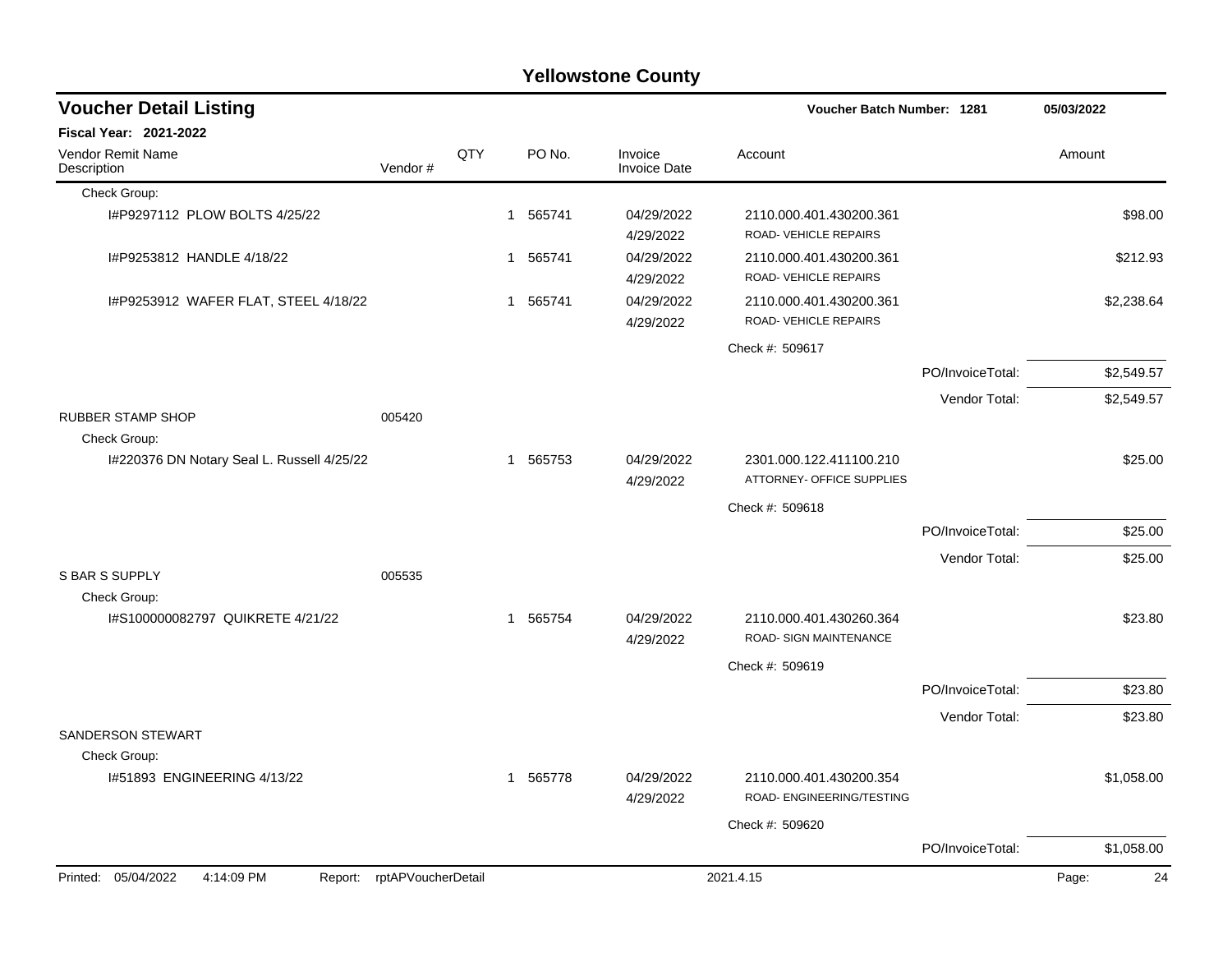| <b>Voucher Detail Listing</b>                            |                    |     |                        |                                | Voucher Batch Number: 1281                                      |                  | 05/03/2022  |
|----------------------------------------------------------|--------------------|-----|------------------------|--------------------------------|-----------------------------------------------------------------|------------------|-------------|
| <b>Fiscal Year: 2021-2022</b>                            |                    |     |                        |                                |                                                                 |                  |             |
| Vendor Remit Name<br>Description                         | Vendor#            | QTY | PO No.                 | Invoice<br><b>Invoice Date</b> | Account                                                         |                  | Amount      |
|                                                          |                    |     |                        |                                |                                                                 | Vendor Total:    | \$1,058.00  |
| SIGN SOLUTIONS USA, LLC                                  |                    |     |                        |                                |                                                                 |                  |             |
| Check Group:                                             |                    |     |                        |                                |                                                                 |                  |             |
| 1#401092 SIGN INVENTORY 4/19/22                          |                    |     | 1 565806               | 04/29/2022<br>4/29/2022        | 2110.000.401.430260.364<br>ROAD- SIGN MAINTENANCE               |                  | \$412.44    |
|                                                          |                    |     |                        |                                | Check #: 509621                                                 |                  |             |
|                                                          |                    |     |                        |                                |                                                                 | PO/InvoiceTotal: | \$412.44    |
|                                                          |                    |     |                        |                                |                                                                 | Vendor Total:    | \$412.44    |
| <b>SNAP ON TOOLS</b>                                     | 032923             |     |                        |                                |                                                                 |                  |             |
| Check Group:                                             |                    |     |                        |                                |                                                                 |                  |             |
| 1#04262286598 SCAN TOOL UPDATE 4/26/22                   |                    |     | 1 565758               | 04/29/2022                     | 2110.000.401.430200.368                                         |                  | \$549.01    |
|                                                          |                    |     |                        | 4/29/2022                      | ROAD- SOFTWARE/HARDWARE MAINT                                   |                  |             |
|                                                          |                    |     |                        |                                | Check #: 509622                                                 |                  |             |
|                                                          |                    |     |                        |                                |                                                                 | PO/InvoiceTotal: | \$549.01    |
|                                                          |                    |     |                        |                                |                                                                 | Vendor Total:    | \$549.01    |
| SPECTRUM.<br>Check Group:                                |                    |     |                        |                                |                                                                 |                  |             |
| A#831320001 0090588 Cable for ACC 04/19/22 -<br>05/18/22 |                    |     | 1 565795               | 04/29/2022                     | 2399.000.235.420250.225                                         |                  | \$138.49    |
|                                                          |                    |     |                        | 4/29/2022                      | YSC- RECREATION SUPPLIES                                        |                  |             |
|                                                          |                    |     |                        |                                | Check #: 509623                                                 |                  |             |
|                                                          |                    |     |                        |                                |                                                                 | PO/InvoiceTotal: | \$138.49    |
|                                                          |                    |     |                        |                                |                                                                 | Vendor Total:    | \$138.49    |
| SPHERION STAFFING LLC                                    |                    |     |                        |                                |                                                                 |                  |             |
| Check Group:                                             |                    |     |                        |                                |                                                                 |                  |             |
| I#RL2663128 Temps end 4/10/22                            |                    |     | 565794<br>$\mathbf{1}$ | 04/29/2022<br>4/29/2022        | 1000.000.104.410600.398<br>ELECTIONS-VARIABLE CONTRACT SERVICES |                  | \$1,058.15  |
| I#RL2669055 Temps end 4/17/22                            |                    |     | 1 565794               | 04/29/2022                     | 1000.000.104.410600.398                                         |                  | \$810.00    |
|                                                          |                    |     |                        | 4/29/2022                      | ELECTIONS-VARIABLE CONTRACT SERVICES                            |                  |             |
|                                                          |                    |     |                        |                                | Check #: 509624                                                 |                  |             |
|                                                          |                    |     |                        |                                |                                                                 |                  |             |
| Printed: 05/04/2022<br>4:14:09 PM<br>Report:             | rptAPVoucherDetail |     |                        |                                | 2021.4.15                                                       |                  | Page:<br>25 |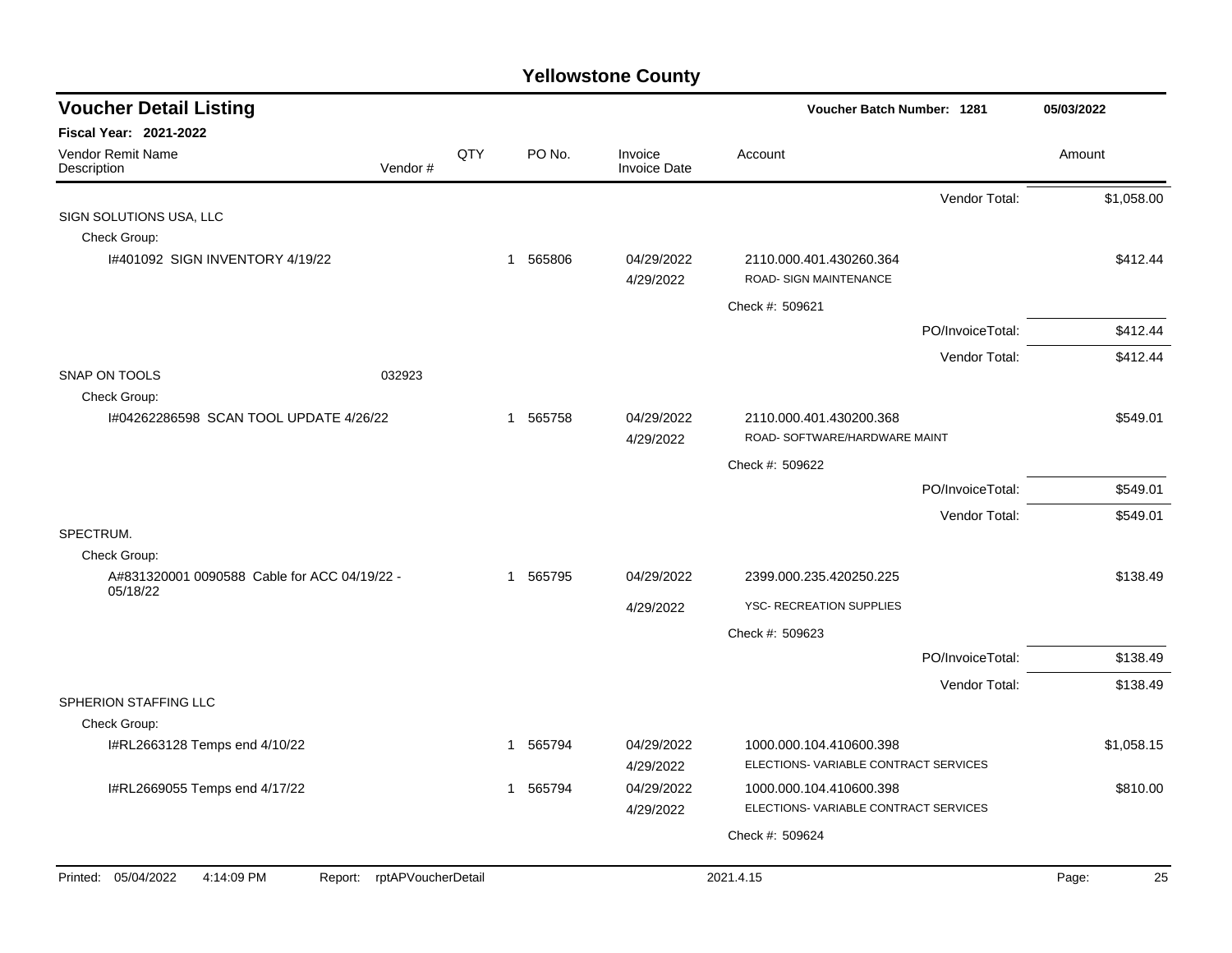| <b>Voucher Detail Listing</b>                    |                               |     |                        |                                | Voucher Batch Number: 1281                                   | 05/03/2022       |             |
|--------------------------------------------------|-------------------------------|-----|------------------------|--------------------------------|--------------------------------------------------------------|------------------|-------------|
| Fiscal Year: 2021-2022                           |                               |     |                        |                                |                                                              |                  |             |
| Vendor Remit Name<br>Description                 | Vendor#                       | QTY | PO No.                 | Invoice<br><b>Invoice Date</b> | Account                                                      |                  | Amount      |
|                                                  |                               |     |                        |                                |                                                              | PO/InvoiceTotal: | \$1,868.15  |
|                                                  |                               |     |                        |                                |                                                              | Vendor Total:    | \$1,868.15  |
| STARPLEX CORPORATION<br>Check Group:             | 042999                        |     |                        |                                |                                                              |                  |             |
| 1#51297 Zonta Trivia 4/23/22 Clean               |                               |     | 565771<br>$\mathbf{1}$ | 04/29/2022<br>4/29/2022        | 5810.000.554.460442.367<br>METRA EVENTS- JANITORIAL          |                  | \$282.00    |
| I#51296 Bretz RV Spring Show 4/20-24/22 Clean    |                               |     | 1 565771               | 04/29/2022<br>4/29/2022        | 5810.000.554.460442.367<br>METRA EVENTS- JANITORIAL          |                  | \$2,197.26  |
|                                                  |                               |     |                        |                                | Check #: 509625                                              |                  |             |
|                                                  |                               |     |                        |                                |                                                              | PO/InvoiceTotal: | \$2,479.26  |
|                                                  |                               |     |                        |                                |                                                              | Vendor Total:    | \$2,479.26  |
| STATE INDUSTRIAL PRODUCTS<br>Check Group:        | 005810                        |     |                        |                                |                                                              |                  |             |
| I#902395401; JAIL; WEED KILLER 4/4/22            |                               |     | 1 565726               | 04/28/2022<br>4/28/2022        | 2300.000.146.411200.365<br>FACILITIES JAIL- GROUND MAINT     |                  | \$191.19    |
| 1#902405126; JAIL; TOWER START UP 4/12/22        |                               |     | 1 565726               | 04/28/2022<br>4/28/2022        | 2300.000.146.411200.360<br>FACILITIES JAIL- REPAIR & MAINT   |                  | \$524.40    |
|                                                  |                               |     |                        |                                | Check #: 509626                                              |                  |             |
|                                                  |                               |     |                        |                                |                                                              | PO/InvoiceTotal: | \$715.59    |
|                                                  |                               |     |                        |                                |                                                              | Vendor Total:    | \$715.59    |
| <b>TACOMA SCREW PRODUCTS INC</b><br>Check Group: |                               |     |                        |                                |                                                              |                  |             |
| I#270041600-00 TAPE MEASURE 4/20/22              |                               |     | 1 565798               | 04/29/2022<br>4/29/2022        | 2130.000.402.430244.400<br><b>BRIDGE- BUILDING MATERIALS</b> |                  | \$45.66     |
| I#270041041-00 SPRING 4/14/22                    |                               |     | 565798<br>$\mathbf 1$  | 04/29/2022<br>4/29/2022        | 2110.000.401.430200.361<br>ROAD-VEHICLE REPAIRS              |                  | \$34.24     |
| I#270038351-00 SCREWS, BOLTS 3/22/22             |                               |     | 565798<br>$\mathbf 1$  | 04/29/2022<br>4/29/2022        | 2110.000.401.430260.364<br>ROAD- SIGN MAINTENANCE            |                  | \$196.69    |
| I#270041666-00 FITTINGS, STAPLES 4/20/22         |                               |     | 565798<br>$\mathbf 1$  | 04/29/2022<br>4/29/2022        | 2110.000.401.430200.361<br>ROAD-VEHICLE REPAIRS              |                  | \$61.89     |
| 05/04/2022<br>4:14:09 PM<br>Printed:             | Report:<br>rptAPVoucherDetail |     |                        |                                | 2021.4.15                                                    |                  | Page:<br>26 |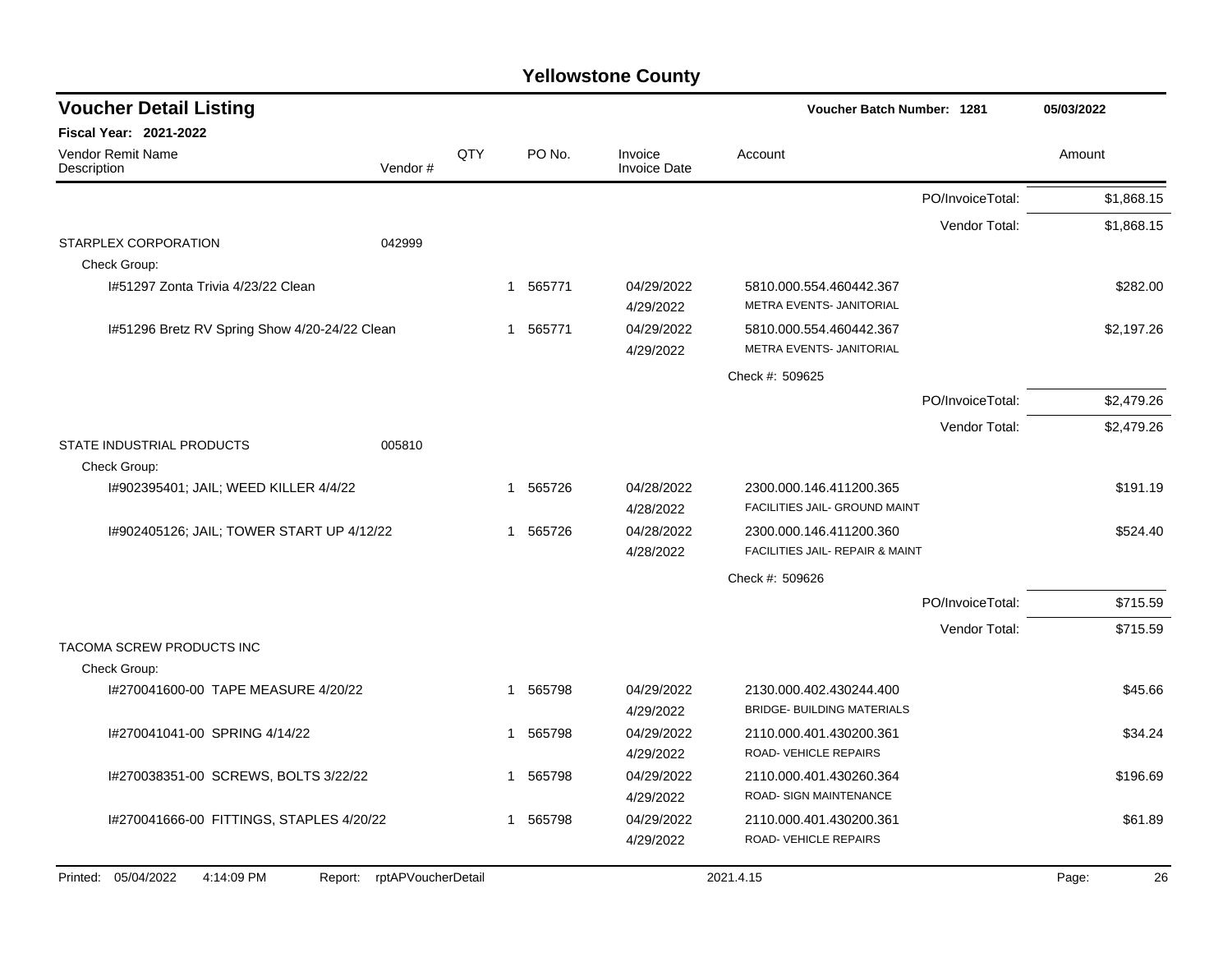| <b>Voucher Detail Listing</b>                          |         |     |                        |                                | Voucher Batch Number: 1281                            |                  | 05/03/2022 |
|--------------------------------------------------------|---------|-----|------------------------|--------------------------------|-------------------------------------------------------|------------------|------------|
| Fiscal Year: 2021-2022                                 |         |     |                        |                                |                                                       |                  |            |
| Vendor Remit Name<br>Description                       | Vendor# | QTY | PO No.                 | Invoice<br><b>Invoice Date</b> | Account                                               |                  | Amount     |
|                                                        |         |     |                        |                                | Check #: 509627                                       |                  |            |
|                                                        |         |     |                        |                                |                                                       | PO/InvoiceTotal: | \$338.48   |
|                                                        |         |     |                        |                                |                                                       | Vendor Total:    | \$338.48   |
| TARGET PEST CONTROL INC                                |         |     |                        |                                |                                                       |                  |            |
| Check Group:                                           |         |     |                        |                                |                                                       |                  |            |
| I#53439 PEST CONTROL 4/26/22                           |         |     | 1 565797               | 04/29/2022<br>4/29/2022        | 2830.000.414.430800.365<br>JUNK VEHICLE- GROUND MAINT |                  | \$95.00    |
|                                                        |         |     |                        |                                | Check #: 509628                                       |                  |            |
|                                                        |         |     |                        |                                |                                                       | PO/InvoiceTotal: | \$95.00    |
|                                                        |         |     |                        |                                |                                                       | Vendor Total:    | \$95.00    |
| <b>TNT SPRINGS</b>                                     | 033809  |     |                        |                                |                                                       |                  |            |
| Check Group:                                           |         |     |                        |                                |                                                       |                  |            |
| I#210261 BOLT, NUT, HANGER 4/13/22                     |         |     | 565759<br>$\mathbf{1}$ | 04/29/2022<br>4/29/2022        | 2110.000.401.430200.361<br>ROAD-VEHICLE REPAIRS       |                  | \$107.77   |
|                                                        |         |     |                        |                                | Check #: 509629                                       |                  |            |
|                                                        |         |     |                        |                                |                                                       | PO/InvoiceTotal: | \$107.77   |
|                                                        |         |     |                        |                                |                                                       | Vendor Total:    | \$107.77   |
| <b>TRUENORTH STEEL</b>                                 |         |     |                        |                                |                                                       |                  |            |
| Check Group:                                           |         |     |                        |                                |                                                       |                  |            |
| I#BI0026938 18" X 66' CULVERT & BANDS 81007<br>4/21/22 |         |     | 565784<br>1            | 04/29/2022                     | 2130.000.402.430244.400                               |                  | \$1,994.40 |
|                                                        |         |     |                        | 4/29/2022                      | <b>BRIDGE- BUILDING MATERIALS</b>                     |                  |            |
| I#BI0026992 15" X 50' CULVERT & BAND 42146 4/27/22     |         |     | 1 565784               | 04/29/2022                     | 2130.000.402.430244.400                               |                  | \$1,187.40 |
|                                                        |         |     |                        | 4/29/2022                      | <b>BRIDGE- BUILDING MATERIALS</b>                     |                  |            |
|                                                        |         |     |                        |                                | Check #: 509630                                       |                  |            |
|                                                        |         |     |                        |                                |                                                       | PO/InvoiceTotal: | \$3,181.80 |
|                                                        |         |     |                        |                                |                                                       | Vendor Total:    | \$3,181.80 |
| TYLER-MCSHERRY, DARLA                                  |         |     |                        |                                |                                                       |                  |            |

Check Group: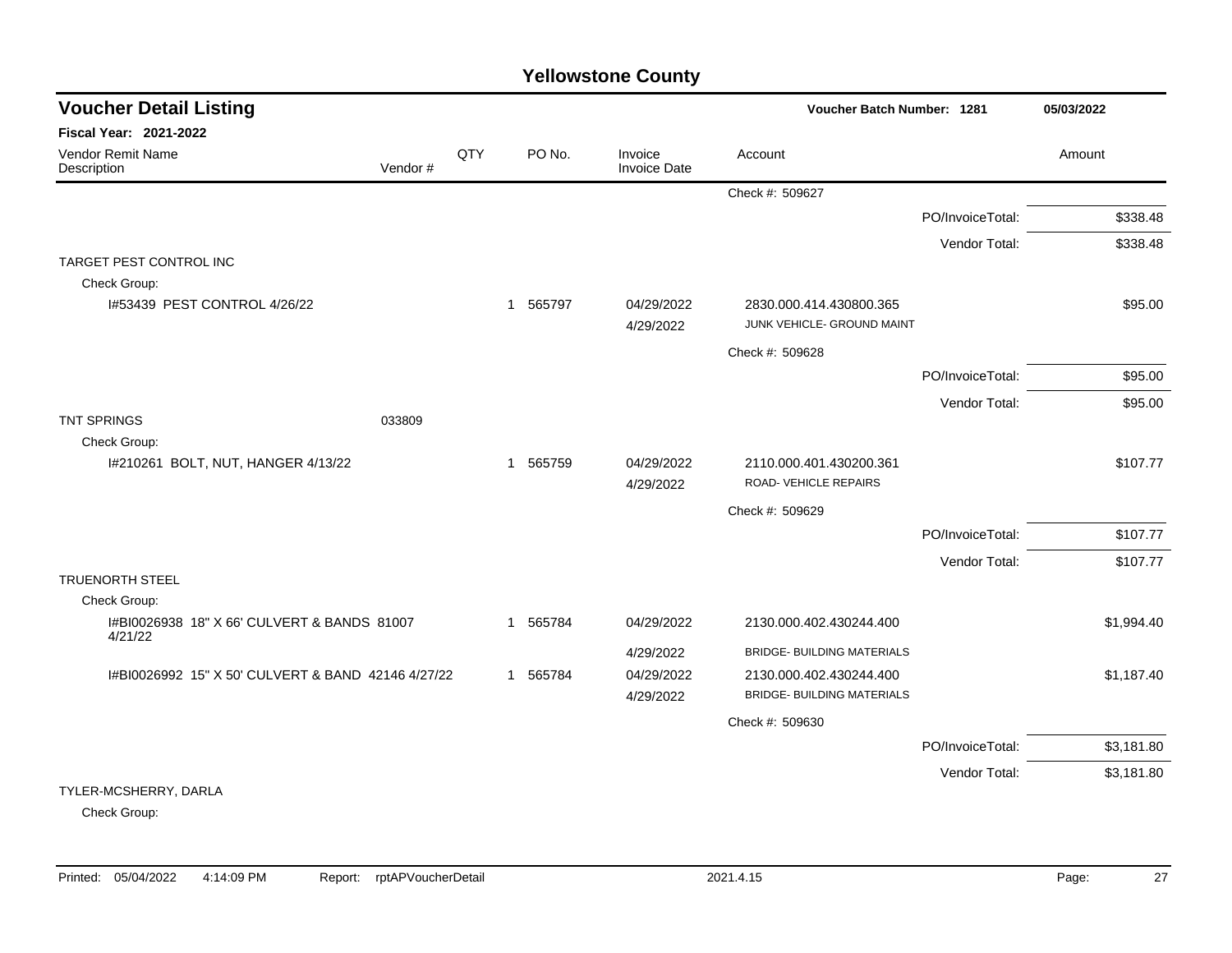| <b>Voucher Detail Listing</b>                             |                               |     |          |                                | Voucher Batch Number: 1281                                     |                  | 05/03/2022  |
|-----------------------------------------------------------|-------------------------------|-----|----------|--------------------------------|----------------------------------------------------------------|------------------|-------------|
| <b>Fiscal Year: 2021-2022</b>                             |                               |     |          |                                |                                                                |                  |             |
| Vendor Remit Name<br>Description                          | Vendor#                       | QTY | PO No.   | Invoice<br><b>Invoice Date</b> | Account                                                        |                  | Amount      |
| APRIL 2022 ADMIN                                          |                               |     | 1 565686 | 04/27/2022<br>4/27/2022        | 2950.000.470.420190.397<br><b>DUI- FIXED CONTRACT SERVICES</b> |                  | \$2,000.00  |
|                                                           |                               |     |          |                                | Check #: 509631                                                |                  |             |
|                                                           |                               |     |          |                                |                                                                | PO/InvoiceTotal: | \$2,000.00  |
|                                                           |                               |     |          |                                |                                                                | Vendor Total:    | \$2,000.00  |
| UNIVERSAL AWARDS<br>Check Group:                          | 006170                        |     |          |                                |                                                                |                  |             |
| I#264765 Occupancy Signs & Ste 7 Stockman                 |                               |     | 1 565808 | 04/29/2022<br>4/29/2022        | 5810.000.551.460442.220<br>METRA ADMIN- OPERATING SUPPLIES     |                  | \$96.50     |
|                                                           |                               |     |          |                                | Check #: 509632                                                |                  |             |
|                                                           |                               |     |          |                                |                                                                | PO/InvoiceTotal: | \$96.50     |
|                                                           |                               |     |          |                                |                                                                | Vendor Total:    | \$96.50     |
| US FOODS INC<br>Check Group:                              | 002926                        |     |          |                                |                                                                |                  |             |
| I#3741673 A#94194115 Towels, Liners, Detergent<br>4/28/22 |                               |     | 1 565739 | 04/29/2022                     | 2399.000.235.420250.224                                        |                  | \$143.95    |
|                                                           |                               |     |          | 4/29/2022                      | YSC- JANITORIAL SUPPLIES                                       |                  |             |
| I#3741673 A#94194115 Food 4/28/22                         |                               |     | 1 565739 | 04/29/2022<br>4/29/2022        | 2399.000.235.420250.223<br>YSC-FOOD                            |                  | \$2,680.69  |
|                                                           |                               |     |          |                                | Check #: 509633                                                |                  |             |
|                                                           |                               |     |          |                                |                                                                | PO/InvoiceTotal: | \$2,824.64  |
|                                                           |                               |     |          |                                |                                                                | Vendor Total:    | \$2,824.64  |
| <b>VERMEER ROCKY MOUNTAIN INC</b>                         |                               |     |          |                                |                                                                |                  |             |
| Check Group:                                              |                               |     |          |                                |                                                                |                  |             |
| I#P37216 JACK 4/25/22                                     |                               |     | 1 565776 | 04/29/2022<br>4/29/2022        | 2110.000.401.430200.361<br>ROAD-VEHICLE REPAIRS                |                  | \$94.90     |
|                                                           |                               |     |          |                                | Check #: 509634                                                |                  |             |
|                                                           |                               |     |          |                                |                                                                | PO/InvoiceTotal: | \$94.90     |
|                                                           |                               |     |          |                                |                                                                | Vendor Total:    | \$94.90     |
| WEST END LOCK & SECURITY INC                              | 046477                        |     |          |                                |                                                                |                  |             |
| Printed: 05/04/2022<br>4:14:09 PM                         | rptAPVoucherDetail<br>Report: |     |          |                                | 2021.4.15                                                      |                  | 28<br>Page: |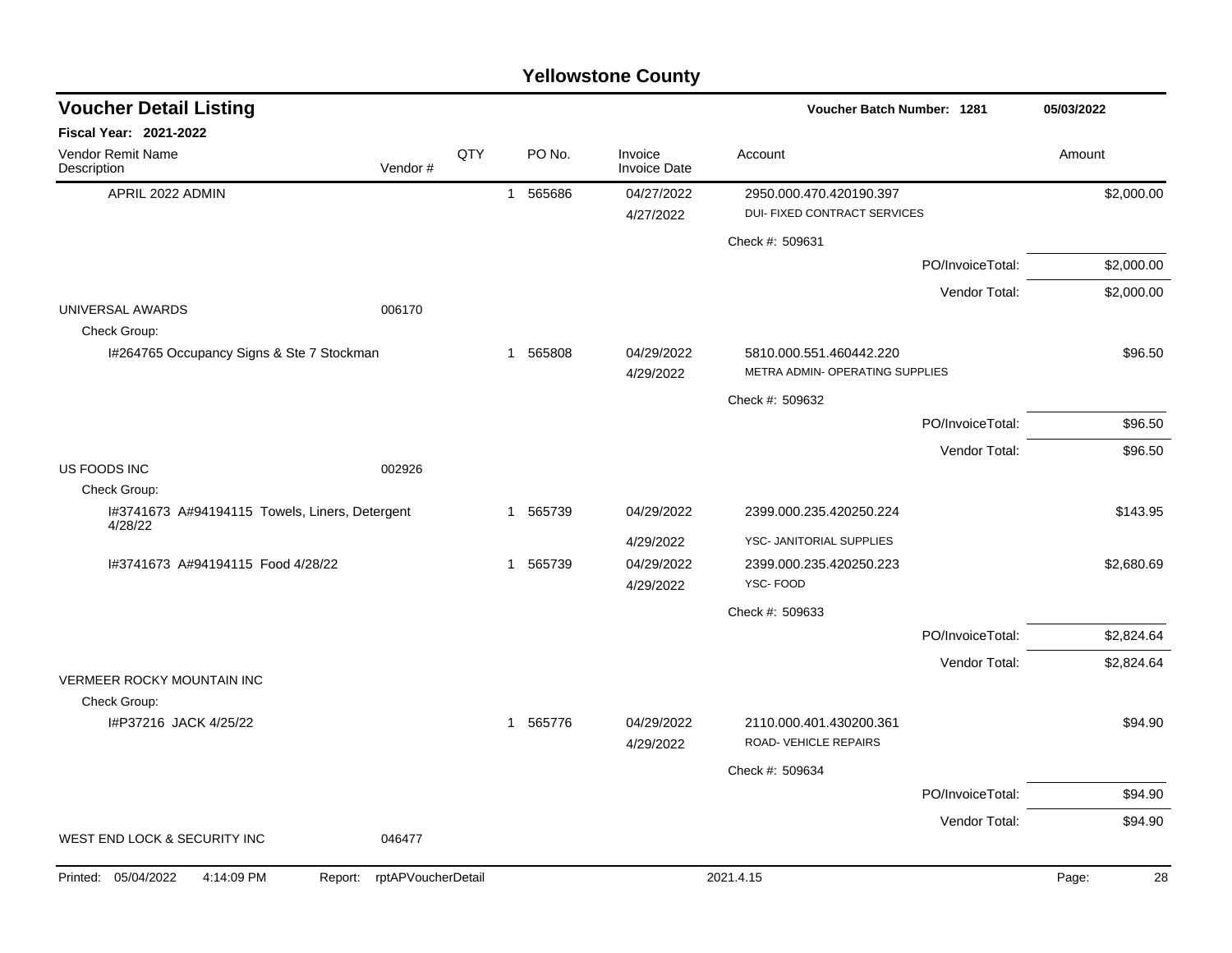|                                                                 |         |     |   |        | <b>Yellowstone County</b>      |                                                            |                  |             |
|-----------------------------------------------------------------|---------|-----|---|--------|--------------------------------|------------------------------------------------------------|------------------|-------------|
| <b>Voucher Detail Listing</b>                                   |         |     |   |        |                                | <b>Voucher Batch Number: 1281</b>                          |                  | 05/03/2022  |
| Fiscal Year: 2021-2022                                          |         |     |   |        |                                |                                                            |                  |             |
| Vendor Remit Name<br>Description                                | Vendor# | QTY |   | PO No. | Invoice<br><b>Invoice Date</b> | Account                                                    |                  | Amount      |
| Check Group:                                                    |         |     |   |        |                                |                                                            |                  |             |
| I#112928F; JAIL; KEYS 3/29/22                                   |         |     | 1 | 565724 | 04/28/2022<br>4/28/2022        | 2300.000.146.411200.360<br>FACILITIES JAIL- REPAIR & MAINT |                  | \$74.00     |
|                                                                 |         |     |   |        |                                | Check #: 509635                                            |                  |             |
|                                                                 |         |     |   |        |                                |                                                            | PO/InvoiceTotal: | \$74.00     |
| Check Group:                                                    |         |     |   |        |                                |                                                            |                  |             |
| I#112985f Fix Detention Laundry Room Lock                       |         |     | 1 | 565765 | 04/29/2022<br>4/29/2022        | 2399.000.235.420250.360<br>YSC- REPAIRS & MAINT SERVICE    |                  | \$540.00    |
|                                                                 |         |     |   |        |                                | Check #: 509635                                            |                  |             |
|                                                                 |         |     |   |        |                                |                                                            | PO/InvoiceTotal: | \$540.00    |
|                                                                 |         |     |   |        |                                |                                                            | Vendor Total:    | \$614.00    |
| <b>WHALEN TIRE</b>                                              | 006480  |     |   |        |                                |                                                            |                  |             |
| Check Group:                                                    |         |     |   |        |                                |                                                            |                  |             |
| I#803375 DEMOUNT, MOUNT 2/25/22                                 |         |     | 1 | 565755 | 04/29/2022<br>4/29/2022        | 2110.000.401.430200.361<br>ROAD-VEHICLE REPAIRS            |                  | \$87.95     |
| 1#804440 INVENTORY 4/12/22                                      |         |     | 1 | 565755 | 04/29/2022<br>4/29/2022        | 2110.000.401.430200.361<br>ROAD-VEHICLE REPAIRS            |                  | \$22,041.60 |
|                                                                 |         |     |   |        |                                | Check #: 509636                                            |                  |             |
|                                                                 |         |     |   |        |                                |                                                            | PO/InvoiceTotal: | \$22,129.55 |
|                                                                 |         |     |   |        |                                |                                                            | Vendor Total:    | \$22,129.55 |
| WW GRAINGER<br>Check Group:                                     |         |     |   |        |                                |                                                            |                  |             |
| I#9280083792; JAIL; SEALANT 4/14/22                             |         |     | 1 | 565727 | 04/28/2022                     | 2300.000.146.411200.360                                    |                  | \$143.00    |
|                                                                 |         |     |   |        | 4/28/2022                      | FACILITIES JAIL- REPAIR & MAINT                            |                  |             |
| C#9280465379; JAIL; SEALANT RETURNED 4/15/22                    |         |     |   | 565727 | 04/28/2022                     | 2300.000.146.411200.360                                    |                  | (\$143.00)  |
|                                                                 |         |     |   |        | 4/28/2022                      | <b>FACILITIES JAIL- REPAIR &amp; MAINT</b>                 |                  |             |
| I#9279616164; YCCH; BULBS 4/14/22                               |         |     | 1 | 565727 | 04/28/2022                     | 1000.000.145.411200.360                                    |                  | \$186.16    |
|                                                                 |         |     |   |        | 4/28/2022                      | FACILITIES- REPAIR & MAINT SERVICE                         |                  |             |
| I#9281889726; JAIL; SEALANT 4/18/22                             |         |     | 1 | 565727 | 04/28/2022<br>4/28/2022        | 2300.000.146.411200.360<br>FACILITIES JAIL- REPAIR & MAINT |                  | \$153.30    |
| Printed: 05/04/2022<br>4:14:09 PM<br>Report: rptAPVoucherDetail |         |     |   |        |                                | 2021.4.15                                                  |                  | Page:<br>29 |